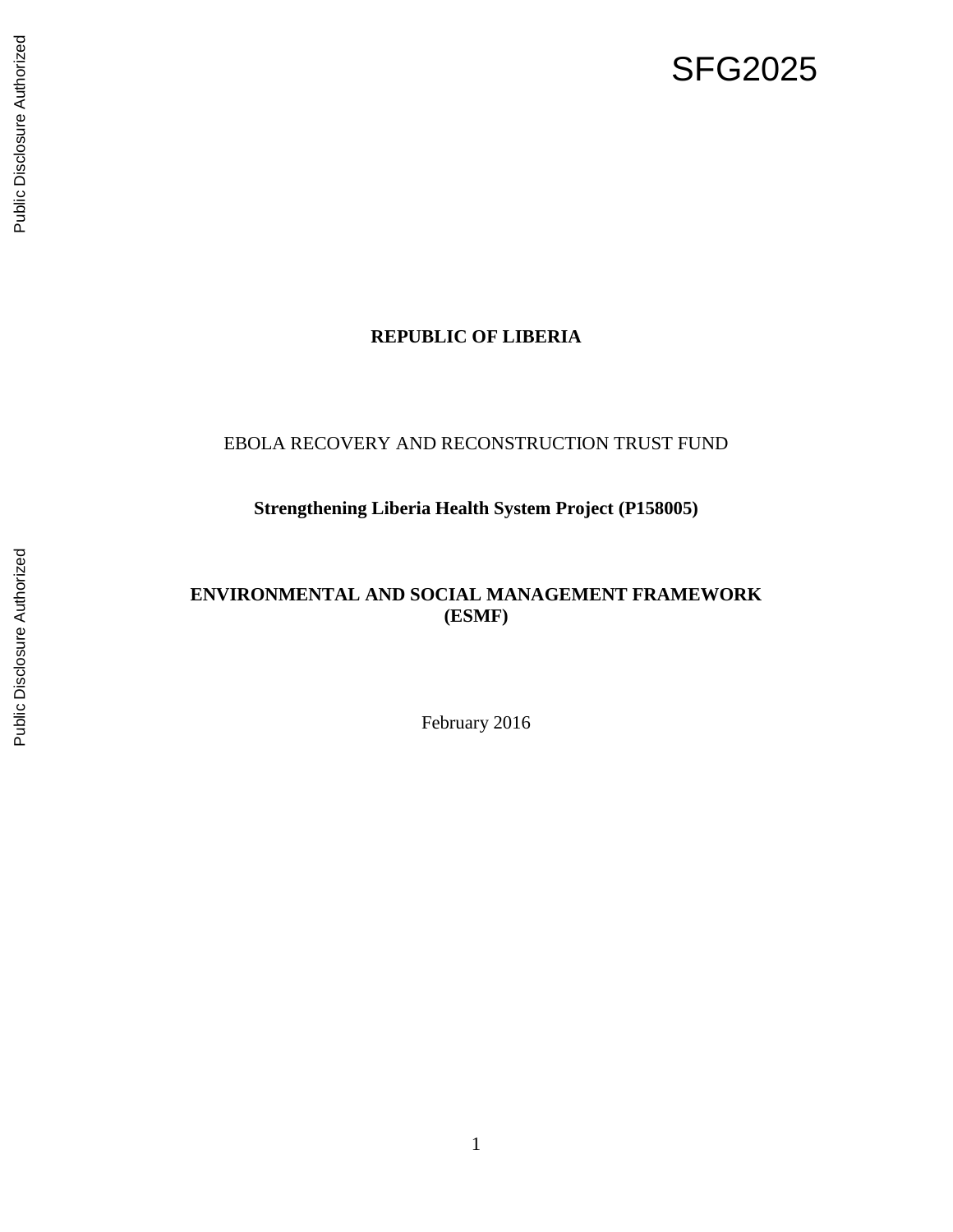### **ABBREVIATIONS AND ACRONYMS**

| <b>AMD</b>    | A.M Dogliotti College of Medicine                          |  |  |  |
|---------------|------------------------------------------------------------|--|--|--|
| <b>CHDCs</b>  | <b>Community Health Development Committees</b>             |  |  |  |
| <b>CRVS</b>   | CivilRegistration and Vital Statistics                     |  |  |  |
| <b>EERP</b>   | <b>Emergency Ebola Response Project</b>                    |  |  |  |
| <b>EIA</b>    | <b>Environmental Impact Assessment</b>                     |  |  |  |
| <b>EmONC</b>  | <b>Emergency Obstetric and Newborn Care</b>                |  |  |  |
| <b>ESIA</b>   | <b>Environmental Social Impact Assessment</b>              |  |  |  |
| <b>EPA</b>    | <b>Environmental Protection Agency of Liberia</b>          |  |  |  |
| <b>ERRTF</b>  | Ebola Recovery and Reconstruction Trust Fund               |  |  |  |
| <b>ESMF</b>   | <b>Environmental Social Management Framework</b>           |  |  |  |
| <b>ESMP</b>   | <b>Environmental Social Management Plan</b>                |  |  |  |
| <b>EVD</b>    | <b>Ebola Virus Disease</b>                                 |  |  |  |
| <b>GHG</b>    | Greenhouse Gas                                             |  |  |  |
| <b>HSSP</b>   | Health Systems Strengthening Project                       |  |  |  |
| <b>HWP</b>    | <b>Health Workforce Program</b>                            |  |  |  |
| <b>IDSR</b>   | <b>Integrated Disease Surveillance and Response</b>        |  |  |  |
| <b>MCH</b>    | Maternal and Child Health                                  |  |  |  |
| <b>MDSR</b>   | Maternal and Neonatal Death Surveillance and Response      |  |  |  |
| <b>MOH</b>    | Ministry of Health                                         |  |  |  |
| <b>OP</b>     | <b>Operation Policy</b>                                    |  |  |  |
| <b>PCBs</b>   | Polychlorinated biphenyl                                   |  |  |  |
| PIU           | Project Implementation Unit                                |  |  |  |
| PV            | Photovoltaic                                               |  |  |  |
| <b>RMNCAH</b> | Reproductive Maternal Neonatal Child and Adolescent Health |  |  |  |
| <b>STDs</b>   | <b>Sexually Transmitted Diseases</b>                       |  |  |  |
| <b>TA</b>     | <b>Technical Assistance</b>                                |  |  |  |
| <b>UNICEF</b> | United Nations Children's Emergency Fund                   |  |  |  |
| <b>UNFPA</b>  | <b>United Nations Population Fund</b>                      |  |  |  |
| <b>UNOPS</b>  | The United Nations Office for Project Services             |  |  |  |
| <b>WHO</b>    | World Health Organization                                  |  |  |  |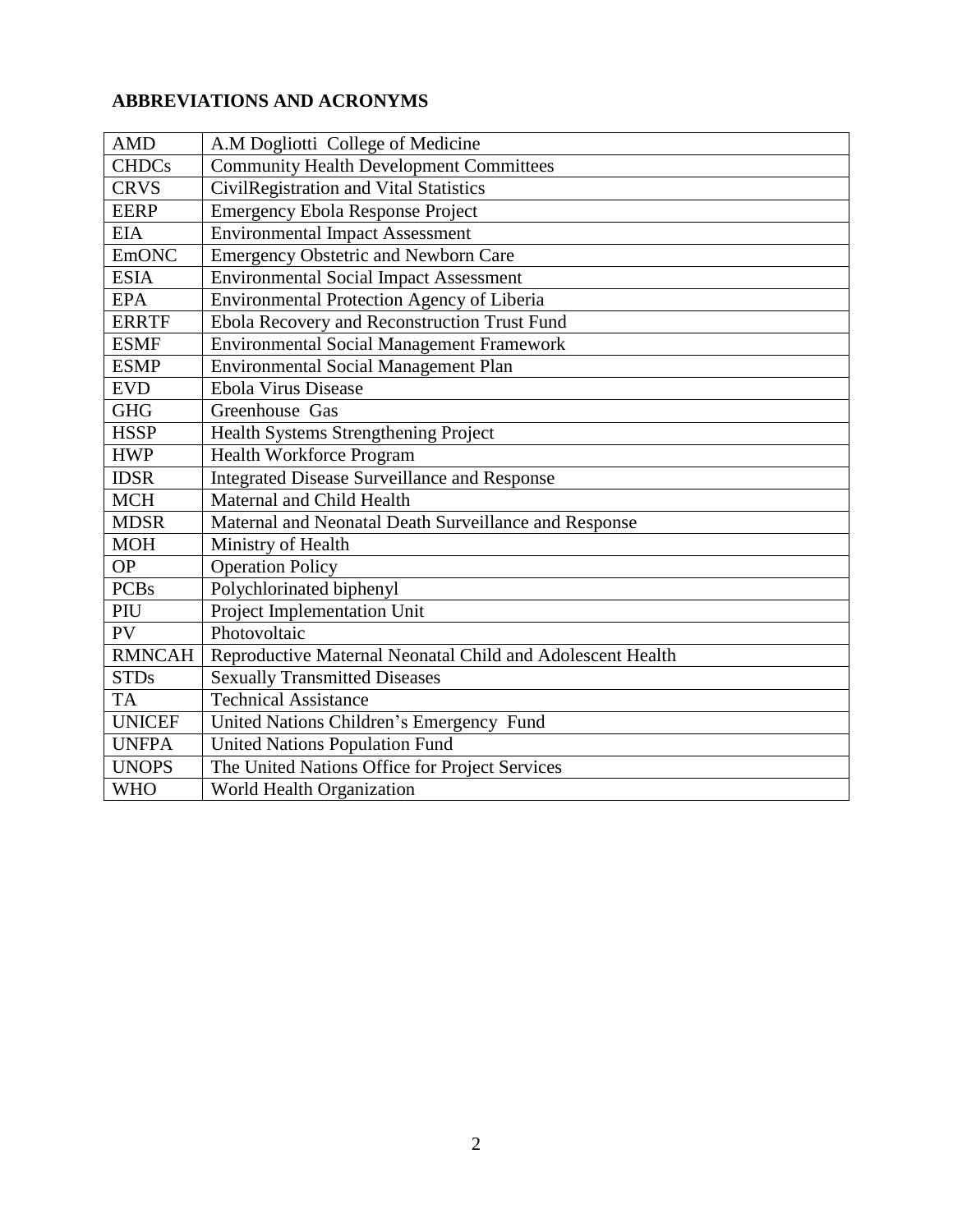# **TABLE OF CONTENTS**

| 1. |                          |  |  |
|----|--------------------------|--|--|
|    | 1.1<br>1.2               |  |  |
| 2. |                          |  |  |
| 3. |                          |  |  |
| 4. |                          |  |  |
| 5. |                          |  |  |
| 6. |                          |  |  |
| 7. |                          |  |  |
|    | 7.1<br>7.2<br>7.3<br>7.4 |  |  |
| 8. |                          |  |  |
| 9. |                          |  |  |
|    |                          |  |  |
|    |                          |  |  |
|    |                          |  |  |
|    |                          |  |  |
|    |                          |  |  |
|    |                          |  |  |
|    |                          |  |  |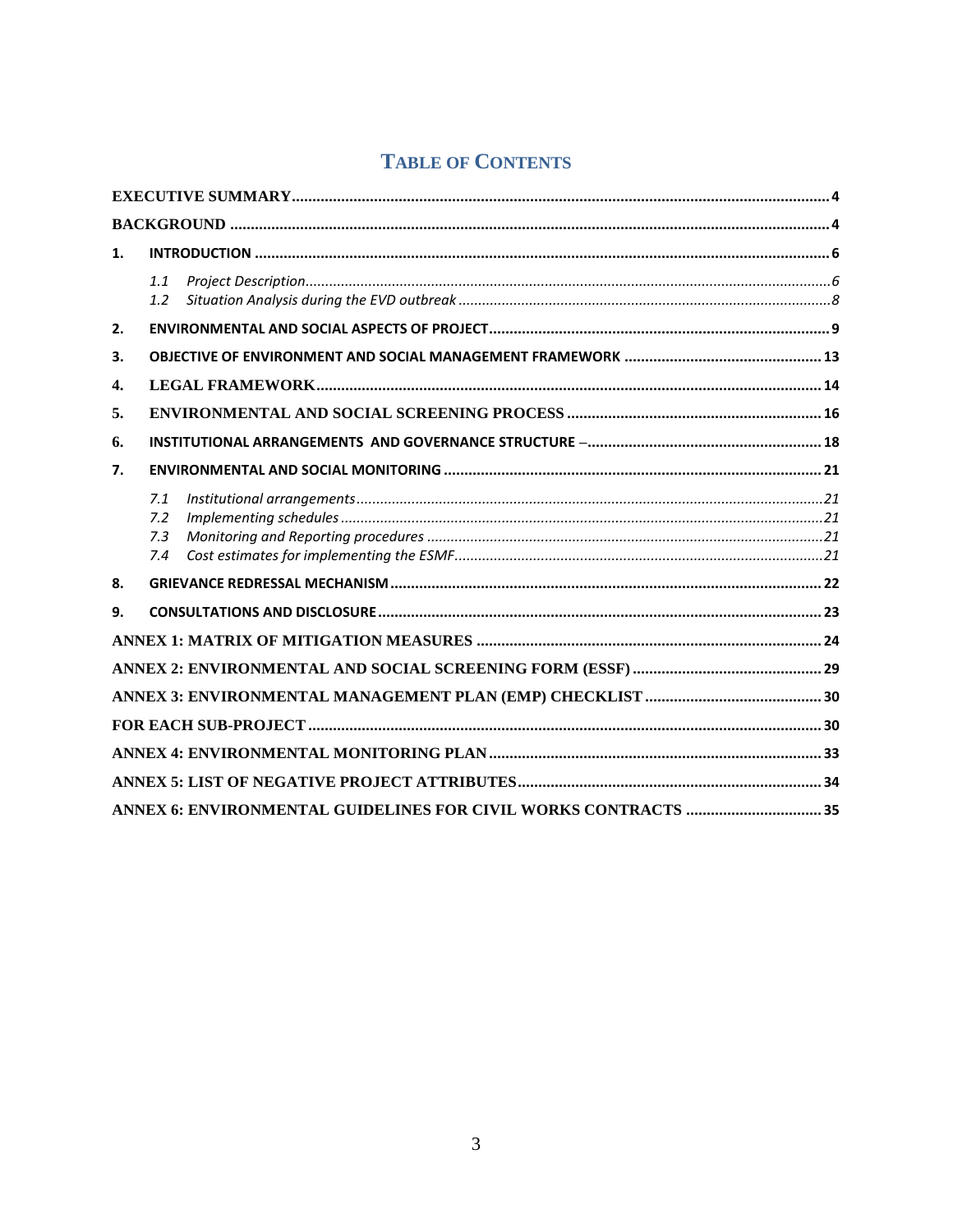### <span id="page-3-0"></span>**EXECUTIVE SUMMARY**

### <span id="page-3-1"></span>**BACKGROUND**

This ESMF is a revised version of the ESMF prepared and disclosed for the Emergency Ebola Response Project (EERP). This project aims to contribute to the improvement of maternal and neonatal health services through strengthening: (a) the learning environment at the medical school; and, (b) health facility and community services in target health facilities. The project is intended to both compliment and supplement the support provided through the EERP, the Health Systems Strengthening Project (HSSP), and the HSSP Additional Financing which is under preparation.

The ERRTF has three main components:

### **Component 1: Strengthening of medical school (AMD) learning environment**

This component aims to strengthen Liberia's health workforce by improving the student learning environment at the A.M Dogliotti College of Medicine (AMD). Activities under this component will include renovation works of basic infrastructure and provision of operational support for the effective operation of the institution.

### **Component 2: Support to improve reproductive, maternal, and neonatal health services delivery**

This component aims to strengthen the capacity of the national health system as a whole in order to reduce maternal and newborn mortality. To achieve this, the project aims to, *inter alia*, increase access to and utilization of comprehensive maternal health services as well as improve the capacity of community health structures to deliver and monitor maternal health service provision in target facilities and catchment communities.

### **Component 3: Grant management and monitoring and evaluation (M&E)**

This component covers the operational costs associated with effectively managing, monitoring and evaluating grant activities. Specifically, support will be provided to the on-going- World Bank supported- Project Implementation Unit (PIU), which will be responsible for all day-to-day activities associated with the grant, as well as procurement, fiduciary management, auditing and grant monitoring activities.

### **Overview of the World Bank's Safeguard Policies**

Civil works will be undertaken under component 1 of this project. This will include construction of a dining hall and a new dormitory at AMD (in addition to rehabilitation of an existing dormitory), as well as rehabilitation of faculty accommodation and the faculty office block, depending on the availability of funding. In addition to the potential impacts associated with renovation and new construction activities, the operation of health care facilities have the potential to generate health care wastes that will need to be managed. The ERRTF has therefore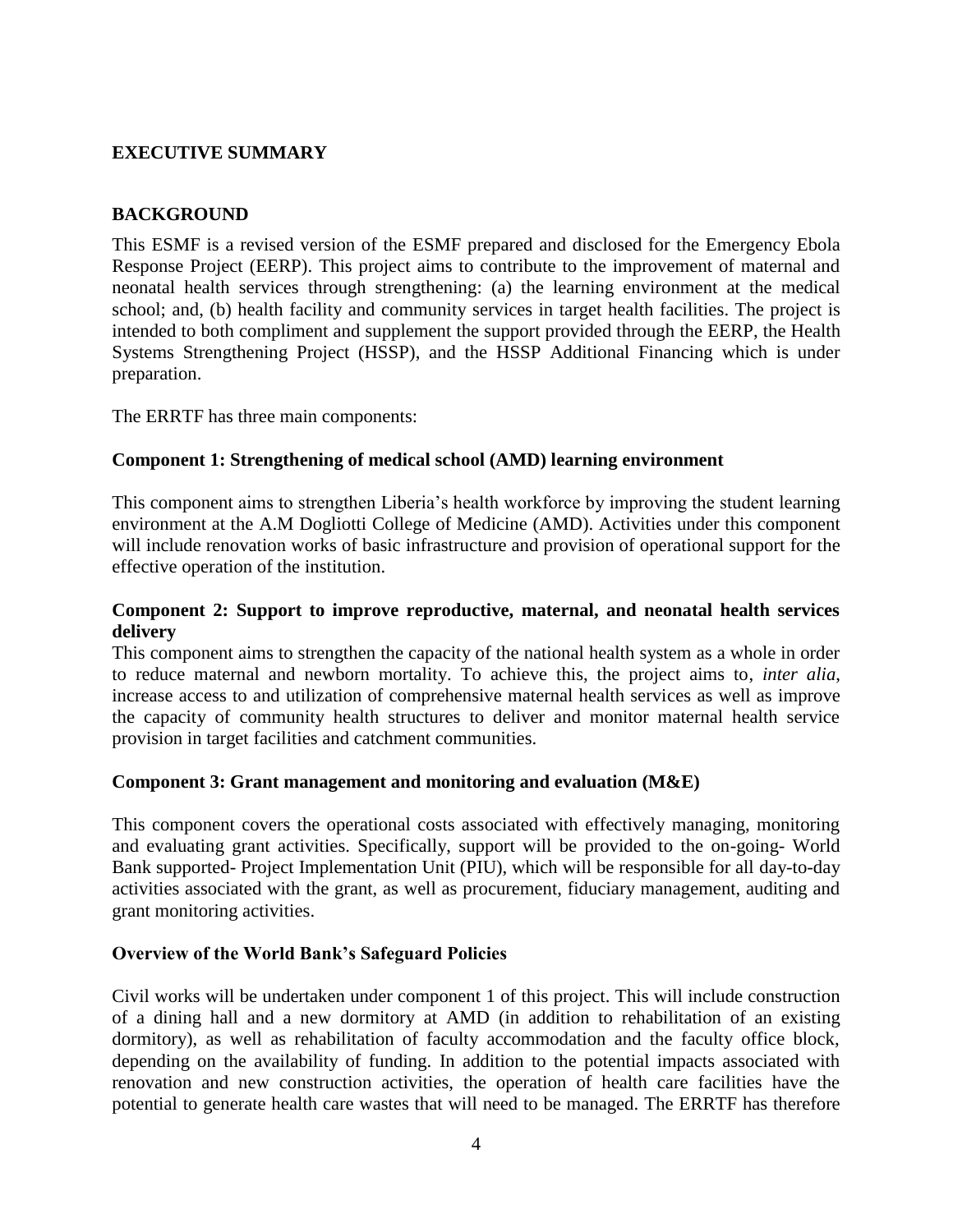triggered one of the World Bank Safeguard Policies, namely the OP 4.01 Environmental Assessment. No land acquisition or any form of displacement is anticipated as construction works will be carried out exclusively in existing facilities that are already owned by the Government of Liberia. This ESMF has been developed in response to this triggered policy. This EMSF-actually a revised version of the ESMF developed for the EERP-and the Updated Medical Waste Management Plan also developed under the EERP are the instruments that will be used to manage the impacts of this project.

### **Potential Environmental and Social Impacts of the ERRTF**

The environmental impacts of the ERRTF can be classified into two main categories-impacts arising from civil works, and those arising from handling and disposal of medical wastes and other products usually generated during the provision of health care. Impacts associated with the civil works will include noise and air pollution, generation of construction wastes, and occupational health and safety concerns related to works of this nature. Exposure to hazardous substances and risks associated with working at height, operation of potable power tools and equipment amongst others. The potential impacts of the project are not severe and can be adequately mitigated using the instruments that have been developed.

Despite the potential negative impacts associated with this project, the positive environmental and social impacts clearly outweigh any negative impacts. For example, the project aims to tackle the poor learning environment and living condition of medical students, which is partly responsible for low enrollment and high attrition of medical students. Improved conditions could increase enrollment and reduce attrition, and this could gradually increase the number of qualified medical school graduates to provide services to improve the wellbeing of the citizenry.

### **Institutional arrangements for implementation of ESMF**

The ultimate responsibly for implementation of the safeguards instruments developed for this project including this ESMP lies with the MOH through its project implementation unit. The MOH should ensure that construction contractors are aware of these instruments and that they are included in any contractual agreement between the MOH and Contractors. Actual application of environmental mitigation measures would be construction contractor's responsibility. The MOH has the ultimate responsibility to monitor and ensure contractor's adherence to the project environmental instruments. The Bank through its usual project implementation support will also monitor contractor's compliance with the approved safeguards instruments. Relevant external agencies such as the EPA also have the statutory mandate to monitor contractor's compliance at any time.

### **Cost Estimates for Implementing the ESMF**

The main cost for implementing the ESMF is the cost for hiring a safeguards specialist and cost associated with monitoring of safeguards instruments implementation. The safeguards instruments will also need to be disclosed in country after public consultations. An independent audit of the safeguards implementation is also proposed. The total budget for all these activities will be approximately \$75,000.00. Detailed breakdown of the budget is provided in Table 4 (ESMF Implementation Costs) below.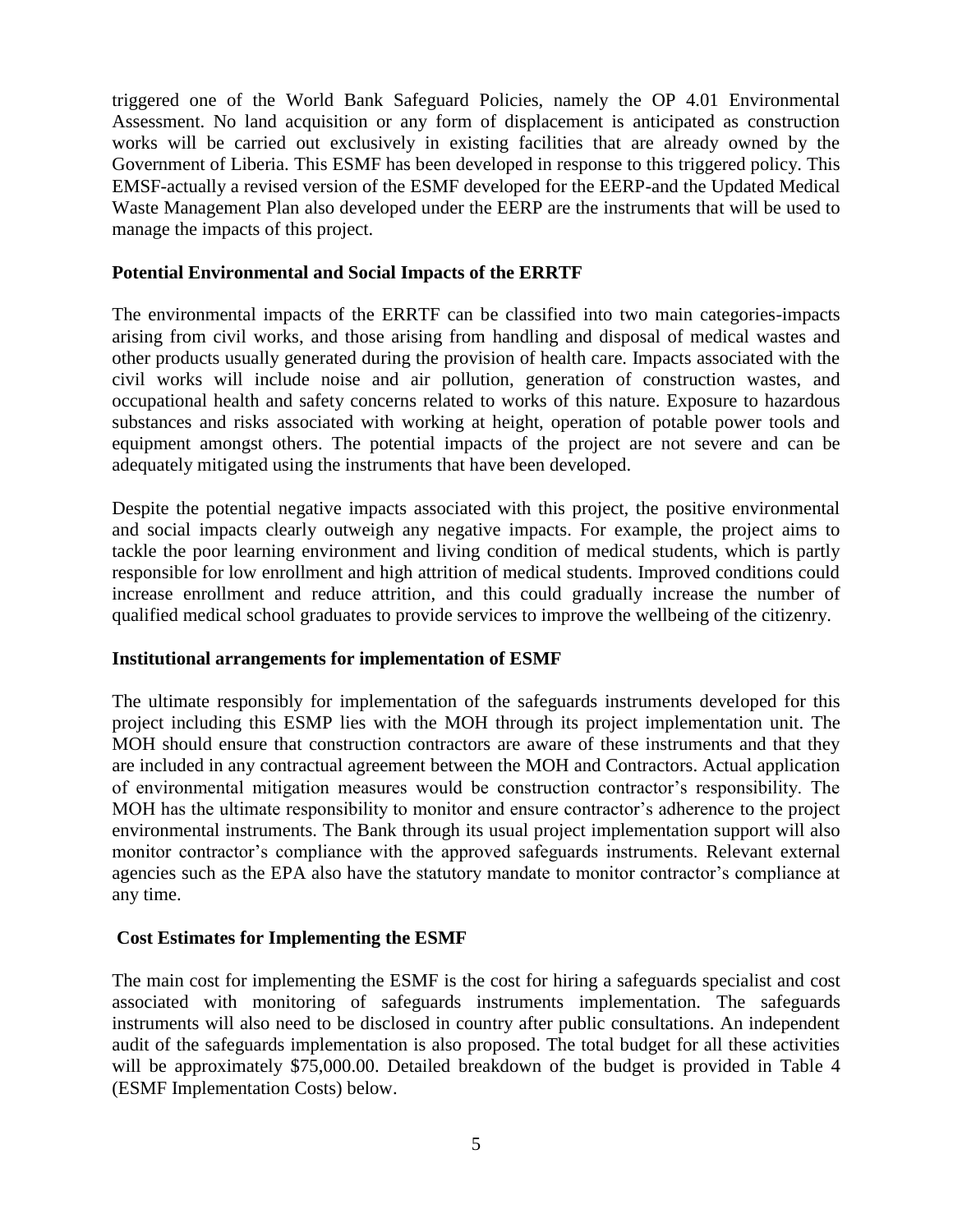# <span id="page-5-0"></span>**1. INTRODUCTION**

### <span id="page-5-1"></span>**1.1 Project Description**

The World Bank financed project aims to contribute to the improvement of maternal and neonatal health services through strengthening: (a) the learning environment at the medical school; and (b) health facility and community services in target health facilities. The project has three main components as described below.

### **Component 1: Strengthening of medical school (AMD) learning environment (US\$2.3 million)**

This component aims to strengthen Liberia's health workforce by improving the student learning environment at the AMD. This Grant will compliment and supplement the support provided through EERP and HSSP/ HSSP AF to address the shortage of high quality faculty for the graduate medical residency program. This Project, through Component 1, will focus on another bottleneck: the poor learning environment and living conditions at AMD, which contribute to low enrollment and high attrition of medical students<sup>1</sup>. Current challenges include: unstable electricity and internet; the lack of a skills lab to learn through hands-on practice; and, overcrowded dormitories. With regards to the latter, for example, 18 students are currently housed in each 3-bedroom apartment, with 6 students sharing a bedroom, and all 18 students sharing one bathroom with no running water. There are no desks or tables for studying. Based on the assessment of the infrastructure needs and discussions with the MOH and AMD, the main activities supported by this component will include the following:

- (i) Renovate the existing dormitory, and construct a new dormitory and dining hall at the AMD College of Medicine to accommodate the current and estimated additional number of medical students to meet students' basic living needs.
- (ii) Improve the basic infrastructure environment, to provide running water and 24-hour electricity, and internet.
- (iii)Establish and equip AMD with two additional classrooms, a new lecture hall, and a skills  $lab<sup>2</sup>$ .
- (iv)Provide other operational support (e.g., supplies, logistics) for students, faculty, and management team; this includes, but is not limited to, updating the faculty office block and faculty accommodations.

### **Component 2: Support to improve reproductive, maternal, and neonatal health services delivery (US\$2.3 million)**

This component aims to strengthen the capacity of the national health system in their efforts to reduce maternal and newborn mortality. Activities will be underpinned by knowledge gleaned from high impact evidence-based interventions that are known to have significantly contributed

 $\overline{a}$ 

 $<sup>1</sup>$  A comprehensive assessment of training institutions, conducted by the MOH.</sup>

<sup>&</sup>lt;sup>2</sup> Most equipment for the lab will be provided by the EERP.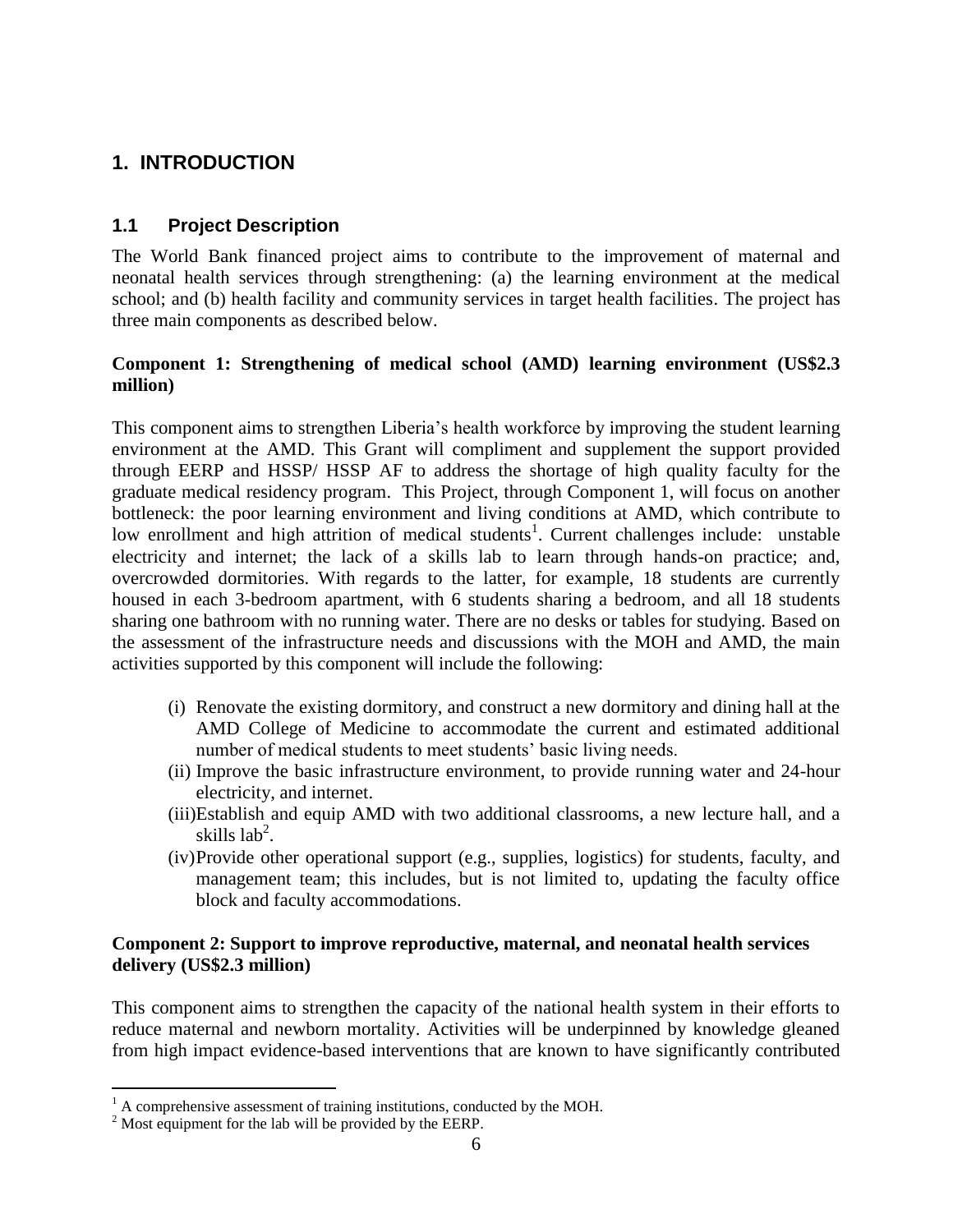to the reduction of maternal mortality in similar contexts, whilst building on existing systems and structures at all levels of healthcare delivery.

Specifically, activities proposed under this component will: (a) increase access to and utilization of comprehensive maternal health services including EmONC and family planning; (b) improve the technical skills and capacity of health care providers to provide quality services; (c) improve MDSR; and (d) improve the capacity of community health structures to deliver and monitor maternal health service provision in target facilities and catchment communities. Activities implemented at health facilities will be based on a detailed needs assessment. Component activities will be divided across four sub-components (which are outlined below), and will focus on 8 target facilities in 6 counties (Table 2), selected by the MOH<sup>3</sup> based on the following criteria: (i) high case load; (ii) high maternal deaths; and (iii) hardest hit by EVD.

Sub-Component 2.1: *Support target health facilities to provide comprehensive maternal health care including EmONC services* through the following key activities: (a) supervision and monitoring of maternal and newborn health services; and (b) procurement and distribution of essential equipment, lifesaving drugs, contraceptives, and medical supplies, along with solar equipment to be attached to the roof of target health facilities<sup>4</sup> to provide 24 hour electricity for the provision of quality maternal health services in selected referral centers. Also, in an effort to improve the referral chain, transportation and communication equipment will be provided to target facilities). Finally, robust and innovative mobile technology approaches will be used to improve the supply of essential drugs and contraceptives.

Sub-Component 2.2: *Ensure the availability of skilled providers* in all 8 targeted health facilities 24 hours a day, seven days a week through training and deployment of midwives to these health facilities. This will involve identifying human resource gaps in health facilities, and potential recruitment and deployment of midwives in close coordination with the HWP task force; and refresher trainings for ~75 skilled providers in RMNCAH topics (e.g. EmONC/Life Saving Skills, Helping Baby Breathe /Helping Mothers Survive, Family Panning, Infection Prevention and Control) and for instructional staff on use of laboratory materials in an effort to improve the clinical skills of pre-service cadres.

4. Sub-Component 2.3: *Strengthen MDSR and expand it to district and community levels* for the eight targeted health facilities and their catchment communities to provide reliable data on maternal deaths. This process will involve: (a) technical and financial support to MDSR in line with international standards and link this with the CRVS system; (b) create awareness and sensitization on MDSR to target communities; and (c) develop an innovative approach using mobile technology to ensure timely identification and notification of maternal deaths at community and district levels. The latter will be piloted in 2 out of the targeted 8 facilities.

Sub-Component 2.4: *Strengthen health structures in 8 catchment communities to deliver and monitor maternal health services and MDSR*. This process will involve the following key activities: (a) training and equipping contact tracers (who will transition into CHWs) to provide community based outreach maternal health services as well as the distribution of Family Planning commodities; (b) capacity building to Community Health Development Committees

 $\overline{a}$ 

<sup>&</sup>lt;sup>3</sup> Family Health Division, and County Health Services Department.

<sup>&</sup>lt;sup>4</sup> This will involve minimal social impact as the panel will be attached to the roof of the health facilities and there is no need for additional land for the solar facility.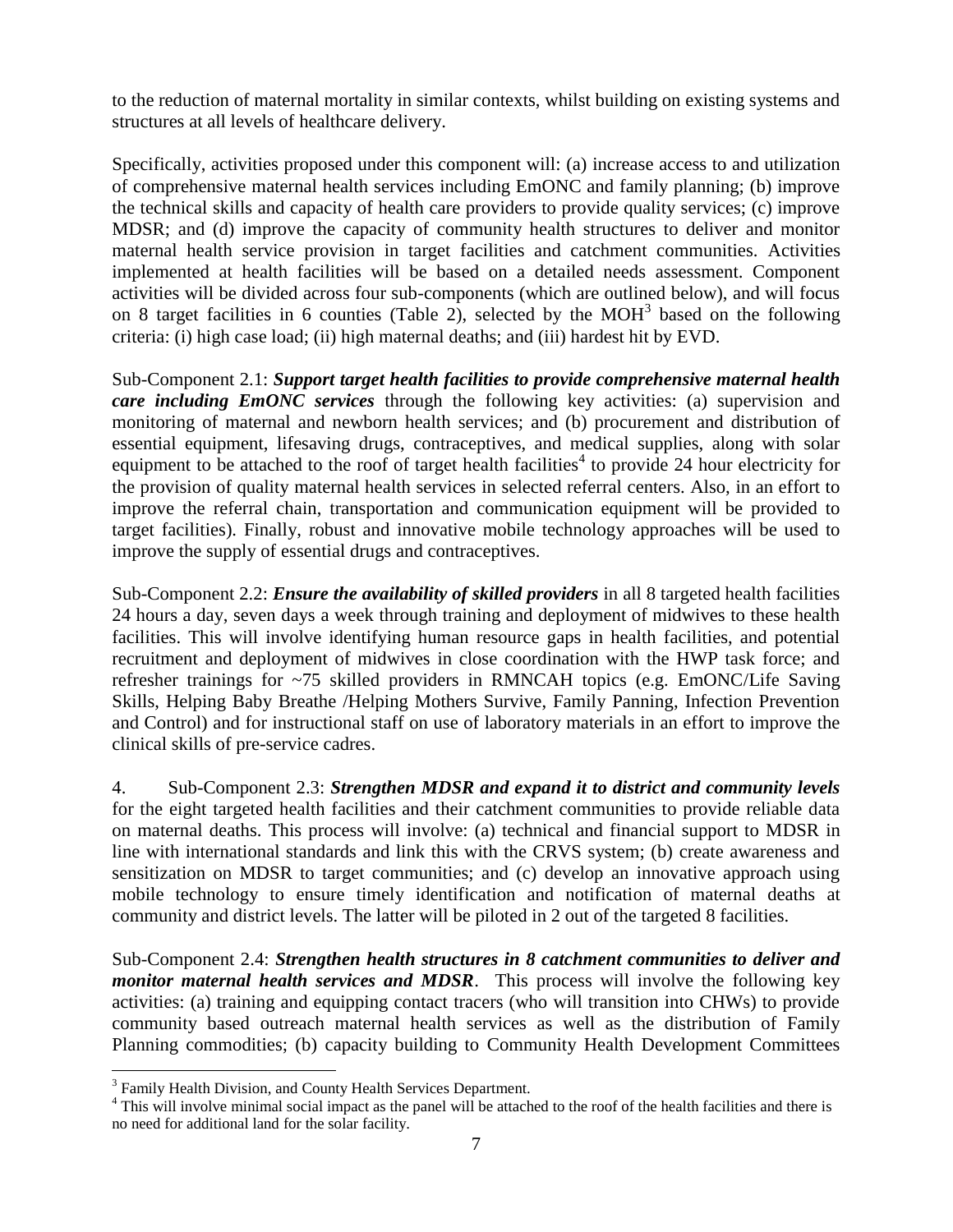(CHDCs) in targeted catchment communities to monitor reproductive health services at community and health facility levels; and (c) awareness-building and sensitization on maternal health services through multimedia and other traditional community communication channels.

### **Component 3: Grant management and monitoring and evaluation (M&E) (US\$0.3 million)**

This component covers the operational costs associated with effectively managing, monitoring and evaluating grant activities. Specifically, support will be provided to the on-going- World Bank supported- Project Implementation Unit (PIU), which will be responsible for all day-to-day activities associated with the grant, as well as procurement, fiduciary management, auditing and grant monitoring activities (including any surveys). The PIU will also be responsible for ensuring necessary monitoring and evaluation (M&E) activities at grant baseline, mid-line and end-line.

Specific activities that will be supported under this component include the following: (a) Development of a monitoring framework and work plan and ensure that activity implementation is timely and responsive at various levels; (b) recruitment and deployment of project staff to monitor project implementation and reporting; (c) procurement of logistics to conduct effective monitoring of project implementation; (d) development and dissemination of periodic reports on project implementation; and (e) project evaluation and report dissemination

# <span id="page-7-0"></span>**1.2 Situation Analysis during the EVD outbreak**

Since 2003, Liberia has made significant progress until Ebola struck in March 2014. Although the process of rebuilding and rehabilitating its health infrastructure was well-underway, important gaps remained. The Ebola epidemic exposed prior vulnerabilities of the health system.

*The following information was presented by the World Health Organization, December 10-11 2014.*

Prior to the Ebola outbreak Liberia had a national plan in place. Although health expenditure was still very low, health expenditure was rising (\$102 per capita (PPP, int. \$), 2000-2013**.** Moreover, there was major progress on health indicators especially child mortality and coverage of interventions. However, many health systems elements remained very weak. 30% of the population live >5 km from a health facility, there is only one doctor for 30,000 people and the majority of clinicians are concentrated in the capital city.

Liberia also has weak disease surveillance systems. Liberia failed to attain the minimum IHR core capacities and by 2014 some level of training had taken place at national level on Integrated Disease Surveillance and Response (IDSR). However, with the revision of the current IDSR Guidelines, no training has taken place.

Liberia faced the challenge of addressing the Ebola outbreak while simultaneously managing prominent Maternal and Child Health (MCH) and infectious disease challenges. Unfortunately, the Ebola Virus Disease (EVD) epidemic resulted in large drops in facility attendance. There was a 50% drop in institutional deliveries, a 26% drop in child immunizations and a major drop (twothirds) in August 2014 for almost all services compared to May- June 2014. 62% of health facilities were closed.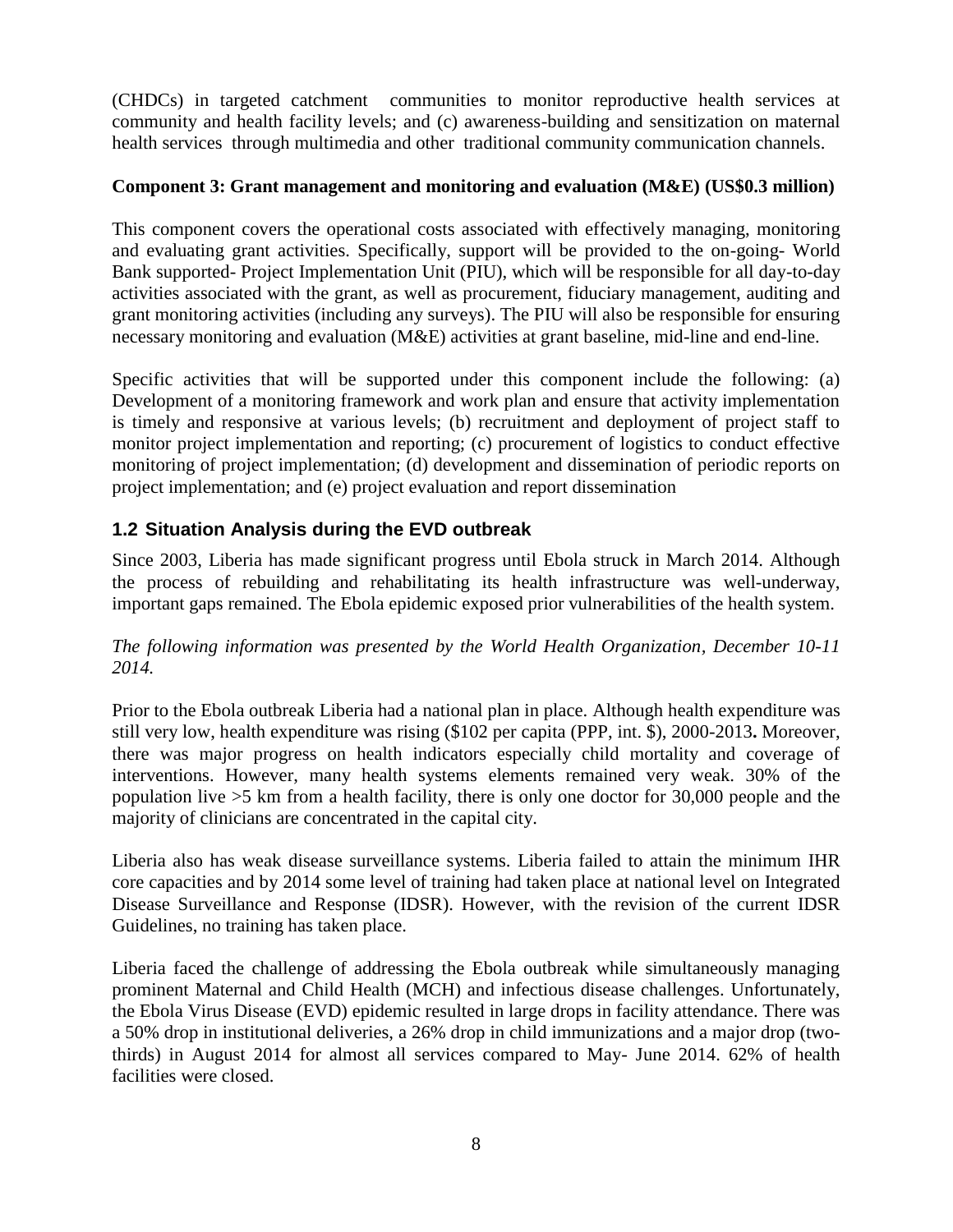In conclusion, Liberia was making major progress on several health MDG indicators. However, the overall system remained fragmented and unable to cope with unexpected challenges. Ebola has made an impact on health gains over and above its contribution to mortality by indirectly affecting all services and economic activity. This puts health (and economic/social) gains of the past decade at serious risk.

# <span id="page-8-0"></span>**2. ENVIRONMENTAL AND SOCIAL ASPECTS OF PROJECT**

Component 1 of the ERRTF is the project component that has the potential to generate the most environmental concerns that need to be addressed. This component will include activities such as:

(i) Renovate the existing dormitory, and construct a new dormitory and dining hall at the AMD College of Medicine to accommodate the current and estimated additional number of medical students to meet students' basic living needs.

(ii) Improve the basic infrastructure environment, to provide running water and 24-hour electricity, and internet.

(iii) Establish and equip the AMD College of Medicine with two additional classrooms, a new lecture hall, and a skills lab

It is however important to note that construction activities proposed under the ERRTF will be implemented in the existing facilities and are not expected to involve land acquisition or involuntary displacement of people, and that all the potential construction-related environmental, social, health and safety impacts are expected to be moderate and can be mitigated. However, the usual environment, health and safety concerns such as construction wastes disposal, health and safety of workers, and healthcare wastes management are among the main concerns that need to be addressed.

Some activities under Component 2 of the project such as *increase access to and utilization of comprehensive maternal health services including EmONC and family planning* and *procurement and distribution of essential equipment, lifesaving drugs, contraceptives, and medical supplies* have the potential to generate environmental and social impacts. Increased access to health services, for instance, could lead to an increase in health care waste, which could have negative impacts on the environment if not managed properly. However, these impacts, like the construction-related impacts, can also be mitigated. Given that capacity for medical waste management in-country is generally low, support will be required to ensure that the risks are properly mitigated. This will be supplemented by a Technical Assistance (TA) firm to be hired through the EERP for Component 1, and support from UNFPA on waste management and their oversight on rehabilitation under Component 2. The National Medical Waste Management Plan prepared under the ERRP will be updated and used under this project to manage healthcare waste.

Also under Component 2, impacts associated with the supply, installation and use of solar panels have been assessed. The overall impact of this sub component will be positive. Solar PVs are renewable and cleaner energy that will reduce dependence on diesel powered generators and the consequence reduction in GHG gas. There are of course potential negative impacts including risk of fire, visual intrusion, and decommissioning of panels. The major potential impacts are associated with the decommissioning stage given the presence of hazardous chemicals in the panels. Installation will be done on roof top of existing facilities so there are no concerns about biodiversity loss. Annex 6 contains mitigation measures for these potential impacts. In addition to the measures provided in this ESMF, UNFPA who is responsible for this sub component will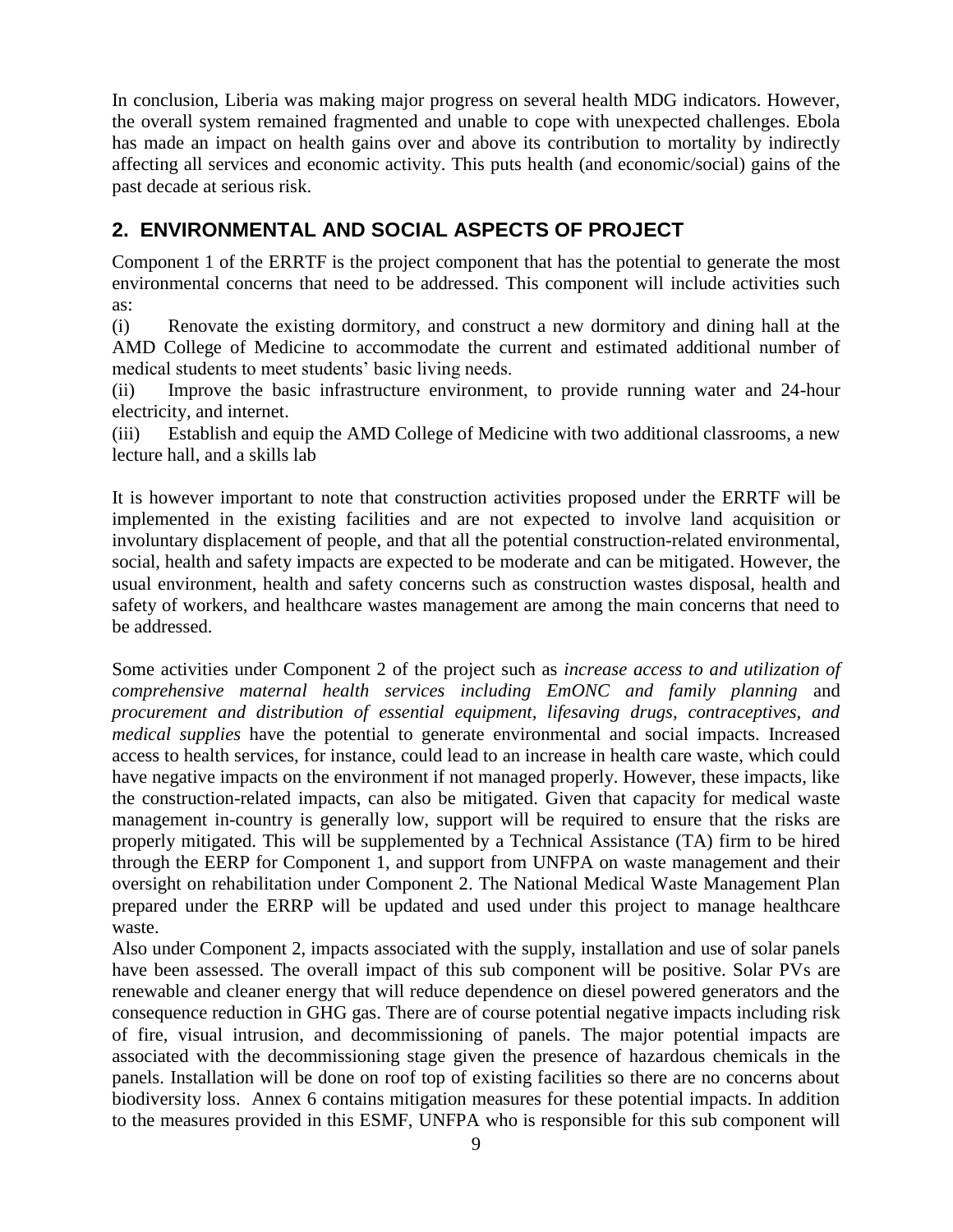conduct a desk study and a rapid assessment in order hire a company with very good track record based on their experience working with other United Nations agencies, reputable international organizations, and multilateral development agencies after discussion with the PIU and MOH.

The project has been rated category B of Operational Policy 4:01 (Environmental Assessment). The appraisal under category B of Operational Policy 4:01 (Environmental Assessment) entails that potential environmental and social impacts would have moderate significance in the environs, and there is need for environmental management plans to address the impacts. The impacts can be broadly categorised into two main groups: (1) impacts arising during the construction phase and (2) impacts arising during the operational phase. The main sources of impacts during the construction phase would be from proposed expansion, minor civil works, rehabilitation works of the facilities and new construction activities. During the construction phase, construction workers could be exposed to occupational health and safety risks including fall from height, exposure to hazardous chemicals, accidents, hearing loss, sexually transmitted diseases (STDs) and other risks normally associated with construction activities. For the operational phase, the main source of impacts would be from the generation of healthcare wastes as a result of increase in health services and supplies.

Potential environmental impacts include: clearance of trees and grass on sites, dust emissions, noise nuisance, and clearance of some trees on sites, increase in discharge of surface runoff and soil erosion, and construction wastes disposal issues. Some social impacts will include disruption of healthcare services; safety of workers and access of patients and community to services etc.

The use of asbestos / slate as a building material, primarily in roofing or fencing or auxiliary buildings is common in older buildings and facilities. The handling and disposal of asbestos during the dismantling and refurbishment could expose workers, facility staff and neighbouring population to potential health hazards. Annex 2 provides well-defined mitigation measures which need to be undertaken during project implementation. Generic potential impacts are detailed in table 1 below and a Matrix of Mitigation measures for potential environmental impacts is attached as Annex 2.

| <b>ENVIRONMENTAL IMPACTS</b>         |                                                                                   |  |  |  |
|--------------------------------------|-----------------------------------------------------------------------------------|--|--|--|
| <b>Planning Phase</b>                |                                                                                   |  |  |  |
| Physical                             | The size of the health care facilities premises are either too small, with little |  |  |  |
| <b>Restrictions</b><br><sub>on</sub> | room to expand outwards or on steep slopes with high erosion potentials.          |  |  |  |
| building space.                      |                                                                                   |  |  |  |
| <b>Construction Phase</b>            |                                                                                   |  |  |  |
| Flora and Fauna                      | The rehabilitation, refurbishment and upgrading of existing healthcare            |  |  |  |
|                                      | facilities could result in some clearing of vegetation that could result in loss  |  |  |  |
|                                      | of tree/plant cover. This is expected to be minor as the proposed construction    |  |  |  |
|                                      | sites are mostly in built environment and areas that are already disturbed.       |  |  |  |
| Soil<br>Land<br>and                  | Earth-moving equipment such as excavators will be used in excavation work.        |  |  |  |
| Pollution                            | This could potentially/temporarily decrease the drainage of the area resulting    |  |  |  |
|                                      | in water logging.                                                                 |  |  |  |
|                                      | The risk of accidental discharge of hazardous products, leakage of                |  |  |  |
|                                      | hydrocarbons, oils or grease from construction machinery also constitute          |  |  |  |

### **Table 1 Potential Environmental and Social Impacts**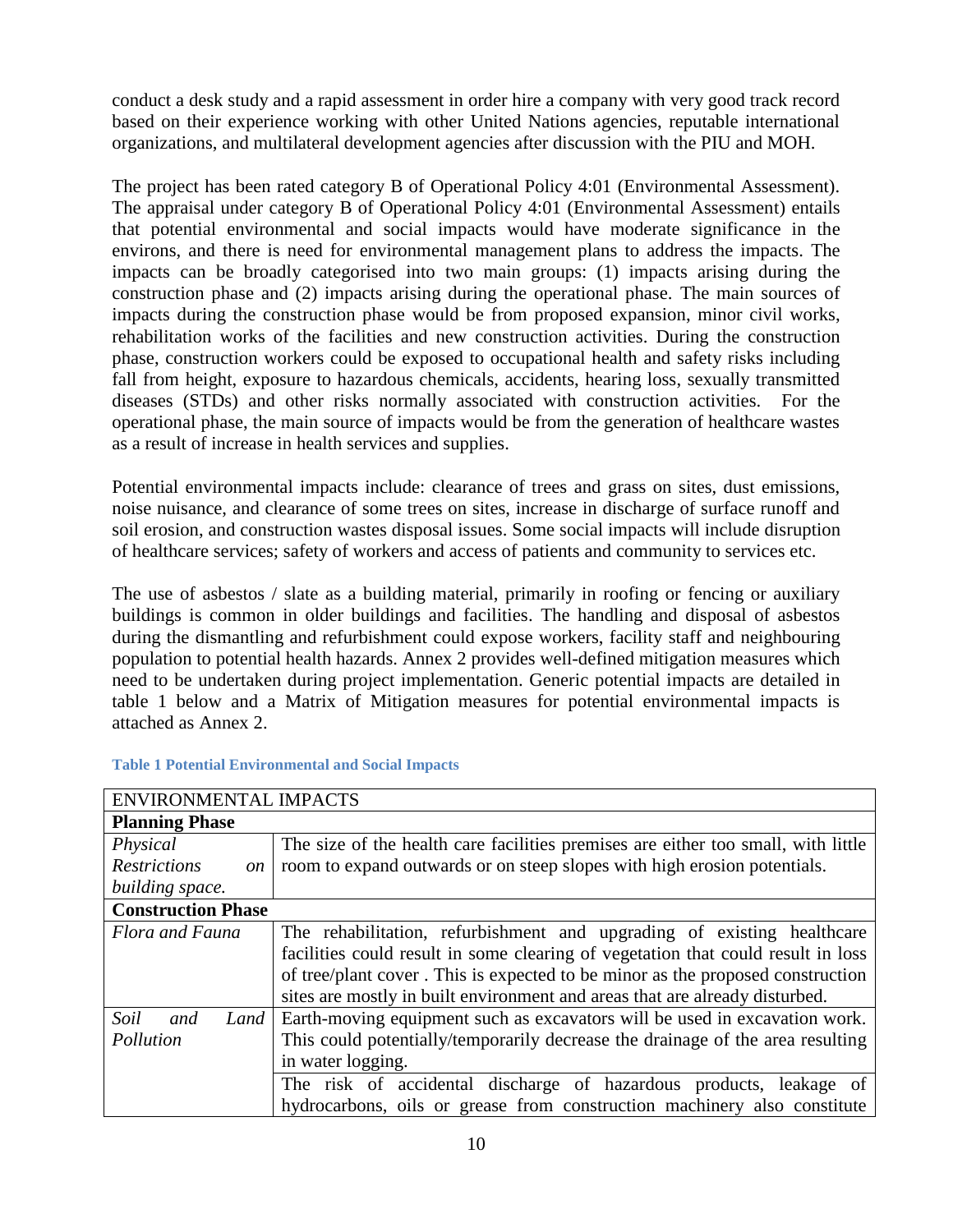|                                  | potential sources of soils and water pollution.                                                                                                           |  |  |
|----------------------------------|-----------------------------------------------------------------------------------------------------------------------------------------------------------|--|--|
| Vehicular Traffic                | Construction works will result in a higher volume of traffic around the                                                                                   |  |  |
|                                  | healthcare facilities and within the neighbourhood. This could result in                                                                                  |  |  |
|                                  | obstruction of normal traffic, disruption of access of the community and road                                                                             |  |  |
|                                  | safety around the construction site                                                                                                                       |  |  |
| Waste Management                 | Activities at construction sites will produce construction wastes such as                                                                                 |  |  |
|                                  | excavated soils and cement bags, paint drums, brick and concrete rubble,                                                                                  |  |  |
|                                  | metal, broken glass, timber waste and debris. Excavated wastes could obstruct                                                                             |  |  |
|                                  | the general public, the movement of the workers and vehicles as well as affect                                                                            |  |  |
|                                  | the aesthetics of the environment.                                                                                                                        |  |  |
|                                  | Old buildings have asbestos and PCBs, which if dismantled or disposed                                                                                     |  |  |
|                                  | haphazardly, can result in serious pollution and health impacts                                                                                           |  |  |
| Ambient air quality              | Air Quality will be impacted by emissions from vehicles, earthmoving                                                                                      |  |  |
|                                  | equipment and released particulate matters. Demolition to modify the built                                                                                |  |  |
|                                  | environment will lead to considerable levels of cement dust which can affect                                                                              |  |  |
|                                  | workers and patients. Deteriorated indoor air quality will be of critical effect                                                                          |  |  |
|                                  | to especially asthmatic construction workers, patients and health workers,                                                                                |  |  |
|                                  | with either minor or severe health impact depending on level and duration of                                                                              |  |  |
|                                  | exposure.                                                                                                                                                 |  |  |
| Water pollution                  | Wastewater discharges from construction activities or onsite sewage system                                                                                |  |  |
|                                  | and rainwater run-off can run into surface waters will impact water quality by                                                                            |  |  |
|                                  | causing changes to its physical, chemical and biological properties.                                                                                      |  |  |
| Decommissioning                  | Solar PVs and batteries contain hazardous chemicals that can be detrimental                                                                               |  |  |
| of end-of-life solar             | to the environment and human health if not managed properly.                                                                                              |  |  |
| PVs and batteries                |                                                                                                                                                           |  |  |
| <b>SOCIAL AND HEALTH IMPACTS</b> |                                                                                                                                                           |  |  |
| <b>Planning Phase</b>            |                                                                                                                                                           |  |  |
| Disruption of                    | Healthcare services can get disrupted, and there is need for clear agreement                                                                              |  |  |
| <b>Services</b>                  | on when and how the promised extension and refurbishments will be                                                                                         |  |  |
|                                  | undertaken.                                                                                                                                               |  |  |
| <b>Construction Phase</b>        |                                                                                                                                                           |  |  |
| Disruption of                    | The excavation and civil works may cause temporary disruptions of utility                                                                                 |  |  |
| <b>Utilities Service</b>         | services such as electricity communication and water. This could impact the                                                                               |  |  |
|                                  | provision of services and also the neighbourhood communities                                                                                              |  |  |
| Temporary                        | Since facilities under renovation will not be closed, they will experience                                                                                |  |  |
| disruption of                    | shortages of working space. Thus modifications of buildings in which                                                                                      |  |  |
| healthcare services              | medical services are provided may entail moving patients or equipment from                                                                                |  |  |
|                                  | one area or room to another. This may cause temporary disruption in delivery                                                                              |  |  |
|                                  | of health services to patients                                                                                                                            |  |  |
| Occupational Safety              | The safety of the local population may be at risk during construction                                                                                     |  |  |
| and Health Risks                 | activities. The movement of trucks to and from the site, the operation of                                                                                 |  |  |
| <i>(including)</i><br>those      | various equipment and machinery and the actual construction activities will                                                                               |  |  |
| associated with the              | expose the workers to work-related accidents and injuries. Pollutants such as                                                                             |  |  |
| use solar panels)                | dust and noise could also have negative implications for the health of workers                                                                            |  |  |
|                                  | and near-by communities.                                                                                                                                  |  |  |
|                                  | The risk of fire exists during operational phase of solar PVs and this would                                                                              |  |  |
|                                  |                                                                                                                                                           |  |  |
|                                  | require fire equipment and fire safety plans to be in place at all facilities,<br>Refurbishment work undertaken in the same buildings having patients has |  |  |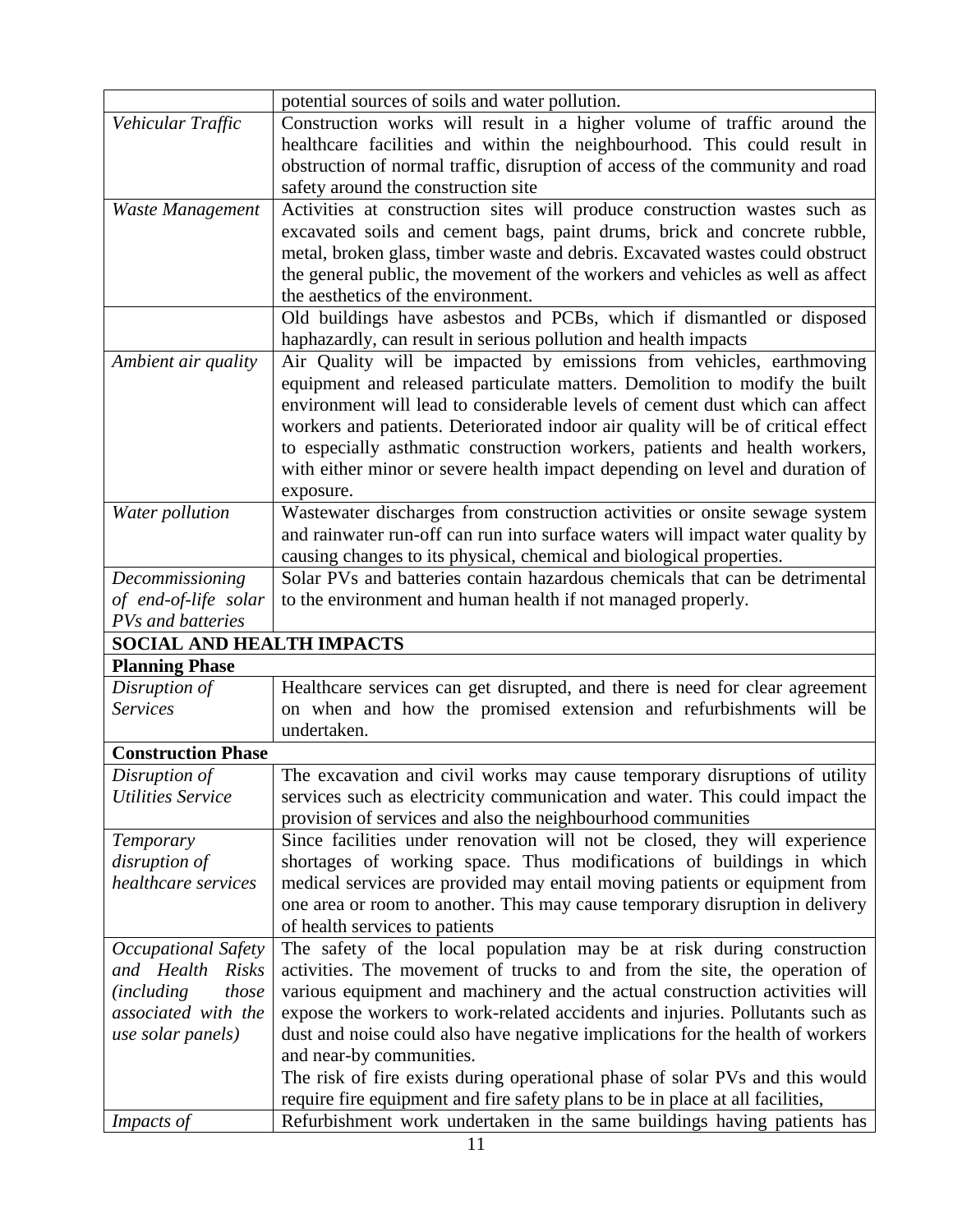| construction               | potential to cause injuries to patients or health workers. At all sites,           |  |  |  |
|----------------------------|------------------------------------------------------------------------------------|--|--|--|
| activities on              | renovation works will have the following potential hazards to staff and            |  |  |  |
| patients, healthcare       | patients:                                                                          |  |  |  |
|                            |                                                                                    |  |  |  |
| staff and other            | <b>IDExposure to asbestos containing materials. (Old Buildings with asbestos</b>   |  |  |  |
| stakeholders.              | roofs).                                                                            |  |  |  |
|                            | $\Box$ $\Box$ Falling from tripping on building materials.                         |  |  |  |
|                            | $\square$ $\square$ Noise and vibrations during demolition                         |  |  |  |
|                            | $\Box$ Injury from falling or flying debris when demolishing walls                 |  |  |  |
|                            | □□Cracking of existing structures from vibrations                                  |  |  |  |
|                            | □□Spillages and dust during transportation of materials                            |  |  |  |
| <b>Noise</b>               | Noise and vibration caused by machines, site vehicles, pneumatic drills etc        |  |  |  |
|                            | during construction activities can be a nuisance to patients and the               |  |  |  |
|                            | community.                                                                         |  |  |  |
| Traffic                    | Communities around the rehabilitation sites will experience heavier human          |  |  |  |
|                            | and vehicular traffic. Construction related activities will be a nuisance to road  |  |  |  |
|                            | users e.g. storage of construction stones by the roadside.                         |  |  |  |
| Installation of            | Location and types and technical specifications of incinerators are critical       |  |  |  |
| incinerators               | aspects which can have negative environmental implications if not well             |  |  |  |
|                            | managed. UNOPS is responsible for this aspect; UNOPS also has Manual and           |  |  |  |
|                            |                                                                                    |  |  |  |
|                            | Sustainability Policy for infrastructure and technology which needs to be          |  |  |  |
|                            | utilized. All related actions need to be consulted with stakeholders and           |  |  |  |
|                            | documented                                                                         |  |  |  |
| Inflow of                  | While most workers may originate from the local community where they               |  |  |  |
| construction               | have families, there might be others from distant places and working away          |  |  |  |
| workers                    | from their families. Management of security, water and sanitation and waste        |  |  |  |
|                            | will be the responsibility of the contractor                                       |  |  |  |
| Poor Stakeholder           | Despite various efforts (e.g. newspaper notices, bulletins at the potential sites, |  |  |  |
| Participation              | announcement at various local meetings) to reach out to people affected by         |  |  |  |
|                            | the project, there has been relatively low participation of communities, staff     |  |  |  |
|                            | members and other stakeholders during project planning and designing.              |  |  |  |
| <b>Operation Phase</b>     |                                                                                    |  |  |  |
| Improved medical           | The project will positively impact on the health of the Swazis through easing      |  |  |  |
| services at                | access to quality medical care currently non-existent at these facilities.         |  |  |  |
| healthcare facilities      | Renovation of facilities and installation of medical equipment will enable         |  |  |  |
|                            | currently ineffective healthcare facilities to provide new or improved services    |  |  |  |
|                            | to patients such as maternity.                                                     |  |  |  |
| Employment                 | Equipping healthcare facilities with modern equipment, enabling provision of       |  |  |  |
| opportunities              | new healthcare services and resultant increase in visiting patients may create     |  |  |  |
|                            | additional long-term technical and non-technical job opportunities for medical     |  |  |  |
|                            | professionals, janitors, security guards, etc.                                     |  |  |  |
| Air pollution from         | Incineration of unsegregated health care waste result into localized pollution     |  |  |  |
|                            |                                                                                    |  |  |  |
| <i>onsite incinerators</i> | of air with pollutants such as respirable ash, furans and dioxins. Dioxins are     |  |  |  |
|                            | known to promote cancers in humans. Downwash of incinerator emissions              |  |  |  |
|                            | has potential to degrade indoor air quality of healthcare buildings or those of    |  |  |  |
|                            | nearby offsite buildings.                                                          |  |  |  |
| Community health           | Improper infectious waste disposal can cause public health risks due to            |  |  |  |
| risk due to                | environmental pollution: impaired air quality, wastewater/sewage handling,         |  |  |  |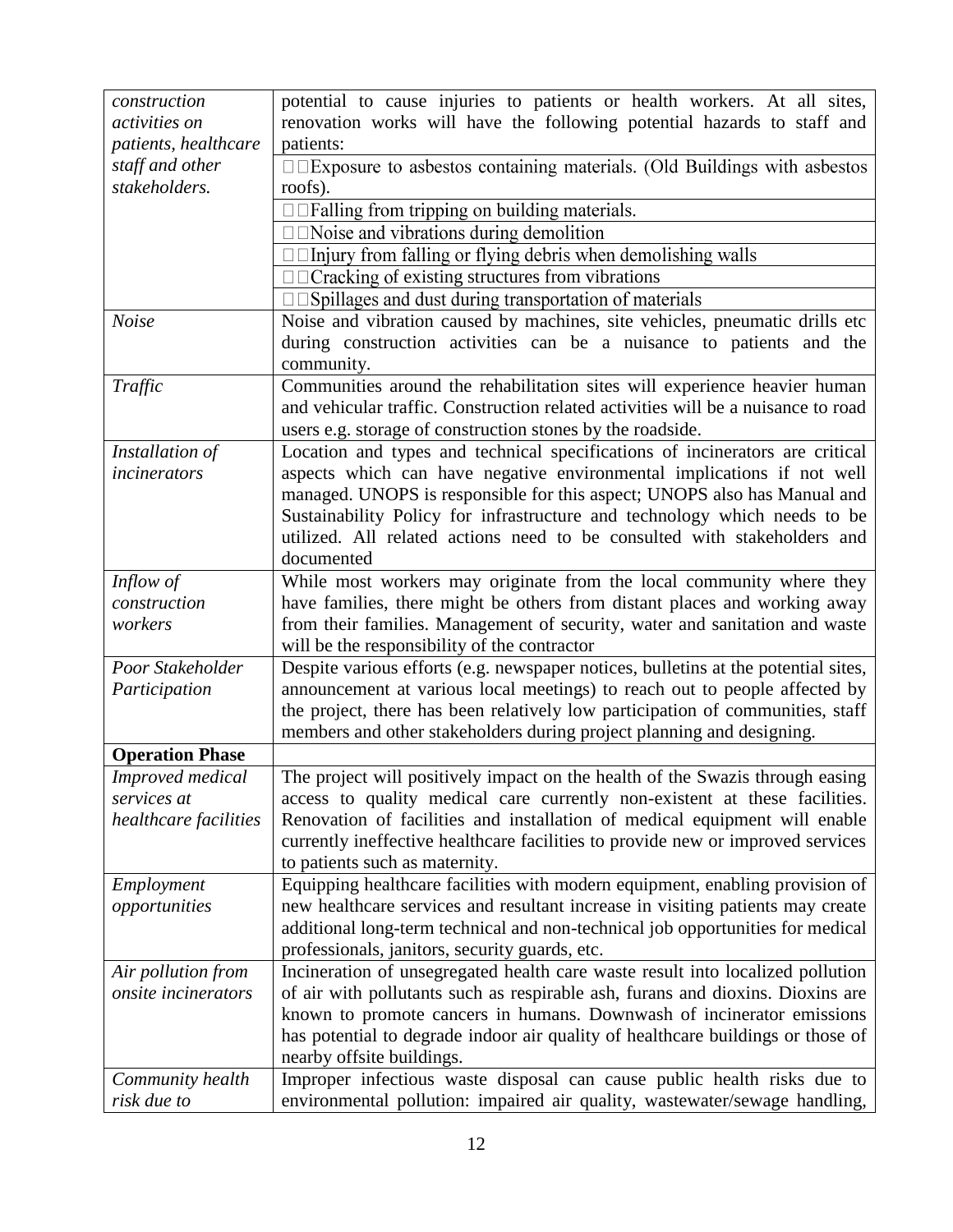| <i>improper</i> waste      | storm water contamination of water courses or when adults and children           |  |  |  |  |
|----------------------------|----------------------------------------------------------------------------------|--|--|--|--|
| management                 | rummage through raw waste stockpiles.                                            |  |  |  |  |
| Occupational               | Medical facilities are a potential source of infectious waste in gaseous, liquid |  |  |  |  |
| health and safety          | or solid forms. These could pose unsafe conditions for healthcare staff. Of      |  |  |  |  |
| risks                      | particular concern are janitors handling infectious waste (including sharps)     |  |  |  |  |
|                            | without adequate protective gear, storage of sharps in containers that are not   |  |  |  |  |
|                            | puncture-proof and management of radioactive waste at healthcare facilities      |  |  |  |  |
|                            | where x-ray equipment will be installed. While some OHS risks will be borne      |  |  |  |  |
|                            | by new equipment or services introduced after renovation or upgrade of           |  |  |  |  |
|                            | facilities, most other effects are existing (hence cumulative) and would only    |  |  |  |  |
|                            | be exacerbated by increased scale of healthcare services.                        |  |  |  |  |
| <i>Improved aesthetics</i> | Renovation will allow better healthcare services to be provided to               |  |  |  |  |
| and life of                | communities                                                                      |  |  |  |  |
| healthcare facilities      |                                                                                  |  |  |  |  |

# <span id="page-12-0"></span>**3. OBJECTIVE OF ENVIRONMENT AND SOCIAL MANAGEMENT FRAMEWORK**

The project has developed an Environment and Social Management Framework which provides overall guidance on environmental screening and management for various sub-projects. The ESMF contains useful information on the procedures for environmental and social screening for sub-projects, potential environmental and social impacts; measures for addressing the negative impacts, recommended environmental and social rules for contractors. In this addition to this umbrella ESMF, the construction contractors will be required to develop detail and site-specific ESMPs to manage the potential impacts of their works.

The aim of the ESMF is to establish procedures for initial screening of the negative impacts which would require attention, prior to site-specific project implementation. Key specific objectives for the assessment are:

- i. To assess the main potential environmental and social impacts of the planned and future project activities.
- ii. To recommend environmental and social screening process for project sites and subproject activities.
- iii. To review environmental policies of Government for project implementation and relevant the World Bank Operational Policies to be triggered by the project.
- iv. To develop an environmental management plan for addressing negative impacts during sub-project implementation.
- v. To recommend appropriate further environmental work, including preparation of the sitespecific ESIAs/ESMPs for sub-projects.
- vi. To recommend appropriate capacity building for environmental planning and monitoring in the project activities.

Environmental and Social Screening will be undertaken for each of the proposed sub-projects in order to ascertain specific environmental and social impacts. Environmental and social management plans have to be drawn and recommendations integrated in construction contracts before bidding process.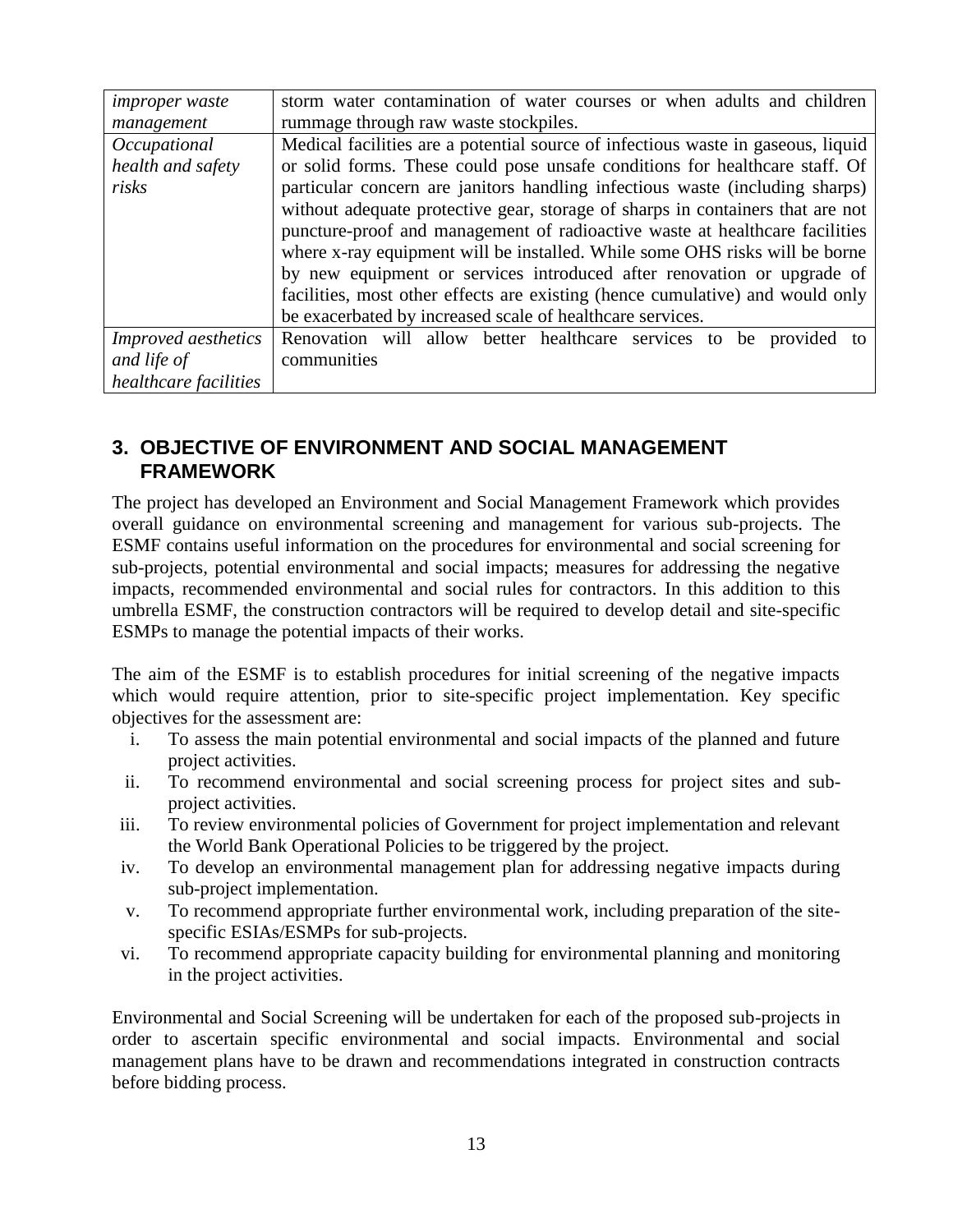A comprehensive national medical waste management plan has been developed, which addresses the requirements for handling medical waste from the treatment of the EVD. This ESMF therefore focuses on the other aspects of the project which have environmental impacts, namely the construction and civil works component.

### <span id="page-13-0"></span>**4. LEGAL FRAMEWORK**

The following legislations are available to support environmental and waste management and sanitation in Liberia:

i. The **Environmental Protection Act:** The act brought about the establishment of the National Environmental Protection Agency (EPA) which is responsible to ensure compliance to the provision of the act among different actors whose activities may pose serious negative environmental impacts.

The EPA is mandated by law to issue environmental Impact Assessment License to entities whose project meet requirements set in the Act. Such projects including civil engineering projects must have a clear Environmental Mitigation and Monitoring Plans. The National Environmental Protection Board (NEPB), which comprises of line ministries, supervises the activities of EPA. Among the main objectives of the Board is to ensure that an EIA is conducted for all projects including civil engineering projects proposed to be implemented. The NEPB is further empowered to ensure the issuance of environmental permits to projects implementation who's EIAs has been conducted and for the mitigation and management plan to be implemented alongside the project implementation phase. The Board is also required to prescribe environmental regulations and standards relating to water and air quality, pollution control, hazardous waste, and the monitoring of environmental issues in Liberia.

ii. The Environmental Protection and Management Law (EPML): The Act enables the Environment Protection Agency to protect the environment through the implementation of the Law. It arranges the rules, regulations, and procedures for the conduct of EIA. It establishes regulations for environmental quality standards, pollution control and licensing, among others.

The National Environmental Policy Act: The Act defines policies, goals, objectives, and principles of sustainable development and improvement of the physical environment, quality of life of the people and ensures coordination between economic development and growth with sustainable management of natural resources.

- iii. **Liberia Decentralization Policy 2009:** Calls for the decentralization of the governance structure at county level. This policy emphasizes phasing out of centralized functions to the local government with county superintendents playing leading role in administering government functionaries at the county level
- iv. **Public Health Law 1976 mandates the Ministry of Health to ensure** environmental sanitation in communities as well as in private and public places. The Law recognizes the importance of issuance sanitary permits to institutions for the operation public places including institution of public health importance.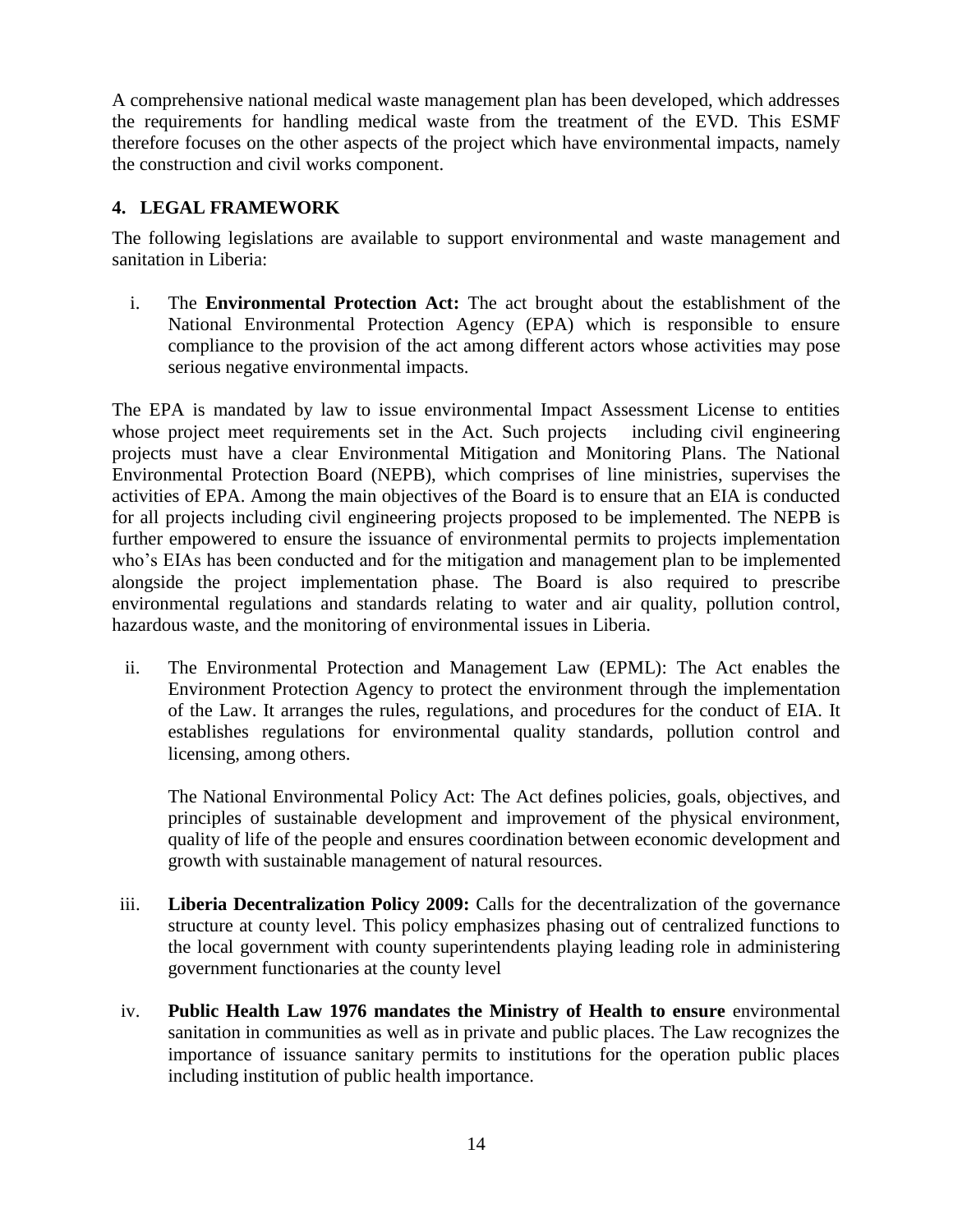- v. **Integrated Water Resources Management Policy** (IWRMP) and Integrated National Waste Management Strategic Plan (INWMSP) (2011) serve as a common guiding reference for the implementation of the "Libreville Declaration on health and environment". Among other issues, the Declaration emphasizes the implementation of 11 priority interventions which include strengthening the waste management system as a strategy for efficiency and effectiveness in the provision of quality services for improved health outcomes.
- vi. **[The Persons with Disability Act](http://www.sierra-leone.org/Laws/2011-03.pdf)**, 2011 establishes the National Commission for Persons with Disability, to prohibit discrimination against persons with disability, achieve equalization of opportunities for persons with disability and to provide for other related matters.
- vii. **[Freedom of Information Act](http://www.sierra-leone.org/Laws/2013-02.pdf)**, 2013 provided for the disclosure of information held by public authorities or by persons providing services for them and to provide for other related matters.

### **4.1 Compliance with World Bank safeguards policies**

The Project will follow the General Environmental, Health, and Safety (EHS) Guidelines of the World Bank Group<sup>5</sup> that contain information on cross-cutting environmental, health and safety issues. Proposed civil works for construction of new facilities and rehabilitation of facilities have potential for some negative impacts. The project has been rated under category B of Operational Policy 4:01 (Environmental Assessment), which is triggered to ensure that appropriate mitigation measures are put in place during expansions and rehabilitation works at the healthcare facilities. All of the identified negative impacts can be reduced or in some cases avoided, with timely implementation of the mitigation measures through the following system:

- i. Environmental and social screening of sub-projects using a screening form attached as annex 3. The screening process will be done to appraise environmental and social risks and identify potential mitigation measures in advance.
- ii. Preparation of Environmental and Social Management Plan (ESMP) for individual subprojects to guide the implementation of mitigation measures.

This ESMF follows the Environment and Social Screening and Assessment Framework (ESSAF) will be prepared during project preparation.

The Policies on Natural Habitats (OP 4.04) Pest Management (OP4.09) and Forests (OP4.36) are not triggered as the Project activities will not involve conversion or degradation of critical or sensitive natural habitats and forests and also is not expected to involve the use of pesticides. The Policies on Indigenous Peoples (OP 4.10) and Involuntary Resettlement (OP4.12) are also not triggered as the project does not involve any involuntary land acquisition.

 $\overline{a}$ 5 available at:

[http://www.ifc.org/wps/wcm/connect/topics\\_ext\\_content/ifc\\_external\\_corporate\\_site/ifc+sustainability/our+approac](http://www.ifc.org/wps/wcm/connect/topics_ext_content/ifc_external_corporate_site/ifc+sustainability/our+approach/risk+management/ehsguidelines) [h/risk+management/ehsguidelines](http://www.ifc.org/wps/wcm/connect/topics_ext_content/ifc_external_corporate_site/ifc+sustainability/our+approach/risk+management/ehsguidelines)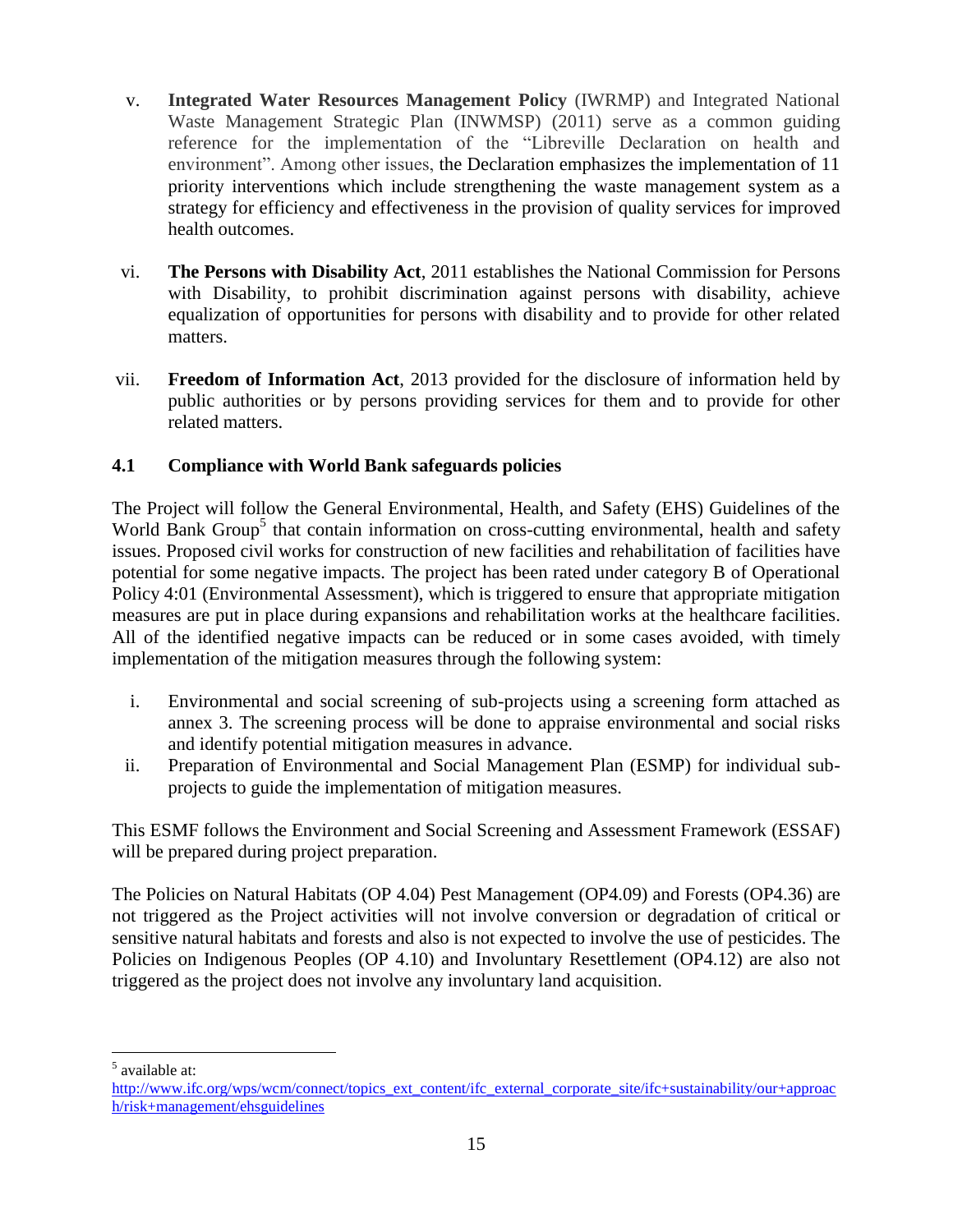### <span id="page-15-0"></span>**5. ENVIRONMENTAL AND SOCIAL SCREENING PROCESS**

Environmental and Social Screening of all sub-projects will be undertaken during planning and design stage, before commencement of civil works on the site. Environmental and social management plans will be prepared to identify, assess and mitigate, as appropriate all potential negative impacts.

### *Step 1: Application of the Screening processes*

The PIU with the assistance of a consultant team (where required), will determine appropriate instruments for mitigating environmental and social safeguards impacts. This will allow the PIU to:

a) Determine the level of environmental work required (i.e. whether an ESMP is required; whether the application of simple mitigation measures will suffice; or whether no additional environmental work is required);

b) Determine and incorporate appropriate mitigation measures for addressing adverse impacts

The PIU will prepare a Safeguard Screening Summary which includes:

- a list of micro-projects and sub-projects that are expected to have environmental and social safeguards impacts;
- the extent of the expected impacts;
- the instruments used to address the expected impacts; and
- time-line to prepare the instruments.

The Safeguard Screening Summary, when completed, will provide information on the assignment of the appropriate environmental and social category to a particular activity for construction of new facilities or rehabilitation of existing structures.

The PIU, with the assistance of a consultant team (where required), will determine and prepare appropriate instruments for mitigating environmental and social safeguards impacts identified in the screening process. During the preparation of sub-projects, the PIU will ensure that technical design can avoid or minimize environmental and social impacts, avoiding land acquisition. A Matrix of Mitigation measures for potential environmental impacts is attached as Annex 1

The PIU will carry out the initial screening in the field, through the use of the Environmental and Social Screening Form – Part 1 of the Environment Management Plan – Checklist (Annex 2). The PIU will retain a copy of the Safeguards Screening Summary for possible review by the Implementing Agency and the World Bank. The review, which may be conducted on sample basis, will verify the proper application of the screening process, including the scoping of potential impacts and the choice and application of instruments.

### *Step 2: Preparation of site-specific safeguards instruments*

The environmental and social impact assessment process will identify and assess the potential environmental and social impacts of the proposed construction activities, evaluate alternatives, as well as design and implement appropriate mitigation, management and monitoring measures. These measures will be captured in the Environmental and social Management Plan (ESMP) which will be prepared.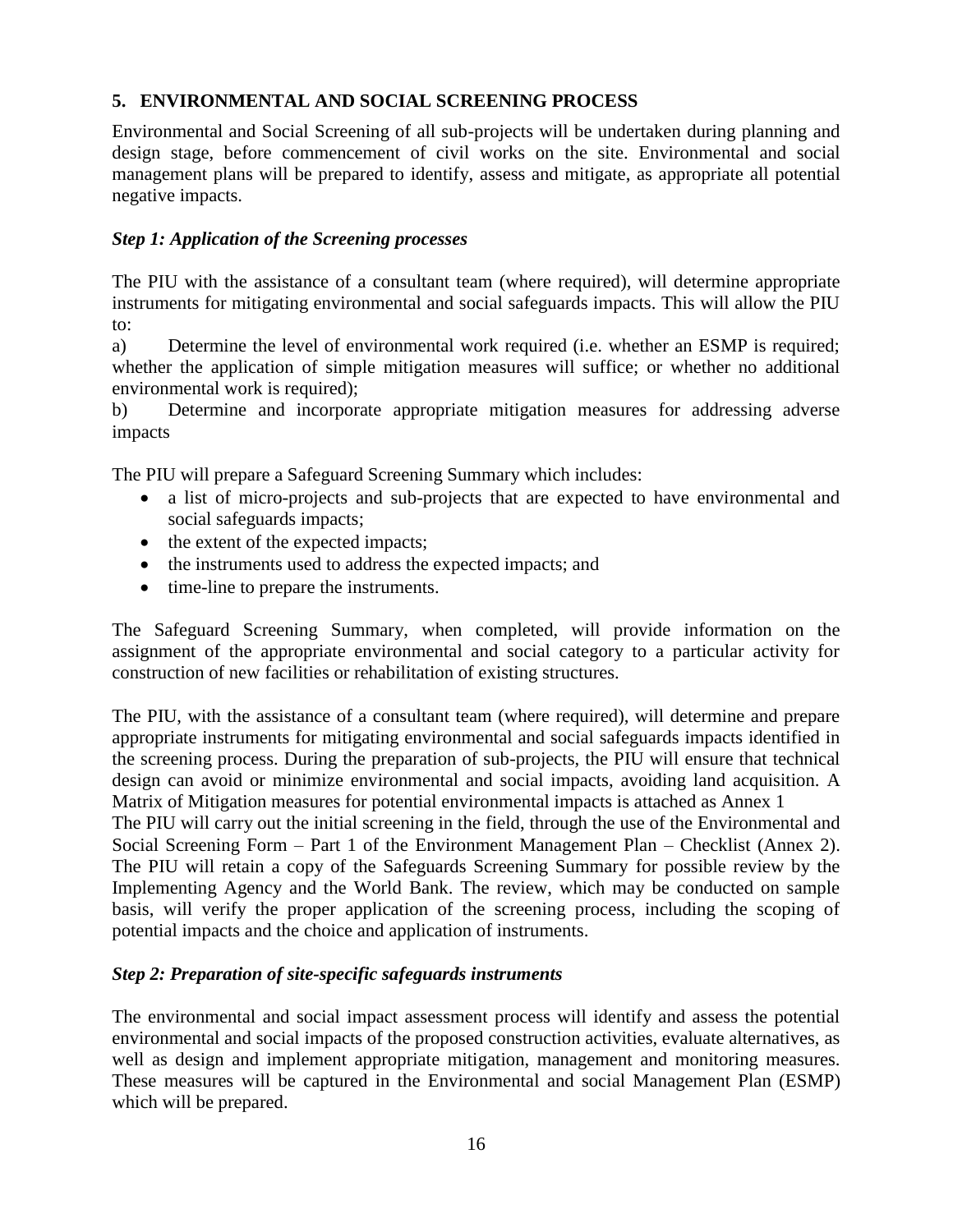This ESMF includes an ESMP-checklist which can be used as the Environmental and Social Management Plan (ESMP) for individual sub-activities once identified during the scoping identification phase. (Annexes 2, 3 and 4) For each sub-activity in which the specific buildings/sites for rehabilitation, and/or demolition and complete reconstruction is known, the EMP-checklist is completed. The checklist has three parts:

- 1. Part 1 includes the descriptive part that describes the project specifics in terms of the physical location, institutional arrangements, and applicable legislative aspects, the project description, inclusive of the need for a capacity building program and description of the public consultation process. This section could be up to two pages long. Attachments for additional information can be included. (This is the ESSF, Part 1 as detailed in Annex 2)
- 2. Part 2 includes the environmental and social screening of potential issues and impacts, in a simple Yes/No format followed by mitigation measures for any given activity. Currently, the list provides examples of potential issues and impacts. This list can be expanded to specific site issues and /or impacts; and good practices and mitigation measures. (Annex 3)
- 3. Part 3 will include the monitoring plan for activities during project construction and implementation. It retains the same format required for current ESMPs. **It is the intent of this checklist that Part 2 and Part 3 be included as bidding documents for contractors.** (Annex 4)

The ESMP-checklist which to be filled out for each sub-project, will be used to determine the type and scope of the environmental and social safeguards impacts. The practical application of the EMP-checklist would include filling in of Part 1 to obtain and document all relevant site characteristics. In Part 2 the type of foreseen works, would be checked, and the completed tabular EMP is additionally attached as integral part to the works contract and, analogous to all technical and commercial terms, that is signed by the contract parties. Part 3 of the ESMPchecklist, the monitoring plan, is designated for the Contractor responsibility, to be supervised by the PIU.

**The PIU will prepare the EMPs in consultation with affected peoples and with relevant NGOs, as necessary. The EMP will be submitted to the Implementing Agency, for review, prior to the submission to the World Bank for approval. Documentation and clear records of such site-specific consultations must be maintained at the PIU.** 

**In case of any change in scale of scope of construction or in case the Government decides to construct new buildings, the due-diligence measures will be enhanced, in consultation with the World Bank, and no such physical investments will be undertaken without Bank approval and clearance.** 

### *Step 2: Monitoring of safeguards instruments*

The PIU will supervise and monitor the overall safeguards implementation process and prepare a progress report on the application of safeguards policies during the planning, design, and construction phases of the Project. The PIU will also develop the reporting requirements and procedures to ensure compliance of the contractors; conduct public consultation and public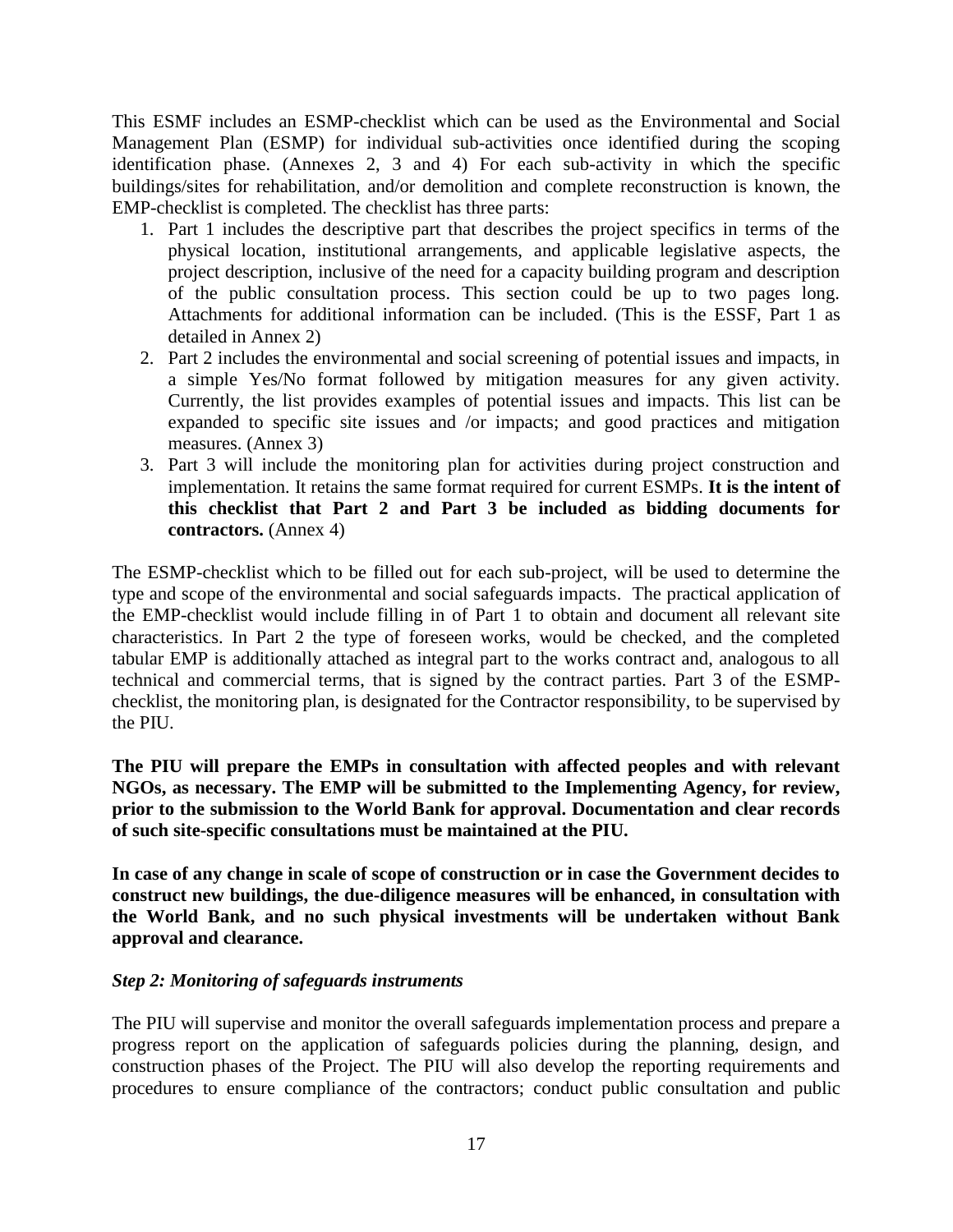awareness programs; and carry out periodic training for field engineers and contractors as appropriate. Environmental consultants will be hired by the PIU to support them in this activity.

Appropriate mitigation measures will be included in the bidding documents and contract documents to be prepared by the PIU. Compliance by the contractors will be monitored in the field by the project field observers, working under close supervision. The performance of the contractors will be documented and recorded for possible later review. Sample Environmental Safeguards procedures for inclusion in the technical specifications of construction contracts are provided in Annex 6.

# <span id="page-17-0"></span>**6. INSTITUTIONAL ARRANGEMENTS AND GOVERNANCE STRUCTURE –**

### **Governance Structure**

In order to ensure effective implementation of the World Bank supported projects, a clearly defined but proposed governance structures includes three separate groups consisting of the Executive, the senior users and the senior suppliers. There are also two member groups which include Technical working group for project component and project management.

### **Steering Committee Executive**

The steering committee executive officials including the Ministers of Health who have oversight responsibilities in the implementation of the Bank supported portfolio. It receives support from the other groups but ensures the smooth implementation of the project to achieving the project agreed objectives.

### **Steering Committee of Senior Users**

This committee comprises of representative of division and or departments from the Ministry of Health (example: Human Resource Division, Infrastructure etc.). This committee ensures that the usability of the solutions for the Bank supported portfolio.

### **Steering Committee of Suppliers**

This committee ensures the feasibility of the project's solutions. It comprises of representatives from the World Bank, the World Health Organization (WHO), and the UNOPS. In this arrangement, WHO serves as partner in the project implementation, World Bank as project donor and UNOPS as provider of project assurance.

FIGURE 1: Governance Structure for the Bank supported portfolio

### **Technical working group**

This working group is made up of representatives from institutions with expertise in technical areas relevant to the project. One key technical working group is the infrastructure working group which provides advice to the project steering committees on technical matters and support in infrastructure components of the Bank supported portfolio which contributes to project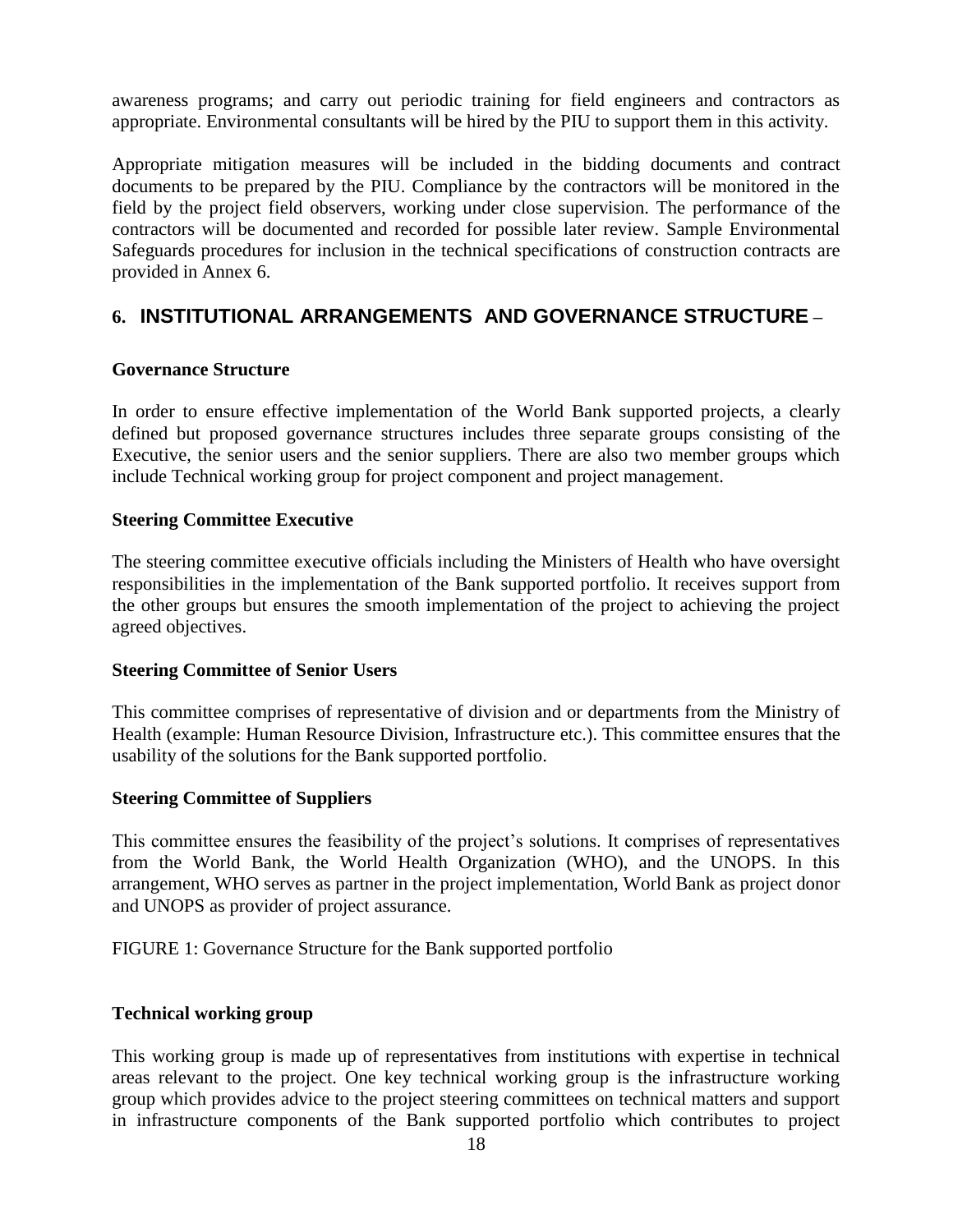objectives. The infrastructure working group comprises of the Ministry of Public Works, UNICEF, Ministry of Health, UNOPS, Environmental Protection Agency (EPA).

### **Project Management Team**

The project management team comprises of project implementation unit housed within the Ministry of Health. This team leads on the operational aspects of the project such as development of workplans, assessing overall implementation of the project including quality assurance and overall budgetary performance.

Responsibilities and Institutional roles in the implementation of the ESMF

The below table identifies the different roles and responsibilities for specific institutions in the implementation of the ESMF

| Measures                                                       | Areas of Intervention                                    | Implementation<br>responsibility |  |  |
|----------------------------------------------------------------|----------------------------------------------------------|----------------------------------|--|--|
| Mitigation                                                     | This includes mitigation of negative impacts             | Division of Environmental        |  |  |
| measures                                                       | likely to result from project activities such            | and Occupational Health          |  |  |
|                                                                | as civil works (i.e construction<br>and                  | (DEOH)                           |  |  |
|                                                                | rehabilitation)                                          | <b>County Health Teams</b>       |  |  |
| <b>Technical measures</b>                                      | Conduct of relevant activities including the             | <b>Consultant and DEOH</b>       |  |  |
|                                                                | development of health and safety plans,                  |                                  |  |  |
|                                                                | conduct of environmental impact studies                  |                                  |  |  |
|                                                                | including<br>Environmental<br>Impact                     |                                  |  |  |
|                                                                | Assessment (EIAs)<br>and Health Impact                   |                                  |  |  |
|                                                                | Assessment (HIA)                                         |                                  |  |  |
|                                                                | Conduct regular (quarterly) assessment on                |                                  |  |  |
|                                                                | the implementation of the ESMF                           |                                  |  |  |
| Approval<br>and                                                | and approve the environmental<br>Review                  | Environmental<br>Protection      |  |  |
| environmental                                                  | classification of sub projects and issue EIA             | Agency (EPA)                     |  |  |
| classification of sub                                          | approval                                                 |                                  |  |  |
| projects                                                       | Monitor the national level implementation                |                                  |  |  |
|                                                                | of Environmental Measures                                |                                  |  |  |
| Recruitment<br>of                                              | Recruit the Environmental and Social                     | Project<br>Implementation        |  |  |
| specialist services                                            | Managament Specialist to lead on ESMF                    | Unit (PIU)                       |  |  |
|                                                                | implementation as well as the development                |                                  |  |  |
|                                                                | of environmental and social guidelines                   |                                  |  |  |
|                                                                |                                                          |                                  |  |  |
| Monitoring<br>Reviews technical specifications of civil<br>and |                                                          | Ministry of Public Works         |  |  |
| quality control                                                | works projects                                           | Environmental Protection         |  |  |
|                                                                | Assesses EIAs and EMPs                                   | Agency                           |  |  |
|                                                                | infrastructure<br>Provides<br>clearance<br><sub>on</sub> | Ministry<br>of<br>Health         |  |  |
|                                                                | component of the project                                 | (Infrastructure Division and     |  |  |
|                                                                |                                                          | DEOH)                            |  |  |

### **Table 2 Institutional Roles in ESMF Implementation**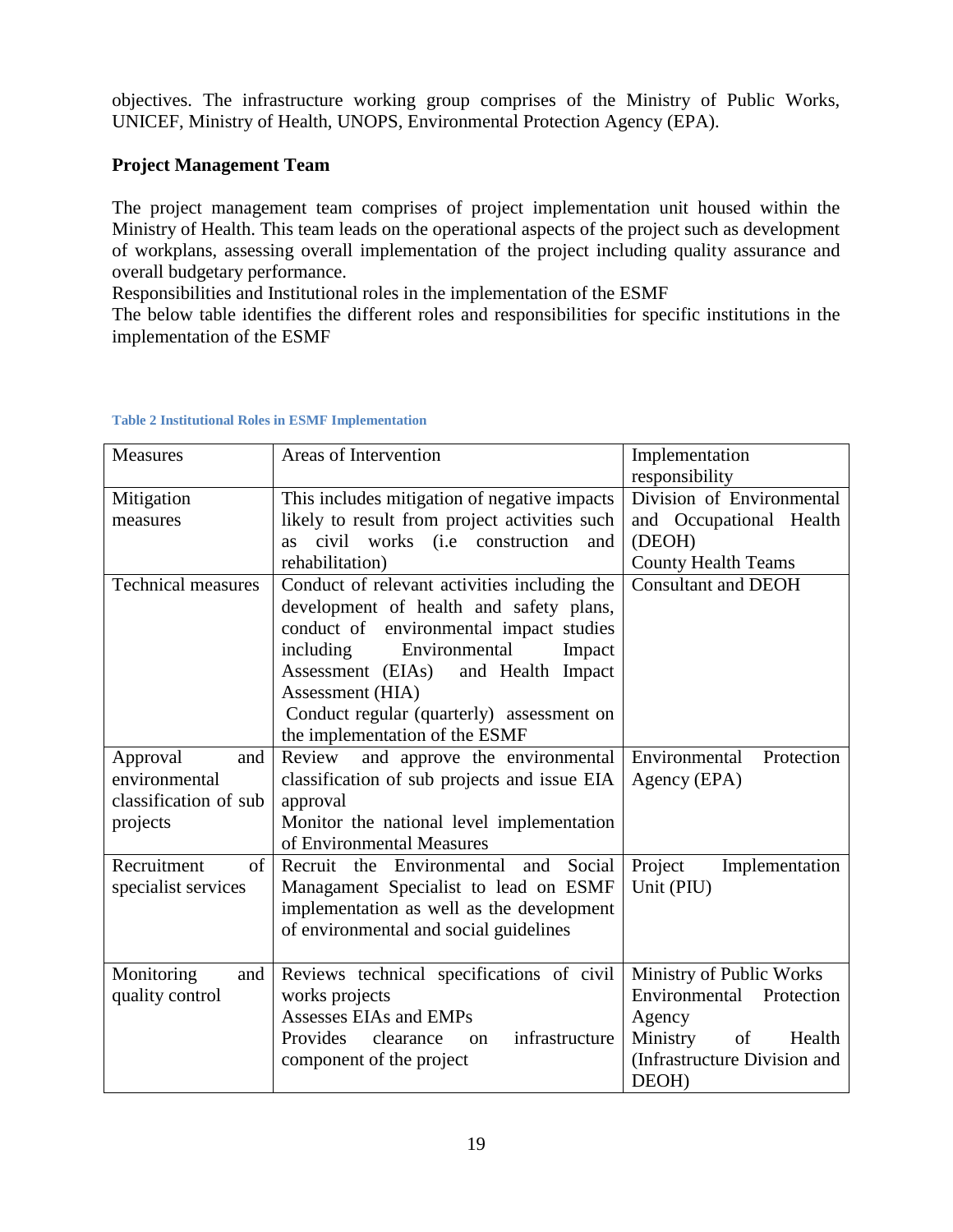The Ministry of Health will lead the implementation of Component 1 with technical support from WHO. The Ministry of Health will also contract out part of the work to technical agencies (e.g., WHO, UNICEF, UNOPS, UNFPA) to ensure the rapid delivery of services.

The Ministry of Health has been engaged in various Bank investments projects and as such, it has project coordinating units which are very familiar with Bank Safeguard policies and procedures.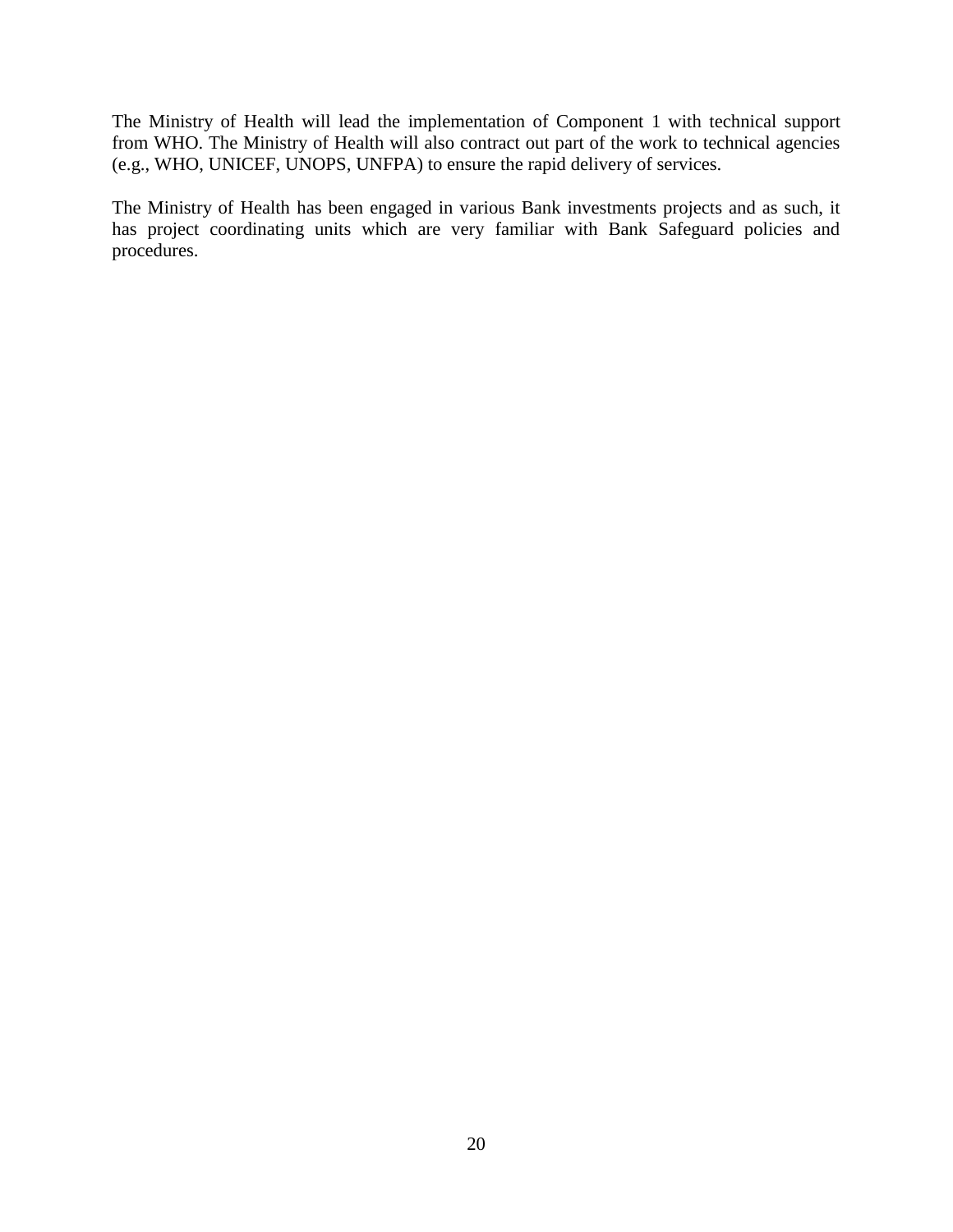# <span id="page-20-0"></span>**7. ENVIRONMENTAL AND SOCIAL MONITORING**

# <span id="page-20-1"></span>**7.1Institutional arrangements**

In order to ensure quality delivery of the project activities, project monitoring will be conducted by different institutions and at different levels.

National Level: The infrastructure working group mentioned above will serve as the technical review arm for this project and will comprise of the Ministry of Health (Infrastructure Division and the Environmental Health Division) who will lead the process of ensuring environmental monitoring for sub project activities. The Environmental Protection Agency (EPA) will ensure that sub project activities requiring permits complies with existing laws.

A sub national level, the County Health Teams will lead the implementation of environmental mitigation activities and ensure that all sub project activities comply with existing legislation.

# <span id="page-20-2"></span>**7.2Implementing schedules**

Timing, frequency and duration of mitigation measures with links to the overall implementation schedule of the project should be specified.

Table: 3 presents the timetable for the implementation and monitoring of the Bank supported portfolio Environmental and Social Management Framework (ESMF) activities:

| <b>Measures</b>                        | Proposed actions              | Timeline in project cycle   |
|----------------------------------------|-------------------------------|-----------------------------|
| <b>Institutional measures</b>          | Recruit Environmental and     | Before sub<br>project       |
|                                        | Social<br>Management          | implementation              |
|                                        | specialist                    |                             |
| <b>Technical Measures</b>              | Application of screening      | Before implementation of    |
|                                        | checklist for certain aspects | specific project activities |
|                                        | of the EERP project           |                             |
| Mitigating measures                    | Review list of mitigating     | During<br>project<br>sub    |
|                                        | measures                      | implementation              |
| creation<br>Awareness<br><sub>on</sub> | County level consultation     | project<br>Before<br>sub    |
| project safeguards                     | and disclosure sessions       | implementation              |
| Follow up action                       | Project ESMF monitoring       | During<br>project           |
|                                        | and Evaluation                | implementation and at the   |
|                                        |                               | end of project              |
| <b>Independent Audit</b>               |                               | One year before end of      |
|                                        |                               | project                     |

### **Table 3 ESMF Implementation Schedule**

### <span id="page-20-3"></span>**7.3Monitoring and Reporting procedures**

The project will ensure continuous monitoring and supervision, focusing primarily on monthly county level visits and a mid-term and end of project evaluation. The budgetary allocations in the budget will support local monitoring by the Environmental and Social Management consultant and monitors from the DEOH and the EPA to effect the wide scale monitoring of the ESMF.

### <span id="page-20-4"></span>**7.4Cost estimates for implementing the ESMF**

In order to implement the ESMF, there is need for funding of the following activities clearly outlined in the below table: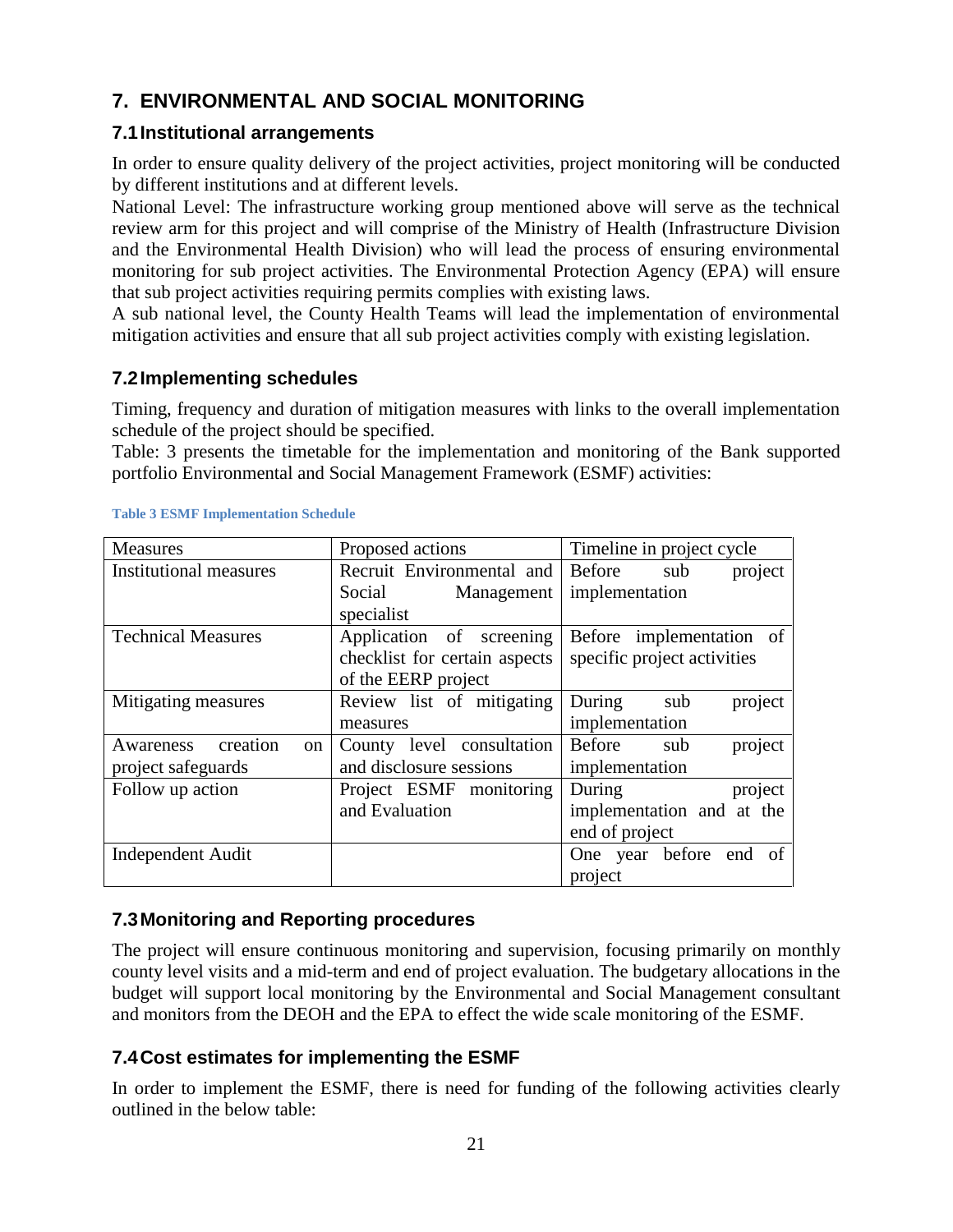### **Table 4 ESMF Implementation Cost**

| Measure and core   Partners involved |                         | Unit cost (US\$) | <b>Total cost</b> |
|--------------------------------------|-------------------------|------------------|-------------------|
| activities                           |                         |                  |                   |
| of<br>Recruitment                    | Ministry of Health      | 3,500.00         | 60,000.00         |
| safeguards specialist                | (Project                |                  |                   |
| and monitoring of                    | Implementation          |                  |                   |
| environmental                        | Unit, Procurement       |                  |                   |
| for sub<br>measures                  | Unit and Division of    |                  |                   |
| projects activities                  | Environmental and       |                  |                   |
|                                      | Occupational Health     |                  |                   |
| In<br>country                        | Ministry of Health,     |                  | 5,000.00          |
| disclosure<br>and                    | Health<br>County        |                  |                   |
| public consultation                  | Teams,                  |                  |                   |
|                                      | Environmental           |                  |                   |
|                                      | Protection<br>Agency    |                  |                   |
|                                      | (EPA), Ministry of      |                  |                   |
|                                      | <b>Internal Affairs</b> |                  |                   |
| Independent audit of                 |                         | 10,000.00        | 10,000.00         |
| civil works will be                  |                         |                  |                   |
| conducted one year                   |                         |                  |                   |
| before<br>project                    |                         |                  |                   |
| closure                              |                         |                  |                   |
| <b>Total cost</b>                    |                         |                  | 75,000.00         |

# <span id="page-21-0"></span>**8. GRIEVANCE REDRESSAL MECHANISM**

Communities and individuals who believe that they are adversely affected by a World Bank (WB) supported project may submit complaints to existing project-level grievance redress mechanisms or the WB's Grievance Redress Service (GRS). The GRS ensures that complaints received are promptly reviewed in order to address project-related concerns. Project affected communities and individuals may submit their complaint to the WB's independent Inspection Panel which determines whether harm occurred, or could occur, as a result of WB noncompliance with its policies and procedures. Complaints may be submitted at any time after concerns have been brought directly to the World Bank's attention, and Bank Management has been given an opportunity to respond. For information on how to submit complaints to the World Bank's corporate Grievance Redress Service (GRS), please visit [http://www.worldbank.org/GRS.](http://www.worldbank.org/GRS) For information on how to submit complaints to the World Bank Inspection Panel, please visit [www.inspectionpanel.org.](http://www.inspectionpanel.org/)

In country, grievance procedures will be put in place to address any mistreatments/ mishandling between both health workers, and health workers and patients. In the case of patients, for example, the Community health leader – who sits on the Hospital Health Board and primary health facility and Community committees -will be the grievance focal point. Patients will be able to discuss grievances directly with the community health leader, or by writing these down,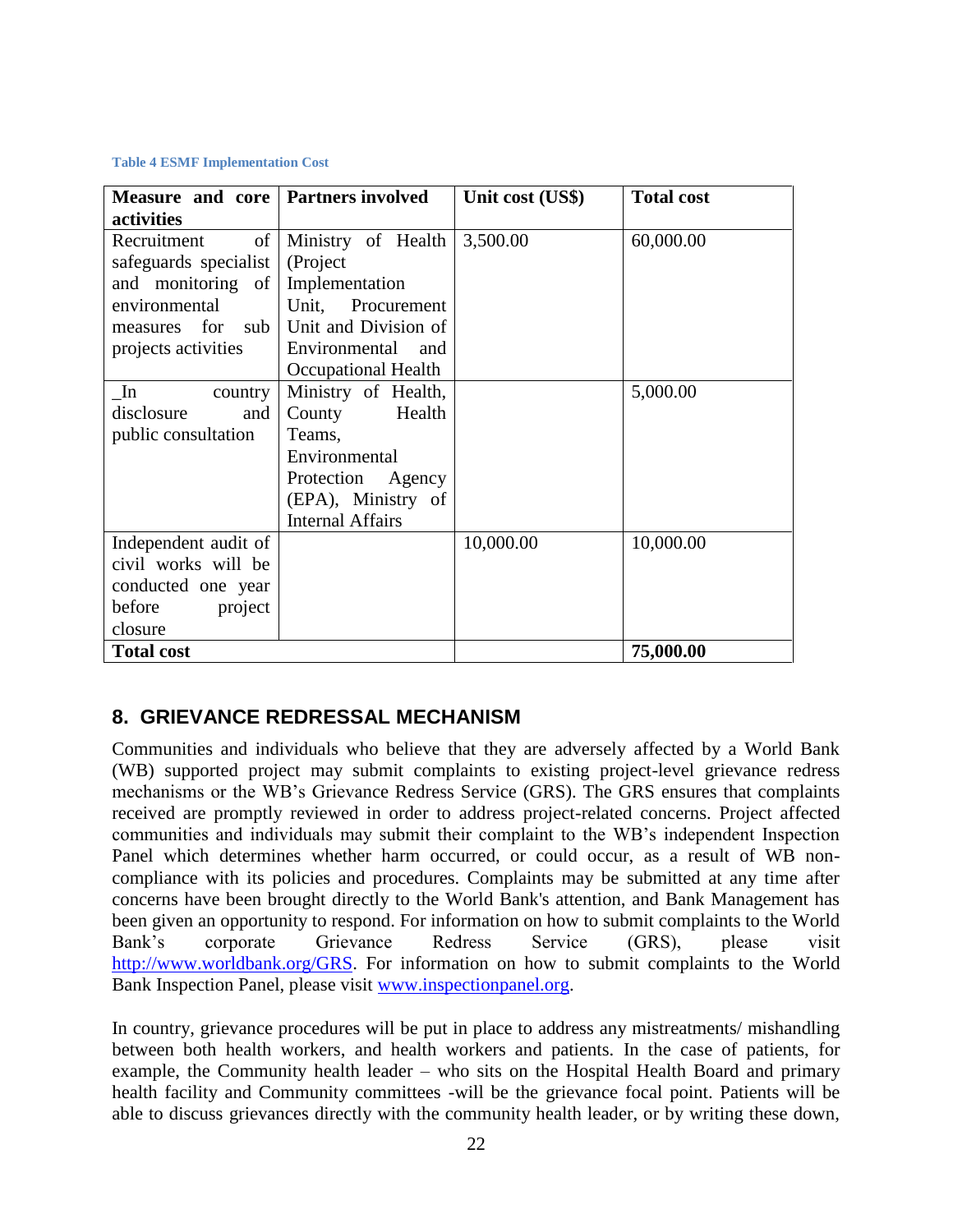and placing in a suggestion box. Health facilities will be required to ensure that grievance procedures are understood by, and understandable to illiterate populations.

All grievances will be discussed at monthly Hospital Board Meetings, health facility meetings, and CHW meetings, with mechanism to address grievances- in the case of deliberate wrongdoing- enforced. In addition to this, mechanisms to address grievances among health workers will also be developed (including redress mechanisms) and enforced by health facilities. Adherence to these grievance mechanisms will be monitored closely in the quality checklist for hospitals and primary health facilities.

# <span id="page-22-0"></span>**9. CONSULTATIONS AND DISCLOSURE**

This Grant is intended to supplement the support provided through EERP and Health System Strengthening Project (HSSP) and the HSSP Additional Financing. Public consultation had been held under these projects, and the safeguards instruments disclosed as required. The Updated Waste Management Plan and the revised EERP ESMF are the safeguards instruments for this project. These instruments will be disclosed in Country and on Infoshop once they are cleared by the Bank. All comments provided during these consultations will be recorded, and included in the final ESSAF and any subsequent safeguard instruments which will be developed as required.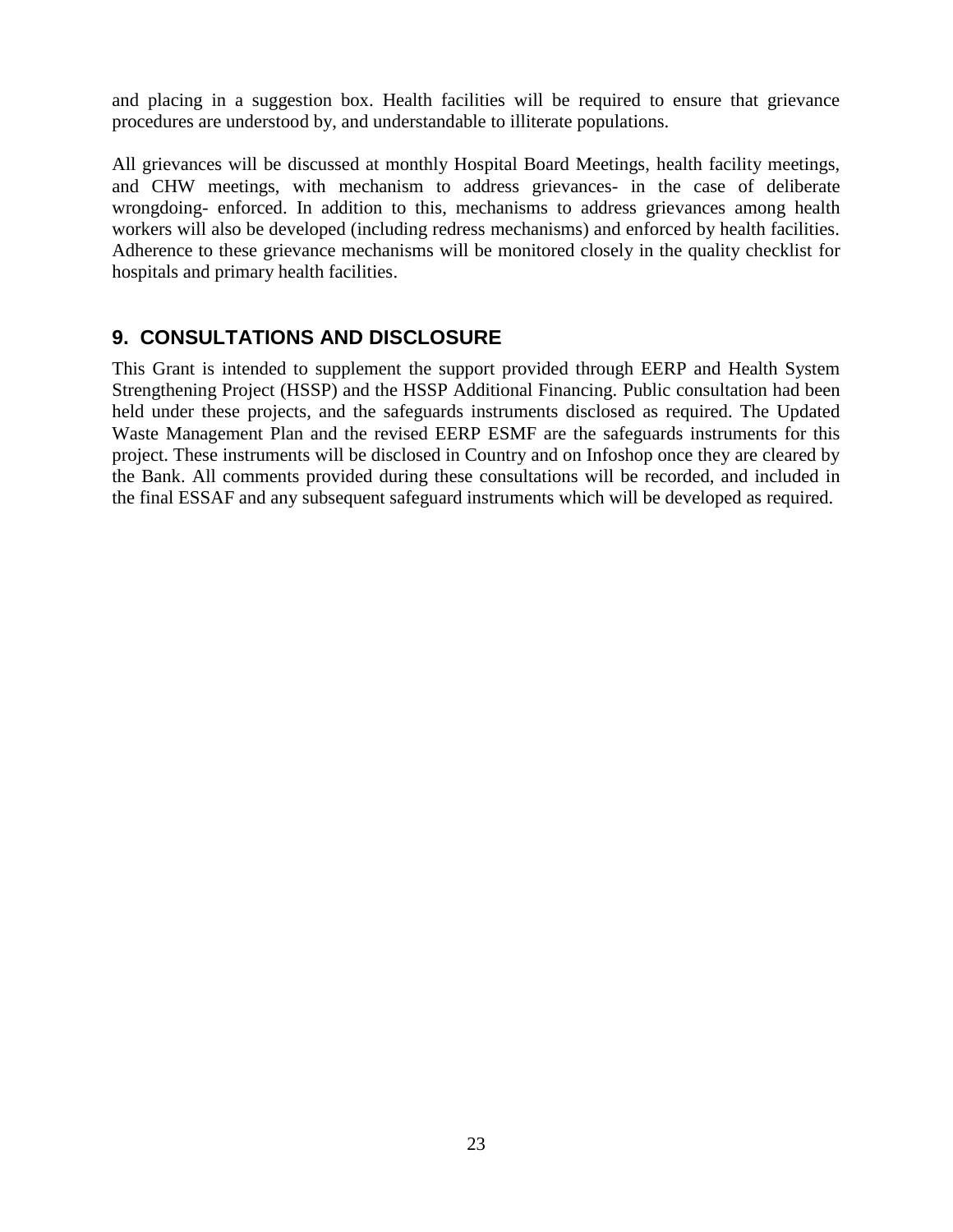# <span id="page-23-0"></span>**ANNEX 1: MATRIX OF MITIGATION MEASURES**

| <b>ACTIVI</b><br><b>TY</b> | <b>PARAME</b><br><b>TER</b> | MITIGATION MEASURES CHECKLIST                                                                                                  |  |
|----------------------------|-----------------------------|--------------------------------------------------------------------------------------------------------------------------------|--|
| $\mathbf{0}$ .             | Land                        | 1. The local construction and environment inspectorates and                                                                    |  |
| General                    |                             | communities have been notified of upcoming activities                                                                          |  |
| Conditio                   |                             | 2. The public has been notified of the works through                                                                           |  |
| ns                         |                             | appropriate notification in the media and/or at publicly                                                                       |  |
|                            |                             | accessible sites (including the site of the works)                                                                             |  |
|                            |                             | 3. All legally required permits have been acquired for<br>construction and/or rehabilitation                                   |  |
|                            |                             | 4. The Contractor formally agrees that all work will be carried                                                                |  |
|                            |                             | out in a safe and disciplined manner designed to minimize                                                                      |  |
|                            |                             | impacts on neighboring residents and environment.                                                                              |  |
|                            |                             | 5. All recognized natural habitats, wetlands and protected areas                                                               |  |
|                            |                             | in the immediate vicinity of the activity will not be damaged                                                                  |  |
|                            |                             | or exploited, all staff will be strictly prohibited from                                                                       |  |
|                            |                             | hunting, foraging, logging or other damaging activities.<br>6. An inventory shall be made of large trees in the vicinity of    |  |
|                            |                             | the construction activity, large trees shall be marked and                                                                     |  |
|                            |                             | cordoned off with fencing, their root system protected, and                                                                    |  |
|                            |                             | any damage to the trees avoided; Tree replanting should be                                                                     |  |
|                            |                             | undertaken to replace those which need to be cut                                                                               |  |
|                            |                             | 7. There will be no unlicensed borrow pits, quarries or waste                                                                  |  |
|                            |                             | dumps in adjacent areas, especially not in protected areas.                                                                    |  |
|                            |                             | 8. Adjacent wetlands and streams shall be protected from                                                                       |  |
|                            |                             | construction site run-off with appropriate erosion and                                                                         |  |
|                            |                             | sediment control feature to include by not limited to hay                                                                      |  |
|                            |                             | bales and silt fences                                                                                                          |  |
|                            |                             | 9. If there are any religious or cultural artifacts on site, these<br>must be identified in site-specific EMP, and recommended |  |
|                            |                             | actions must be agreed in consultation with local                                                                              |  |
|                            |                             | community.                                                                                                                     |  |
| Building-                  |                             | Building designs must be in compliance with national                                                                           |  |
| related                    |                             | standards for energy efficiency, water and sewerage and                                                                        |  |
| Specifica                  |                             | healthcare waste management                                                                                                    |  |
| tions                      |                             | 2. Facility design features must ensure adequate space and                                                                     |  |
|                            |                             | equipment for health service delivery                                                                                          |  |
|                            |                             | 3. As far as possible, local material must be used to reduce the                                                               |  |
|                            |                             | energy consumption in transport                                                                                                |  |
|                            |                             | 4. Asbestos must not be used; Low-cost lead-based paints<br>should be avoided and building materials should be fire            |  |
|                            |                             | resistant.                                                                                                                     |  |
|                            |                             | 5. Proper ventilation and natural lighting should be ensured in                                                                |  |
|                            |                             | the building design                                                                                                            |  |
|                            |                             | In case archaeological or religious site exists in the vicinity,<br>6.                                                         |  |
|                            |                             | the site-specific EMP must include all due diligence                                                                           |  |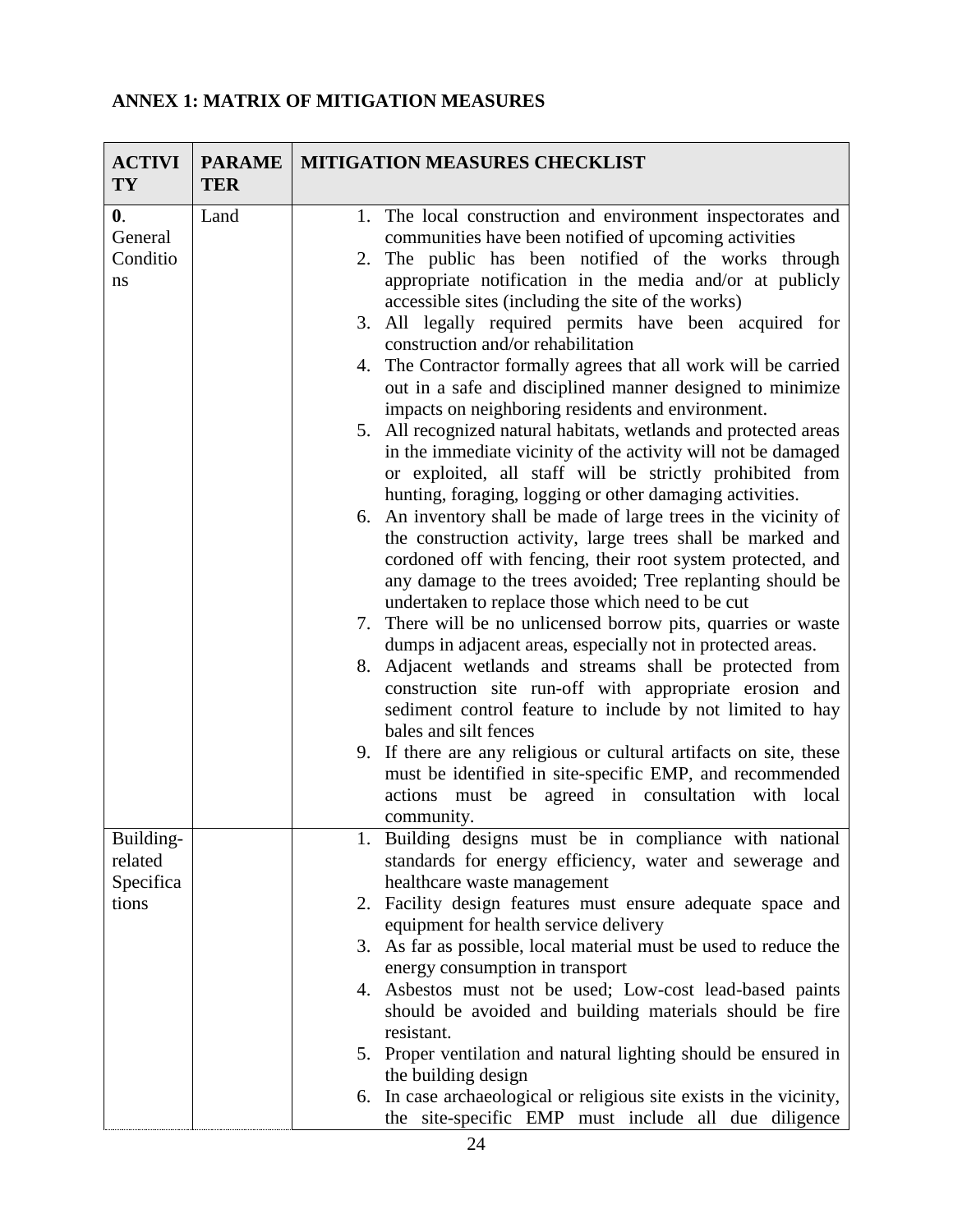|                                                                                   |          | measures to avoid any harm or impact on those structures.<br>7. The drainage pattern should be studied to determine whether<br>the site would be subject to flooding and stagnant water. The<br>building designs must include systems for drainage of<br>excess water<br>8. Alternative sources of power for lighting and heating<br>options must be assessed for each site and the assessment<br>and recommendations must be clearly documented in the<br>site-specific EMP.                                                                                                                                                                                                                                                                                         |
|-----------------------------------------------------------------------------------|----------|-----------------------------------------------------------------------------------------------------------------------------------------------------------------------------------------------------------------------------------------------------------------------------------------------------------------------------------------------------------------------------------------------------------------------------------------------------------------------------------------------------------------------------------------------------------------------------------------------------------------------------------------------------------------------------------------------------------------------------------------------------------------------|
| А.                                                                                | Air      | The contractor shall ensure that construction materials such<br>1.                                                                                                                                                                                                                                                                                                                                                                                                                                                                                                                                                                                                                                                                                                    |
| General<br>Rehabilit<br>ation<br>and<br>/or<br>Construc<br>tion<br>Activitie<br>S | Quality  | as sand, quarry stone, soils or any other construction<br>materials are acquired from approved suppliers<br>2. Demolition debris shall be kept in controlled area and<br>sprayed with water mist to reduce debris dust<br>3. During pneumatic drilling/wall destruction dust shall be<br>suppressed by ongoing water spraying and/or installing dust<br>screen enclosures at site<br>4. The surrounding environment (sidewalks, roads) shall be<br>kept free of debris to minimize dust.<br>5. Dust and noise barriers are specially required where<br>construction faces hospital wards and patient movement<br>6. There will be no open burning of construction / waste<br>material at the site<br>7. There will be no excessive idling of construction vehicles at |
|                                                                                   |          | sites                                                                                                                                                                                                                                                                                                                                                                                                                                                                                                                                                                                                                                                                                                                                                                 |
|                                                                                   | Noise    | 1. Construction noise will be limited to restricted times agreed<br>to in the permit<br>2. During operations the engine covers of generators, air<br>compressors and other powered mechanical equipment shall<br>be closed, and equipment placed as far away from<br>residential areas as possible                                                                                                                                                                                                                                                                                                                                                                                                                                                                    |
|                                                                                   | Waste    | (a) Waste collection and disposal pathways and sites will be                                                                                                                                                                                                                                                                                                                                                                                                                                                                                                                                                                                                                                                                                                          |
|                                                                                   | manageme | identified for all major waste types expected from demolition                                                                                                                                                                                                                                                                                                                                                                                                                                                                                                                                                                                                                                                                                                         |
|                                                                                   | nt       | and construction activities.                                                                                                                                                                                                                                                                                                                                                                                                                                                                                                                                                                                                                                                                                                                                          |
|                                                                                   |          | (b) Mineral construction and demolition wastes will be separated                                                                                                                                                                                                                                                                                                                                                                                                                                                                                                                                                                                                                                                                                                      |
|                                                                                   |          | from general refuse, organic, liquid and chemical wastes by on-                                                                                                                                                                                                                                                                                                                                                                                                                                                                                                                                                                                                                                                                                                       |
|                                                                                   |          | site sorting and stored in appropriate containers.<br>(c) Construction waste will be collected and disposed properly by                                                                                                                                                                                                                                                                                                                                                                                                                                                                                                                                                                                                                                               |
|                                                                                   |          | licensed collectors                                                                                                                                                                                                                                                                                                                                                                                                                                                                                                                                                                                                                                                                                                                                                   |
|                                                                                   |          | (d) The records of waste disposal will be maintained as proof for                                                                                                                                                                                                                                                                                                                                                                                                                                                                                                                                                                                                                                                                                                     |
|                                                                                   |          | proper management as designed.                                                                                                                                                                                                                                                                                                                                                                                                                                                                                                                                                                                                                                                                                                                                        |
|                                                                                   |          | (e) Whenever feasible the contractor will reuse and recycle                                                                                                                                                                                                                                                                                                                                                                                                                                                                                                                                                                                                                                                                                                           |
|                                                                                   |          | appropriate and viable materials (except asbestos)                                                                                                                                                                                                                                                                                                                                                                                                                                                                                                                                                                                                                                                                                                                    |
|                                                                                   | Water    | 1. If piped water can be accessed, review possibility of linking                                                                                                                                                                                                                                                                                                                                                                                                                                                                                                                                                                                                                                                                                                      |
|                                                                                   | Supply   | the facility to the water source. In case of extending                                                                                                                                                                                                                                                                                                                                                                                                                                                                                                                                                                                                                                                                                                                |
|                                                                                   | and      | pipeline, environmental due diligence must be conducted                                                                                                                                                                                                                                                                                                                                                                                                                                                                                                                                                                                                                                                                                                               |
|                                                                                   | Quality  | with regard to the infrastructure required, materials used,<br>layout of pipes within the facility etc. These must be clearly                                                                                                                                                                                                                                                                                                                                                                                                                                                                                                                                                                                                                                         |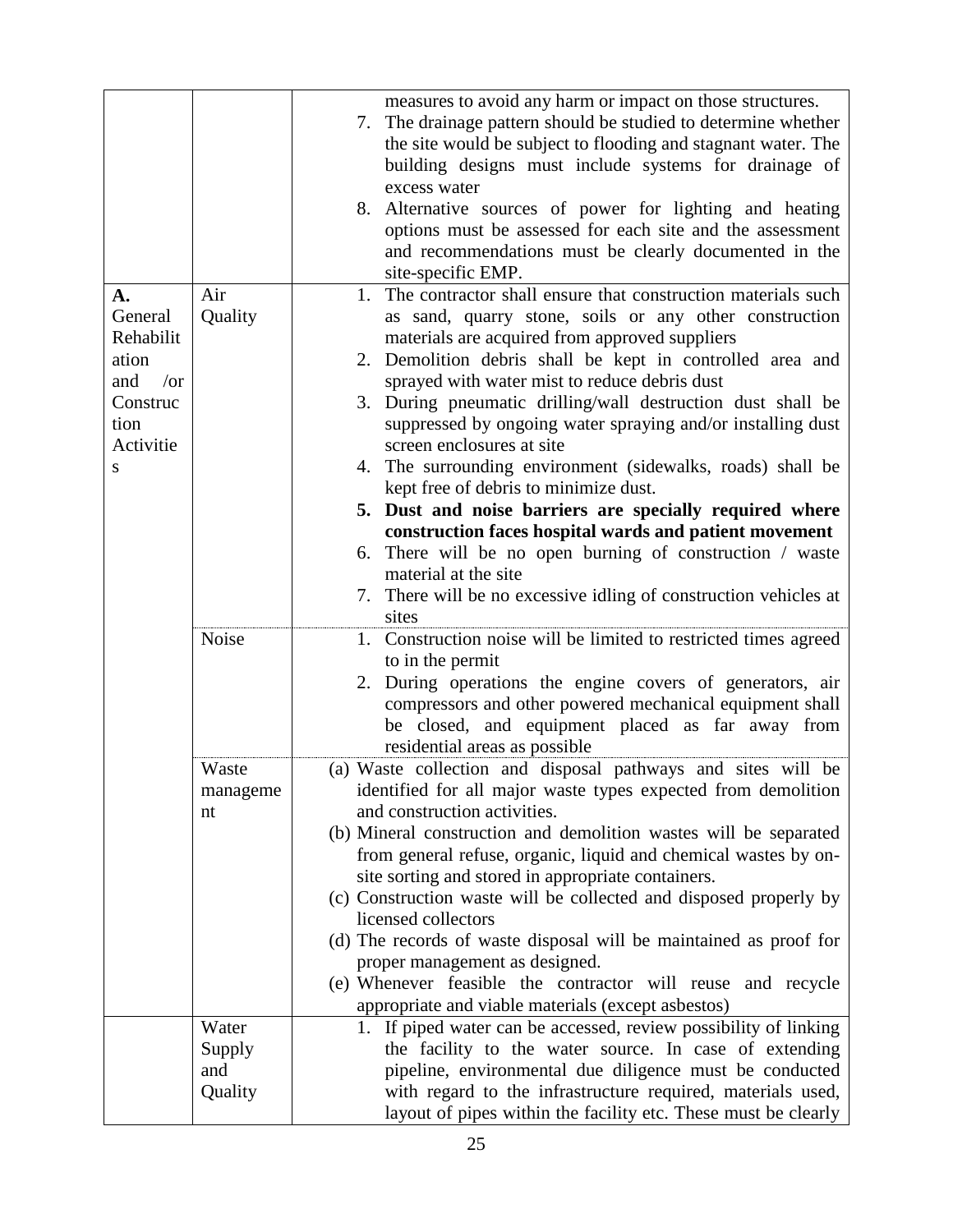|            |    | assessed and recorded in the site-specific EMP.                 |
|------------|----|-----------------------------------------------------------------|
|            |    | 2. If there is no piped water, possibility of having a shallow- |
|            |    | well/tube-well within the facility premises. In case of this    |
|            |    | option, environmental due diligence will involve assessment     |
|            |    | of the quality of groundwater and type of aquifers,             |
|            |    | availability of materials and equipment required to install     |
|            |    | the pumps etc. These must be clearly assessed and recorded      |
|            |    | in the site-specific EMP.                                       |
|            |    | 3. All laid pipes must be preferably copper, cast-iron sewer    |
|            |    | pipes to avoid Polyvinyl chloride (PVC) venting. Open           |
|            |    | pipes and insulation should be of non-toxic materials.          |
|            |    | 4. The quality of the water must be assessed for usage          |
|            |    | (drinking, sanitation etc). Specific plans to address any       |
|            |    | particular issues of water quality, such as arsenic and         |
|            |    | fluoride contamination, should be made if required.             |
|            |    | 5. Instructions must be included with regard to usage of the    |
|            |    | water, especially how to make it potable/drinkable.             |
|            |    | 6. Adequate provision for storage of sufficient volumes of      |
|            |    | water should be provided to ensure continuous availability      |
|            |    | of water within the building                                    |
| Sewerage   |    | 1. The approach to handling sanitary wastes and wastewater      |
| and        |    | from building sites (installation or reconstruction) must be    |
| Sanitation |    | approved by the local authorities                               |
|            |    | 2. Assessment will be made of conditions of sewerage facility   |
|            |    | and where there is no system in place, options for              |
|            |    | constructing pit latrines must be assessed. Pit latrines must   |
|            |    | be installed downhill from water sources/wells and should       |
|            |    | be at least 2 meters above the water-table and about 6m         |
|            |    | away from the building. The design of the pit must follow       |
|            |    | international standards (WHO, WSP etc). A users and             |
|            |    | management manual must be prepared and disseminated to          |
|            |    | the users and healthcare staff. The assessment must be          |
|            |    | clearly documented in the site-specific EMP.                    |
|            | 3. | In case of infectious wastewater, the EMP must document         |
|            |    | what systems are being put in place for treatment and           |
|            |    | discharging                                                     |
|            |    | 4. Construction vehicles and machinery will be washed only in   |
|            |    | designated areas where runoff will not pollute natural          |
|            |    | surface water bodies.                                           |
|            | 1. | The contractor shall provide all necessary protective           |
|            |    | clothing for workers exposed to hazardous and dangers work      |
|            |    | activities.                                                     |
|            |    | 2. Workers' PPE will comply with international good practice    |
|            |    | (always hardhats, as needed masks and safety glasses,           |
|            |    | harnesses and safety boots)                                     |
|            | 3. | Appropriate signposting of the sites will inform workers of     |
|            |    | key rules and regulations to follow                             |
|            |    | 4. All workers shall be regularly sensitized on safety          |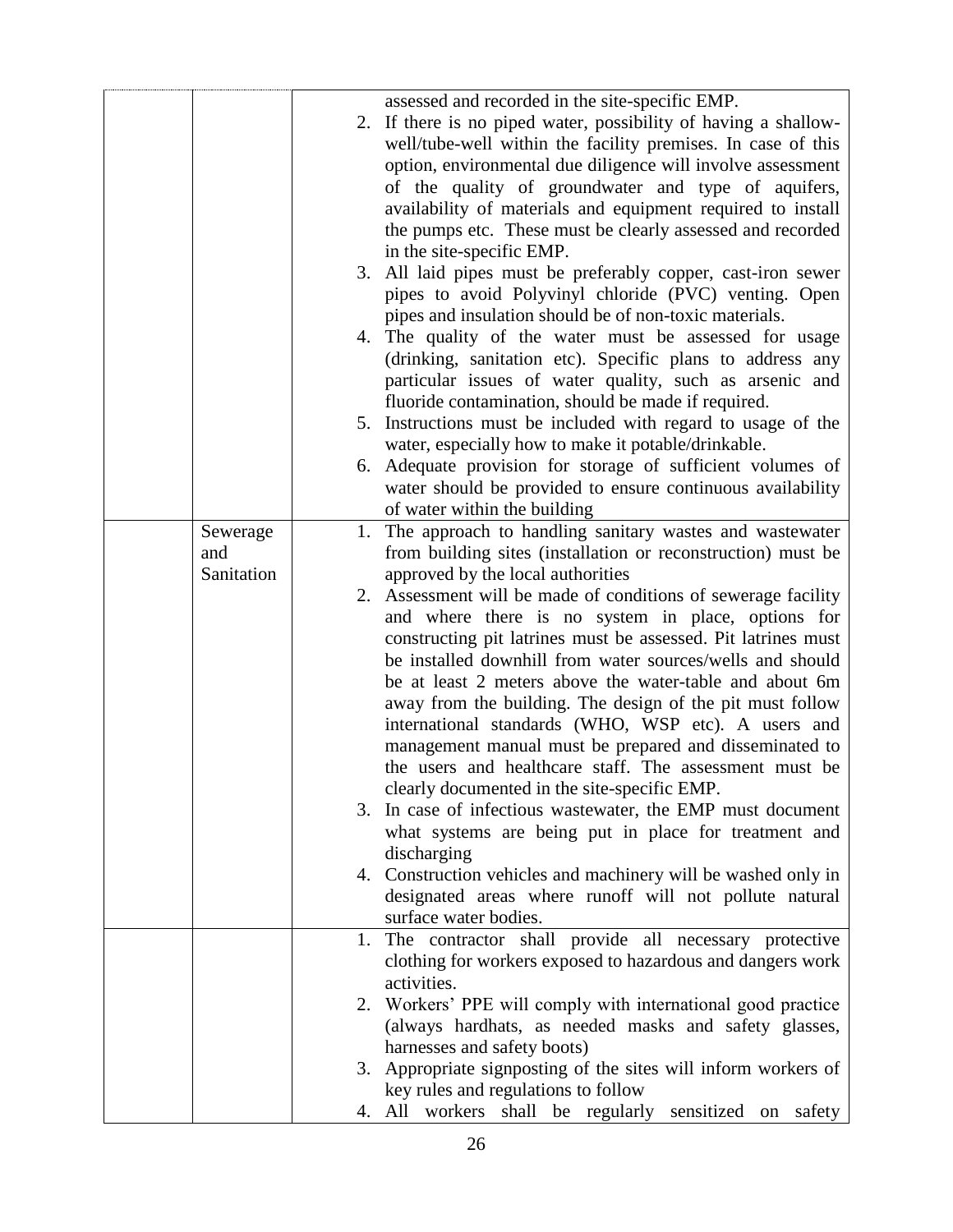|            |                  | regulations on the site.                                                               |  |  |  |
|------------|------------------|----------------------------------------------------------------------------------------|--|--|--|
|            |                  | 5. The construction shall maintain on the site first aid kits for                      |  |  |  |
|            |                  | male and female workers.                                                               |  |  |  |
|            |                  | 6. Workers shall be provided with clean potable water on the                           |  |  |  |
|            |                  | site and safety cooking places, wash rooms and ventilated                              |  |  |  |
|            |                  | pit latrines.                                                                          |  |  |  |
| E. Toxic   | Asbestos         | 1. If asbestos is located on the project site, it shall be marked                      |  |  |  |
| Materials  | manageme         | clearly as hazardous material; it is to be stored temporarily,                         |  |  |  |
|            | nt               | it securely contained and sealed to minimize exposure and                              |  |  |  |
|            |                  | marked appropriately                                                                   |  |  |  |
|            |                  | 2. The removed asbestos will not be reused and should be                               |  |  |  |
|            |                  | secured so it cannot be pilfered by (worse yet, sold to) local                         |  |  |  |
|            |                  | people seeking building material. The asbestos prior to                                |  |  |  |
|            |                  | removal (if removal is necessary) will be treated with a                               |  |  |  |
|            |                  | wetting agent to minimize asbestos dust                                                |  |  |  |
|            |                  | 3. Workers dealing with asbestos removal must be provided                              |  |  |  |
|            |                  | with protective equipment as per OSHA guidelines (glove                                |  |  |  |
|            |                  | bags, protective clothing and approved respirators);                                   |  |  |  |
|            |                  | Asbestos will be handled and disposed by trained workers.                              |  |  |  |
|            |                  | All asbestos containing materials (ACM) ACM should be<br>4.                            |  |  |  |
|            |                  | transported in leak-tight containers to a secure landfill in a                         |  |  |  |
|            |                  | manner that precludes air and water contamination that                                 |  |  |  |
|            |                  | could result from ruptured containers.                                                 |  |  |  |
|            |                  | 5. In case where there is no secured landfill, the preferred                           |  |  |  |
|            |                  | alternative solution is secure burial.                                                 |  |  |  |
|            |                  | The ACM could be buried under the foundations of the new<br>6.                         |  |  |  |
|            |                  | construction but precautions must be taken that it is not                              |  |  |  |
|            |                  | broken or crushed                                                                      |  |  |  |
|            |                  | All measures will be documented in site-specific EMPs<br>7.                            |  |  |  |
|            | Toxic            | (a) Temporarily storage on site of all hazardous or toxic substances                   |  |  |  |
|            | hazardous        | will be in safe containers labeled with details of composition,                        |  |  |  |
|            | waste            | properties and handling information                                                    |  |  |  |
|            | manageme         | (b) The containers of hazardous substances shall be placed in an                       |  |  |  |
|            | nt               | leak-proof container to prevent spillage and leaching                                  |  |  |  |
|            | including        | (c) The wastes shall be transported by specially licensed carriers                     |  |  |  |
|            | end-of-life      | and disposed in a licensed facility.                                                   |  |  |  |
|            | Solar PVs        | (d) Paints with toxic ingredients or solvents or lead-based paints<br>will not be used |  |  |  |
|            | and<br>batteries | (e) End-of-life solar PVs and batteries will be treated as hazardous                   |  |  |  |
|            |                  | wastes. The materials will need to be handled by EPA certified                         |  |  |  |
|            |                  | wastes service providers. Alternatively O&M should be                                  |  |  |  |
|            |                  | included in the contract with equipment distributors and this                          |  |  |  |
|            |                  | should include disposal of old panels and batteries.                                   |  |  |  |
|            |                  | (f) To mitigate the risks of fire hazard, fire fighting equipment and                  |  |  |  |
|            |                  | fire safety plans will be provided for all facilitie and facility                      |  |  |  |
|            |                  | users trained in safety.                                                               |  |  |  |
| F.         | <b>Addressed</b> | UNOPS will determine :                                                                 |  |  |  |
| Installati | in UNOPS         | Technical specifications of incinerators to be installed based on                      |  |  |  |
|            |                  |                                                                                        |  |  |  |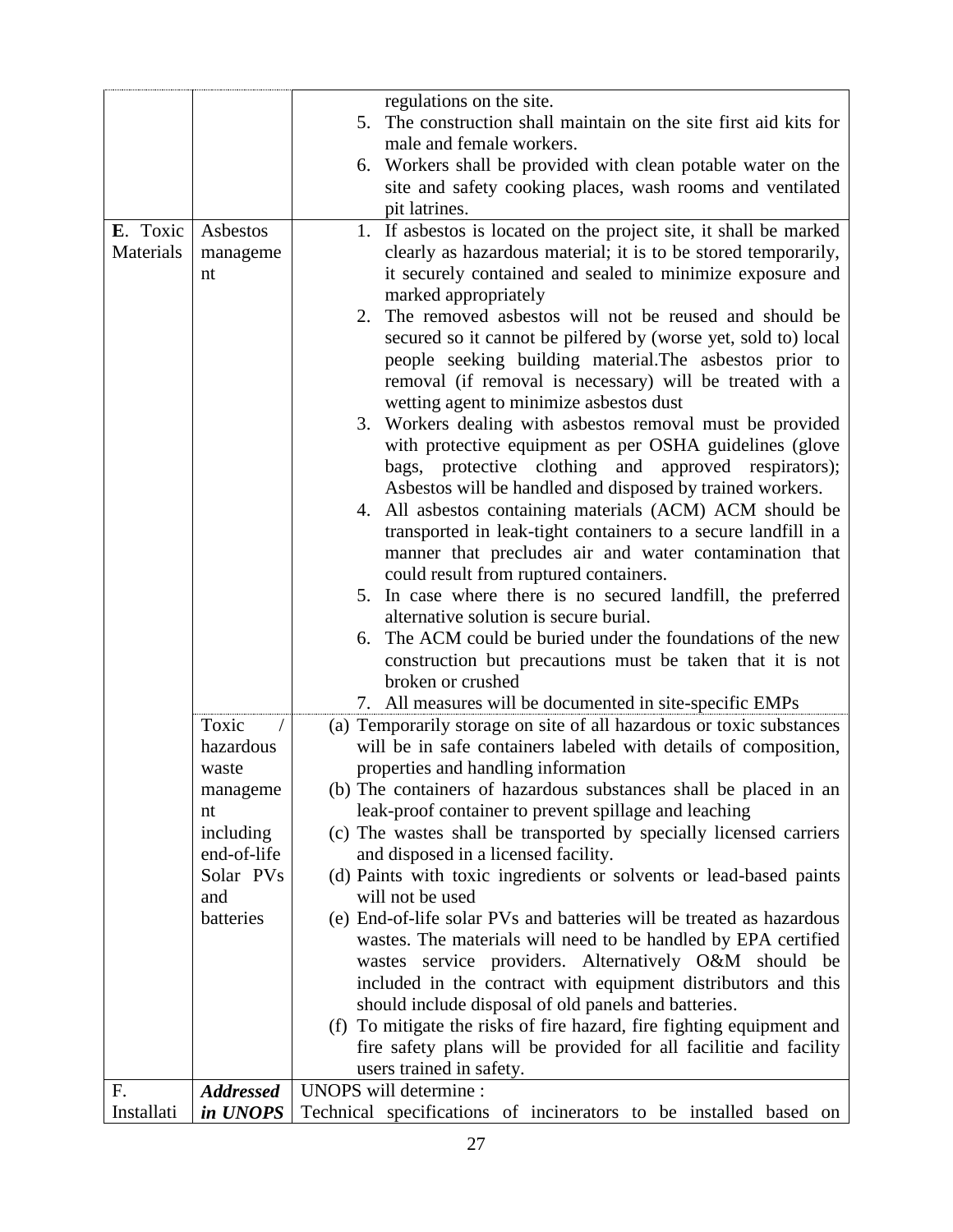| of<br><sub>on</sub>     | <b>Manuals</b>                  | volumes and types of waste Location for installation of incinerator                                                                        |
|-------------------------|---------------------------------|--------------------------------------------------------------------------------------------------------------------------------------------|
| Incinerat<br><b>ors</b> | and<br><b>Policies</b>          | Consultation and documentation of EMP prior to installation                                                                                |
| G.                      | <b>Addressed</b>                | (a) In compliance with national regulations the contractor will                                                                            |
| Disposal                | in Medical                      | insure that newly constructed and/or rehabilitated health care                                                                             |
| of                      | Waste                           | facilities include sufficient infrastructure for medical waste                                                                             |
| medical                 | managem                         | handling and disposal; this includes and not limited to:                                                                                   |
| waste                   | ent Plan                        | Special facilities for segregated healthcare waste (including soiled<br>instruments "sharps", and human tissue or fluids) from other waste |
|                         |                                 | disposal; and                                                                                                                              |
|                         |                                 | Appropriate storage facilities for medical waste are in place; and                                                                         |
|                         |                                 | If the activity includes facility-based treatment, appropriate disposal                                                                    |
|                         |                                 | options are in place and operational                                                                                                       |
| H.<br>Traffic           | Direct<br><b>or</b><br>indirect | (b) In compliance with national regulations the contractor will                                                                            |
| and                     | hazards to                      | insure that the construction site is properly secured and<br>construction related traffic regulated. This includes but is not              |
| Pedestria               | public                          | limited to                                                                                                                                 |
| n Safety                | traffic and                     | Signposting, warning signs, barriers and traffic diversions: site will be                                                                  |
|                         | pedestrian                      | clearly visible and the public warned of all potential hazards                                                                             |
|                         | by<br>S.                        | Traffic management system and staff training, especially for site access                                                                   |
|                         | constructio                     | and near-site heavy traffic. Provision of safe passages and crossings for                                                                  |
|                         | n                               | pedestrians where construction traffic interferes.                                                                                         |
|                         | activities                      | Adjustment of working hours to local traffic patterns, e.g. avoiding                                                                       |
|                         |                                 | major transport activities during rush hours or times of livestock                                                                         |
|                         |                                 | movement                                                                                                                                   |
|                         |                                 | Active traffic management by trained and visible staff at the site, if                                                                     |
|                         |                                 | required for safe and convenient passage for the public.<br>Ensuring safe and continuous access to office facilities, shops and            |
|                         |                                 | residences during renovation activities, if the buildings stay open for                                                                    |
|                         |                                 | the public.                                                                                                                                |
|                         |                                 |                                                                                                                                            |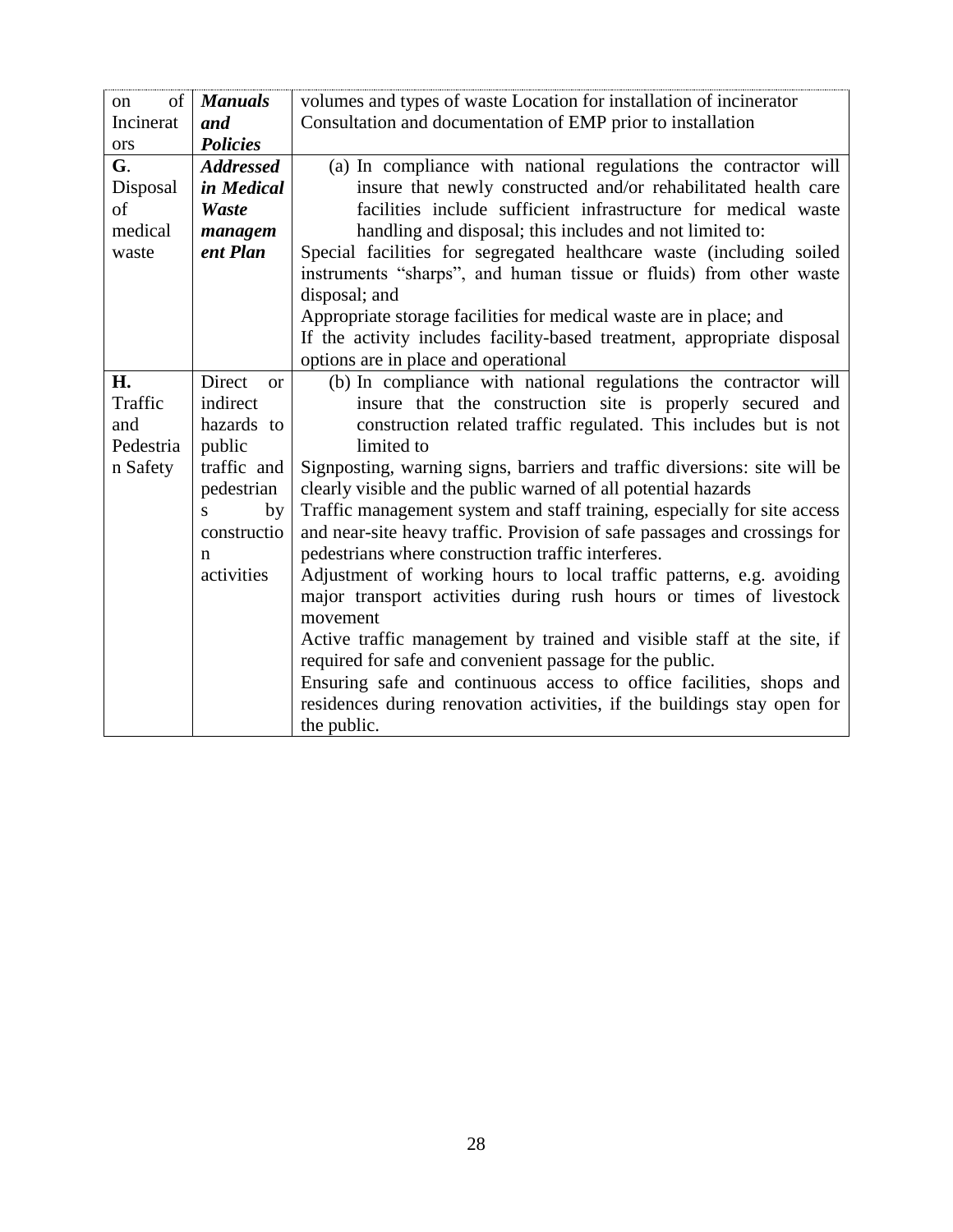## <span id="page-28-0"></span>**ANNEX 2: ENVIRONMENTAL AND SOCIAL SCREENING FORM (ESSF)**

This Form is to be used by the PIU for screening sub-project proposals. One copy of this form and accompanying documentation will be kept in the PIU office, and one copy to be sent to the World Bank Task Team Leader.

# **PART 1: GENERAL PROJECT AND SITE INFORMATION**

| <b>INSTITUTIONAL &amp; ADMINISTRATIVE</b> |                  |             |                                |                                   |  |  |
|-------------------------------------------|------------------|-------------|--------------------------------|-----------------------------------|--|--|
| Project title                             |                  |             |                                |                                   |  |  |
| Scope of<br>project                       |                  |             |                                |                                   |  |  |
| and activity                              |                  |             |                                |                                   |  |  |
| Institutional                             | <b>WB</b>        | Project     | Local<br>and/or<br>Counterpart |                                   |  |  |
| arrangements                              | Team<br>(Project | Management  | Recipient                      |                                   |  |  |
| (Name<br>and                              | Leader)          |             |                                |                                   |  |  |
| contacts)                                 |                  |             |                                |                                   |  |  |
| Implementation                            | Safeguard        | Local       | Local                          | Contactor                         |  |  |
| arrangements                              | Supervision      | Counterpart | Inspectorate                   |                                   |  |  |
| (Name<br>and                              |                  | Supervision | Supervision                    |                                   |  |  |
| contacts)                                 |                  |             |                                |                                   |  |  |
|                                           |                  |             |                                |                                   |  |  |
| <b>SITE DESCRIPTION</b>                   |                  |             |                                |                                   |  |  |
| Name of site                              |                  |             |                                |                                   |  |  |
| Describe<br>site                          |                  |             |                                | Attachment 1: Site Map [ ]Y [ ] N |  |  |
| location                                  |                  |             |                                |                                   |  |  |
| Who<br>the<br>owns                        |                  |             |                                |                                   |  |  |
| land?                                     |                  |             |                                |                                   |  |  |
| of<br>Description                         |                  |             |                                |                                   |  |  |
| geographic,                               |                  |             |                                |                                   |  |  |
| physical,                                 |                  |             |                                |                                   |  |  |
| biological,                               |                  |             |                                |                                   |  |  |
| geological,                               |                  |             |                                |                                   |  |  |
| hydrographic<br>and                       |                  |             |                                |                                   |  |  |
| socio-economic                            |                  |             |                                |                                   |  |  |
| context                                   |                  |             |                                |                                   |  |  |
| Locations<br>and                          |                  |             |                                |                                   |  |  |
| for<br>distance                           |                  |             |                                |                                   |  |  |
| material<br>sourcing,                     |                  |             |                                |                                   |  |  |
| especially                                |                  |             |                                |                                   |  |  |
| aggregates,<br>water,                     |                  |             |                                |                                   |  |  |
| stones?                                   |                  |             |                                |                                   |  |  |
| <b>LEGISLATION</b>                        |                  |             |                                |                                   |  |  |
| Identify national &                       |                  |             |                                |                                   |  |  |
| local legislation &                       |                  |             |                                |                                   |  |  |
| permits that apply                        |                  |             |                                |                                   |  |  |
| to project activity                       |                  |             |                                |                                   |  |  |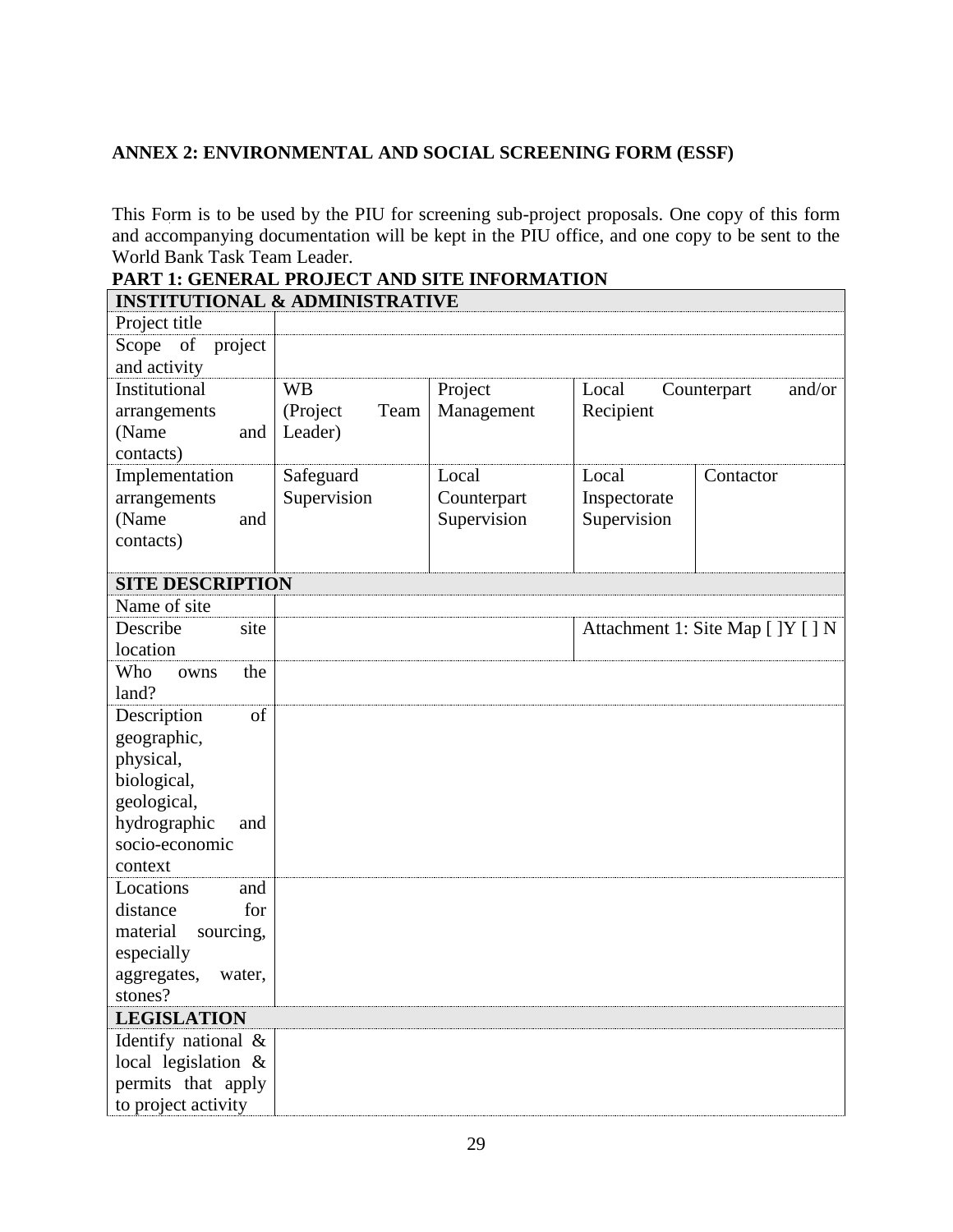| <b>PUBLIC CONSULTATION</b> |                                                                                                       |
|----------------------------|-------------------------------------------------------------------------------------------------------|
| Identify when /            |                                                                                                       |
| where the public           |                                                                                                       |
| consultation               |                                                                                                       |
| process took place         |                                                                                                       |
|                            | <b>INSTITUTIONAL CAPACITY BUILDING</b>                                                                |
|                            | Will there be any $\vert \vert$ N or [] Y if Yes, Attachment 2 includes the capacity building program |
| capacity building?         |                                                                                                       |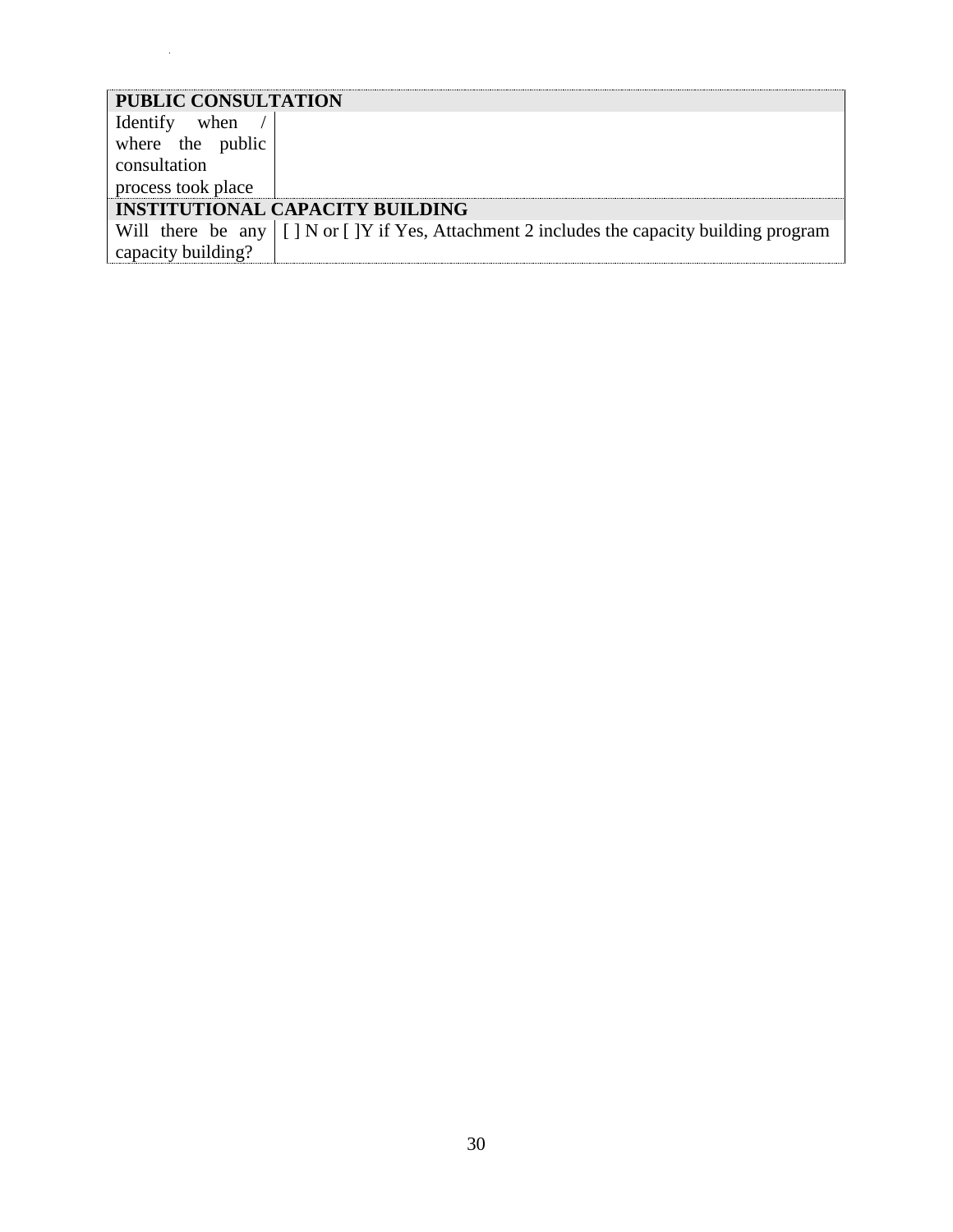# <span id="page-30-1"></span><span id="page-30-0"></span>**ANNEX 3: ENVIRONMENTAL MANAGEMENT PLAN (EMP) CHECKLIST FOR EACH SUB-PROJECT**

| Prepared by: |  |
|--------------|--|
| Reviewed by: |  |
| Date:        |  |

### **PART 2: SUB- PROJECT SPECIFIC SCREENING AND MITIGATION MEASURES**

| N <sub>0</sub> | <b>Issues</b>                                              | Yes | N <sub>0</sub> | <b>Proposed</b> | <b>Mitigation</b> |
|----------------|------------------------------------------------------------|-----|----------------|-----------------|-------------------|
|                |                                                            |     |                | <b>Measures</b> |                   |
| А.             | <b>Zoning and Land Issues</b>                              |     |                |                 |                   |
| i.             | Will the sub-project affect land use zoning and            |     |                |                 |                   |
|                | planning or conflict with prevalent land use               |     |                |                 |                   |
|                | patterns?                                                  |     |                |                 |                   |
| ii.            | Will the<br>sub-project involve significant land           |     |                |                 |                   |
|                | disturbance or site clearance?                             |     |                |                 |                   |
| iii.           | Will the sub-project land be subject to potential          |     |                |                 |                   |
|                | encroachment by urban or industrial use or located         |     |                |                 |                   |
|                | in an area intended for urban or industrial                |     |                |                 |                   |
|                | development?                                               |     |                |                 |                   |
| iv.            | Is the sub-project located in an area susceptible to       |     |                |                 |                   |
|                | landslides or erosion?                                     |     |                |                 |                   |
| V.             | Will the sub-project involve the disturbance or            |     |                |                 |                   |
|                | modification of existing drainage channels (rivers,        |     |                |                 |                   |
|                | canals) or surface water bodies (wetlands, marshes)?       |     |                |                 |                   |
|                | vi. Is the sub-project located on prime agricultural land? |     |                |                 |                   |
| vii.           | Does the sub-project have access to potable water?         |     |                |                 |                   |
| viii.          | Is the sub-project located far (1-2 km) from               |     |                |                 |                   |
|                | accessible roads?                                          |     |                |                 |                   |
| ix.            | Will the sub-project need to change the vegetation         |     |                |                 |                   |
|                | and /or cutting of trees on site                           |     |                |                 |                   |
| X.             | Is the sub-project located in an area with a               |     |                |                 |                   |
|                | wastewater network?                                        |     |                |                 |                   |
| xi.            | Is the sub-project located in the urban plan of the        |     |                |                 |                   |
|                | city?                                                      |     |                |                 |                   |
| xii.           | sub-project located in a polluted or<br>Is the             |     |                |                 |                   |
|                | contaminated area?                                         |     |                |                 |                   |
| xiii.          | Is the sub-project located in an area with designated      |     |                |                 |                   |
|                | natural reserves or protected areas? [Note: If YES,        |     |                |                 |                   |
|                | the sub-project cannot be financed]                        |     |                |                 |                   |
| xiv.           | Will the sub-project involve the disturbance or            |     |                |                 |                   |
|                | modification of existing drainage channels (rivers,        |     |                |                 |                   |
|                | canals) or surface water bodies (wetlands, marshes)?       |     |                |                 |                   |
| $\bf{B}$       | <b>Construction related Issue</b>                          |     |                |                 |                   |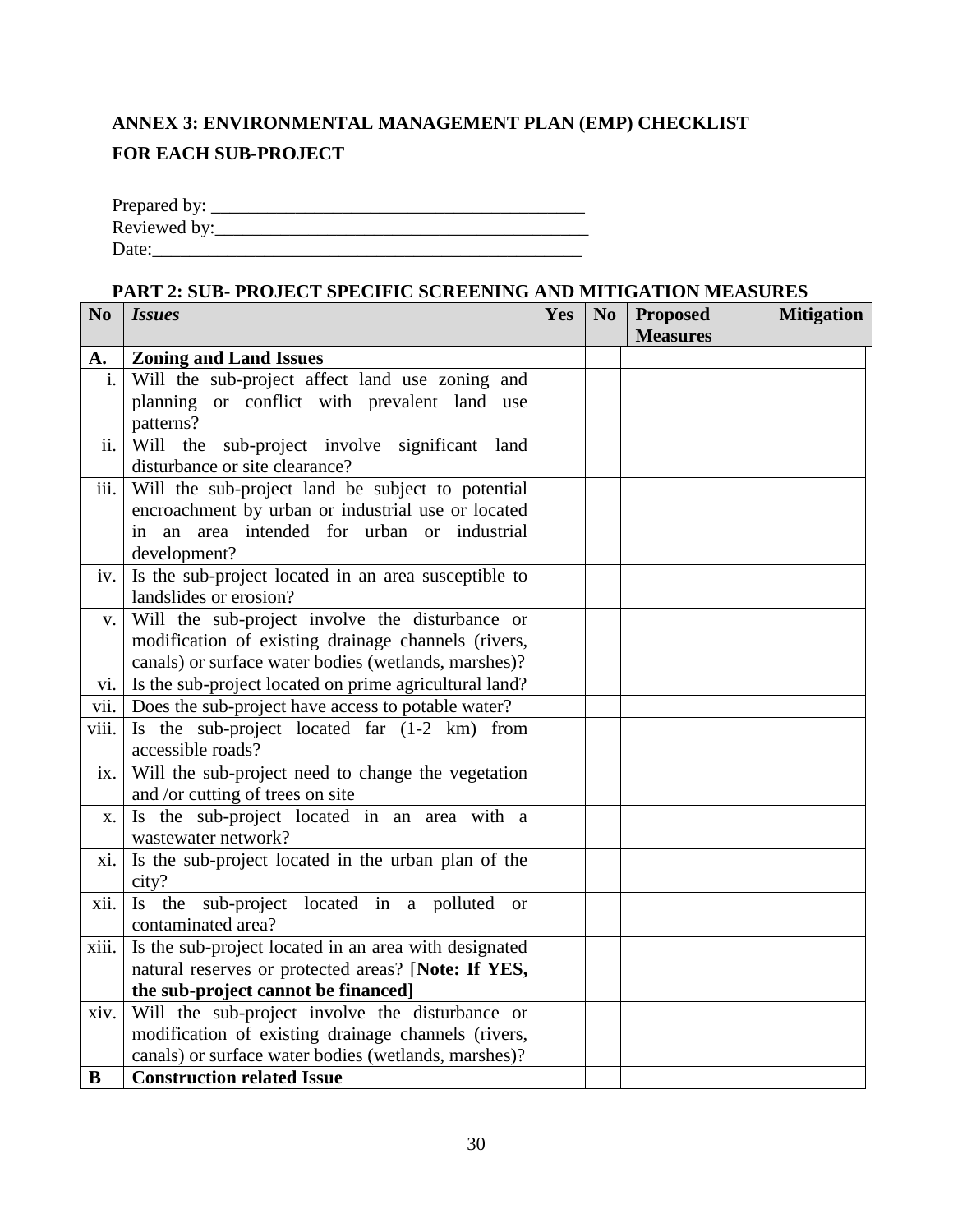| N <sub>0</sub>           | <i>Issues</i>                                                                                              | Yes | N <sub>0</sub> | <b>Proposed</b><br><b>Measures</b> | <b>Mitigation</b> |
|--------------------------|------------------------------------------------------------------------------------------------------------|-----|----------------|------------------------------------|-------------------|
| $\rm ii$                 | Will the sub-project require the setting up of                                                             |     |                |                                    |                   |
|                          | ancillary production facilities?                                                                           |     |                |                                    |                   |
| iii                      | Will sub-project require sourcing of building and                                                          |     |                |                                    |                   |
|                          | construction materials and equipment                                                                       |     |                |                                    |                   |
| iiii.                    | Will the sub-project require construction workforce                                                        |     |                |                                    |                   |
|                          | who will need to be provided accommodation or                                                              |     |                |                                    |                   |
|                          | service amenities                                                                                          |     |                |                                    |                   |
| <b>liv</b>               | Will the sub-project generate solid (construction,                                                         |     |                |                                    |                   |
|                          | rubble, cement etc) and liquid waste (chemicals,                                                           |     |                |                                    |                   |
|                          | oils, wastewater etc)                                                                                      |     |                |                                    |                   |
| Vv                       | Will the sub-project require raw materials or                                                              |     |                |                                    |                   |
|                          | construction materials?                                                                                    |     |                |                                    |                   |
| vvi                      | Will the sub-project lead to an increase in suspended                                                      |     |                |                                    |                   |
|                          | sediments in streams affected by road cut erosion,<br>decline in water quality and increased sedimentation |     |                |                                    |                   |
|                          | downstream?                                                                                                |     |                |                                    |                   |
| vvi                      | Will the sub-project involve the use of chemicals or                                                       |     |                |                                    |                   |
| $\mathbf{1}$             | solvents?                                                                                                  |     |                |                                    |                   |
| Vv                       | Will the sub-project lead to the creation of stagnant                                                      |     |                |                                    |                   |
| iii                      | water bodies in borrow pits, quarries, etc.,                                                               |     |                |                                    |                   |
|                          | encouraging for mosquito breeding and other                                                                |     |                |                                    |                   |
|                          | disease vectors?                                                                                           |     |                |                                    |                   |
| iix                      | Will the sub-project increase the levels of air                                                            |     |                |                                    |                   |
|                          | emissions<br>during construction or equipment                                                              |     |                |                                    |                   |
|                          | movement?                                                                                                  |     |                |                                    |                   |
| Xx                       | Will the sub-project generate dust and noise during                                                        |     |                |                                    |                   |
|                          | construction?                                                                                              |     |                |                                    |                   |
| xxi                      | Will the sub-project increase ambient noise levels?                                                        |     |                |                                    |                   |
| xxi                      | Will the sub-project involve the storage, handling or                                                      |     |                |                                    |                   |
| $\mathbf{i}$             | transport of hazardous substances?                                                                         |     |                |                                    |                   |
| xxi                      | Will the sub-project have an impact on on religious                                                        |     |                |                                    |                   |
| $\mathbf{ii}$            | and/or<br>cemeteries,<br>monuments,<br>structures                                                          |     |                |                                    |                   |
|                          | archaeological or historical sites?                                                                        |     |                |                                    |                   |
| xxi                      | Will the sub-project lead to health hazards and                                                            |     |                |                                    |                   |
| $\mathbf{V}$             | interference of plant growth adjacent to roads by                                                          |     |                |                                    |                   |
|                          | dust raised and blown by vehicles?                                                                         |     |                |                                    |                   |
| $\mathbf{X}\mathbf{X}$   | Will the sub-project result in dismantling or                                                              |     |                |                                    |                   |
| $\mathbf V$              | removal of asbestos                                                                                        |     |                |                                    |                   |
| Xx                       | Will the sub-project involve demolition of existing<br>structures?                                         |     |                |                                    |                   |
| vi<br>$\mathbf C$        |                                                                                                            |     |                |                                    |                   |
| $\overline{\textbf{ii}}$ | <b>Design Issues</b><br>Does the sub-project need provision of water supply                                |     |                |                                    |                   |
| $\,$ iii                 | Does the sub-project need provision of electricity                                                         |     |                |                                    |                   |
|                          |                                                                                                            |     |                |                                    |                   |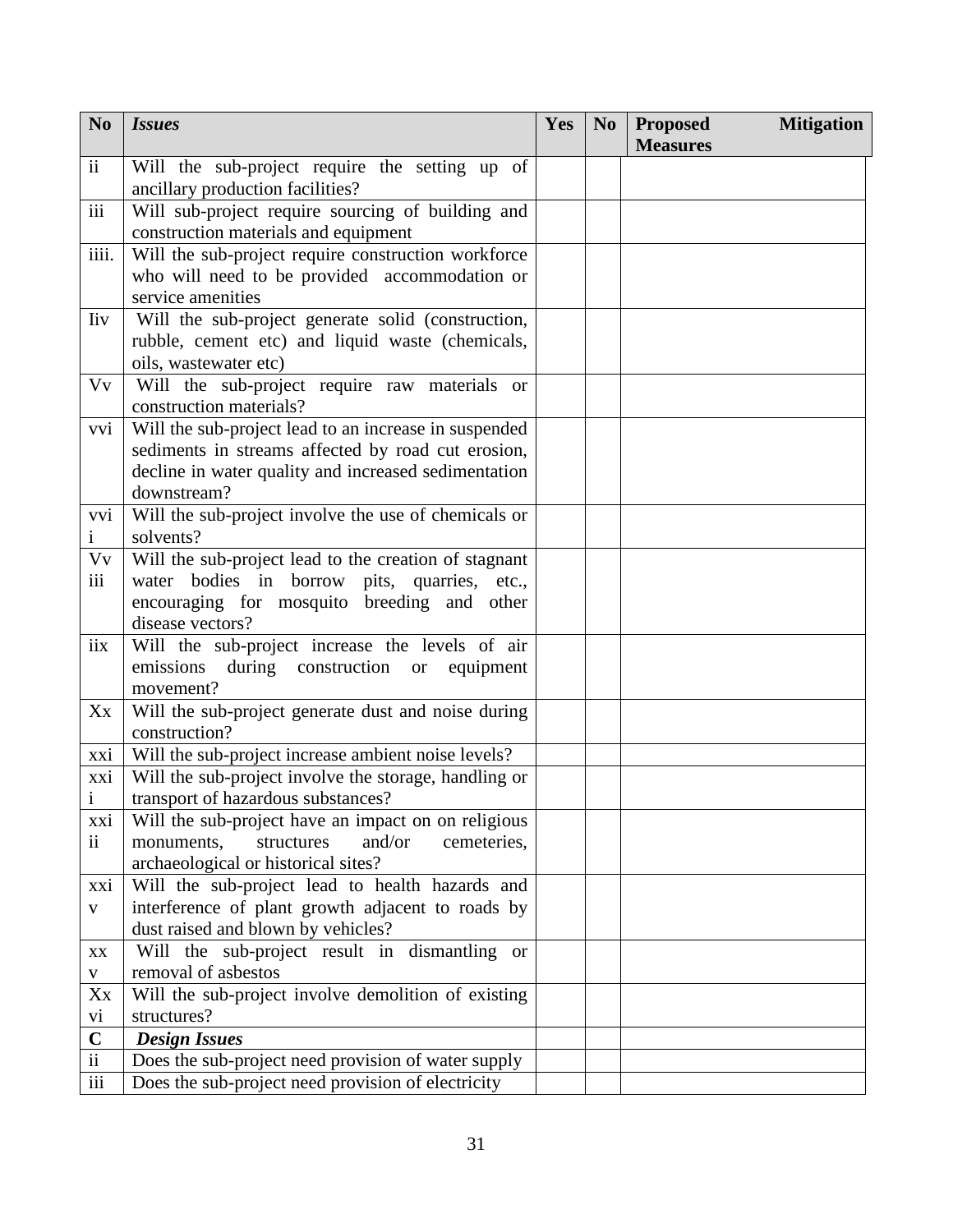| N <sub>0</sub>      | <b>Issues</b>                                                                           | Yes | N <sub>0</sub> | <b>Mitigation</b><br><b>Proposed</b><br><b>Measures</b> |
|---------------------|-----------------------------------------------------------------------------------------|-----|----------------|---------------------------------------------------------|
| iiii.               | Will the sub-project generate large amounts of                                          |     |                |                                                         |
|                     | residual wastes, construction material waste or cause                                   |     |                |                                                         |
|                     | soil erosion?                                                                           |     |                |                                                         |
| iiv                 | Will the sub-project result in potential soil or water                                  |     |                |                                                         |
|                     | contamination (e.g., from oil, grease and fuel from                                     |     |                |                                                         |
|                     | equipment yards)?                                                                       |     |                |                                                         |
| <b>VV</b>           | Will the sub-project lead to an increase in suspended                                   |     |                |                                                         |
|                     | sediments in streams affected by road cut erosion,                                      |     |                |                                                         |
|                     | decline in water quality and increased sedimentation                                    |     |                |                                                         |
|                     | downstream?                                                                             |     |                |                                                         |
| vvi                 | Will the sub-project involve the use of chemicals or                                    |     |                |                                                         |
|                     | solvents?                                                                               |     |                |                                                         |
| vvi                 | Will the sub-project involve the storage, handling or                                   |     |                |                                                         |
| $\mathbf{i}$        | transport of hazardous substances?                                                      |     |                |                                                         |
| vvi                 | Does the sub-project need provision of wastewater                                       |     |                |                                                         |
| $\mathbf{ii}$       | treatment                                                                               |     |                |                                                         |
| iix                 | Is the facility installing an incinerator                                               |     |                | If yes, attach separate UNOPS                           |
|                     |                                                                                         |     |                | documentation                                           |
| XX                  | <b>Safety Issues</b>                                                                    |     |                |                                                         |
| xxi                 | Will the sub-project lead to inflow of labour and                                       |     |                |                                                         |
|                     | temporary construction camps?                                                           |     |                |                                                         |
| xxi<br>$\mathbf{i}$ | Is the -project or sub-project located in an area from                                  |     |                |                                                         |
| xxi                 | which people have been displaced?<br>Is the sub-project located in an area where people |     |                |                                                         |
| $\ddot{\mathbf{i}}$ | will be temporarily relocated?                                                          |     |                |                                                         |
| xxi                 | Is the sub-project located in a densely populated                                       |     |                |                                                         |
| V                   | area?                                                                                   |     |                |                                                         |
| XX                  | Does the sub-project require land acquisition?                                          |     |                |                                                         |
| $\mathbf{V}$        | [Note: If YES, the sub-project cannot<br>be                                             |     |                |                                                         |
|                     | financed]                                                                               |     |                |                                                         |
| XX                  | Will the sub-project negatively impact livelihoods?                                     |     |                |                                                         |
| vi                  | [Note: Describe separately if YES]                                                      |     |                |                                                         |
|                     | <b>ANNEX</b><br>includes<br>documentation<br>public<br>of                               |     |                |                                                         |
|                     | consultation                                                                            |     |                |                                                         |
|                     | ANNEX includes photographs of pre-during and                                            |     |                |                                                         |
|                     | post construction phases                                                                |     |                |                                                         |

Signed by Environment Specialist: Name: \_\_\_\_\_\_\_\_\_\_\_\_\_\_\_\_\_\_\_\_\_\_\_\_\_\_\_\_\_\_\_

 $\text{Title:}$   $\frac{1}{\sqrt{1-\frac{1}{2}}\cdot\frac{1}{2}}$ 

Date: \_\_\_\_\_\_\_\_\_\_\_\_\_\_\_\_\_\_\_\_\_\_\_\_\_\_\_\_\_\_\_

| <b>Signed by Project Manager:</b> | Name: |      |  |
|-----------------------------------|-------|------|--|
| Title:                            |       | Jate |  |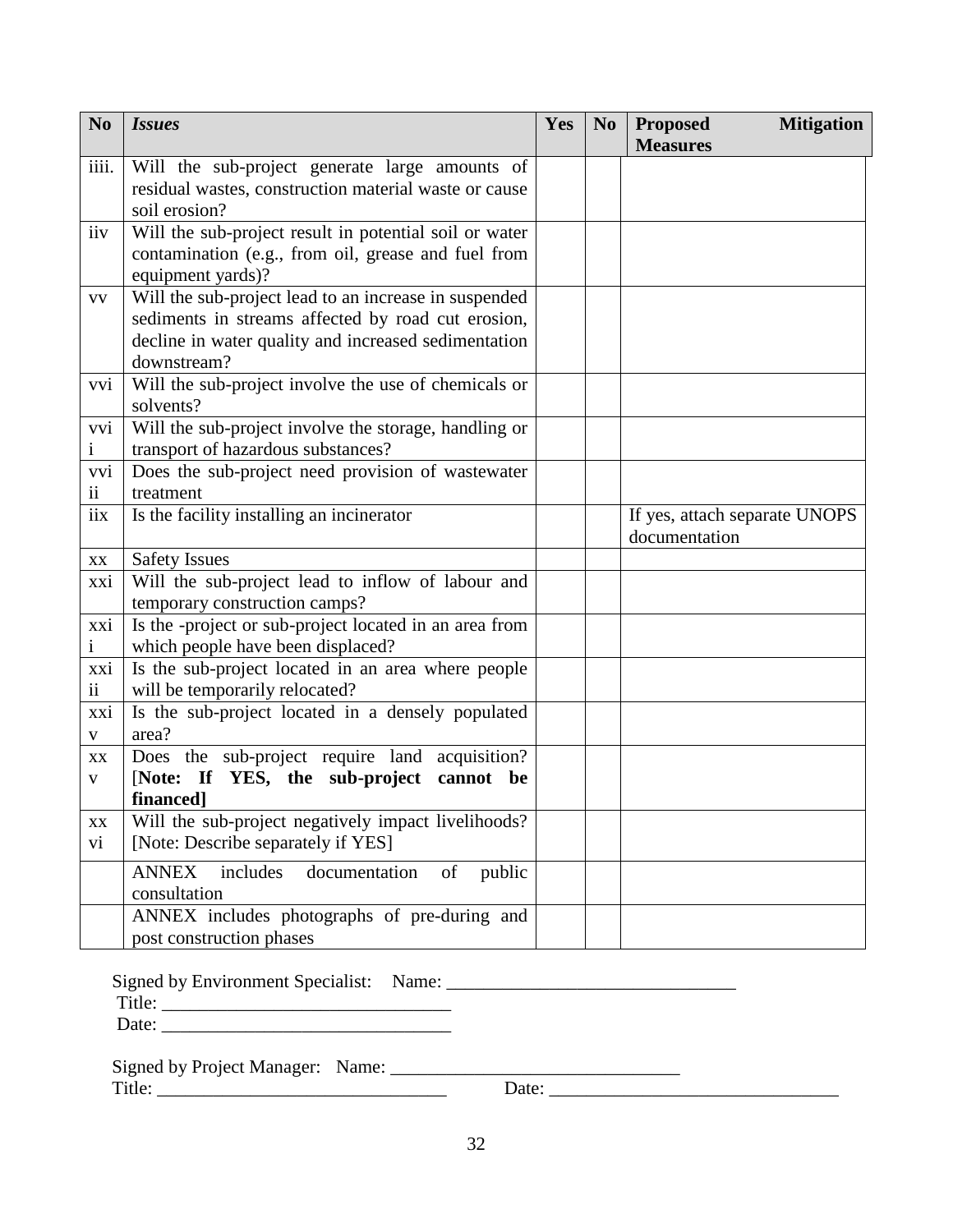# <span id="page-33-0"></span>**ANNEX 4: ENVIRONMENTAL MONITORING PLAN**

| Phase        | What<br>(Is)<br>the<br>parameter<br>be<br>to<br>monitore<br>$d$ ? | Where<br>(Is)<br>the<br>parameter<br>be<br>to<br>monitore<br>$d$ ? | How<br>(Is)<br>the<br>parameter<br>be<br>to<br>monitore<br>$d$ ? | When<br>(Define<br>the<br>frequency<br><sub>or</sub><br>continuou<br>$s$ ? | Why<br>(Is)<br>the<br>parameter<br>being<br>monitore<br>$d$ ? | Cost<br>(if not<br>includ<br>in<br>ed<br>project<br>budget | Who<br>(Is)<br>responsibl<br>for<br>e<br>monitorin<br>$g$ ? |
|--------------|-------------------------------------------------------------------|--------------------------------------------------------------------|------------------------------------------------------------------|----------------------------------------------------------------------------|---------------------------------------------------------------|------------------------------------------------------------|-------------------------------------------------------------|
| During       |                                                                   |                                                                    |                                                                  |                                                                            |                                                               |                                                            |                                                             |
| activity     |                                                                   |                                                                    |                                                                  |                                                                            |                                                               |                                                            |                                                             |
| preparation  |                                                                   |                                                                    |                                                                  |                                                                            |                                                               |                                                            |                                                             |
| During       |                                                                   |                                                                    |                                                                  |                                                                            |                                                               |                                                            |                                                             |
| activity     |                                                                   |                                                                    |                                                                  |                                                                            |                                                               |                                                            |                                                             |
| implementat  |                                                                   |                                                                    |                                                                  |                                                                            |                                                               |                                                            |                                                             |
| ion          |                                                                   |                                                                    |                                                                  |                                                                            |                                                               |                                                            |                                                             |
| During       |                                                                   |                                                                    |                                                                  |                                                                            |                                                               |                                                            |                                                             |
| activity     |                                                                   |                                                                    |                                                                  |                                                                            |                                                               |                                                            |                                                             |
| supervision  |                                                                   |                                                                    |                                                                  |                                                                            |                                                               |                                                            |                                                             |
| Operations   |                                                                   |                                                                    |                                                                  |                                                                            |                                                               |                                                            |                                                             |
| of           |                                                                   |                                                                    |                                                                  |                                                                            |                                                               |                                                            |                                                             |
| Incinerators |                                                                   |                                                                    |                                                                  |                                                                            |                                                               |                                                            |                                                             |

# PART 3: Monitoring Plan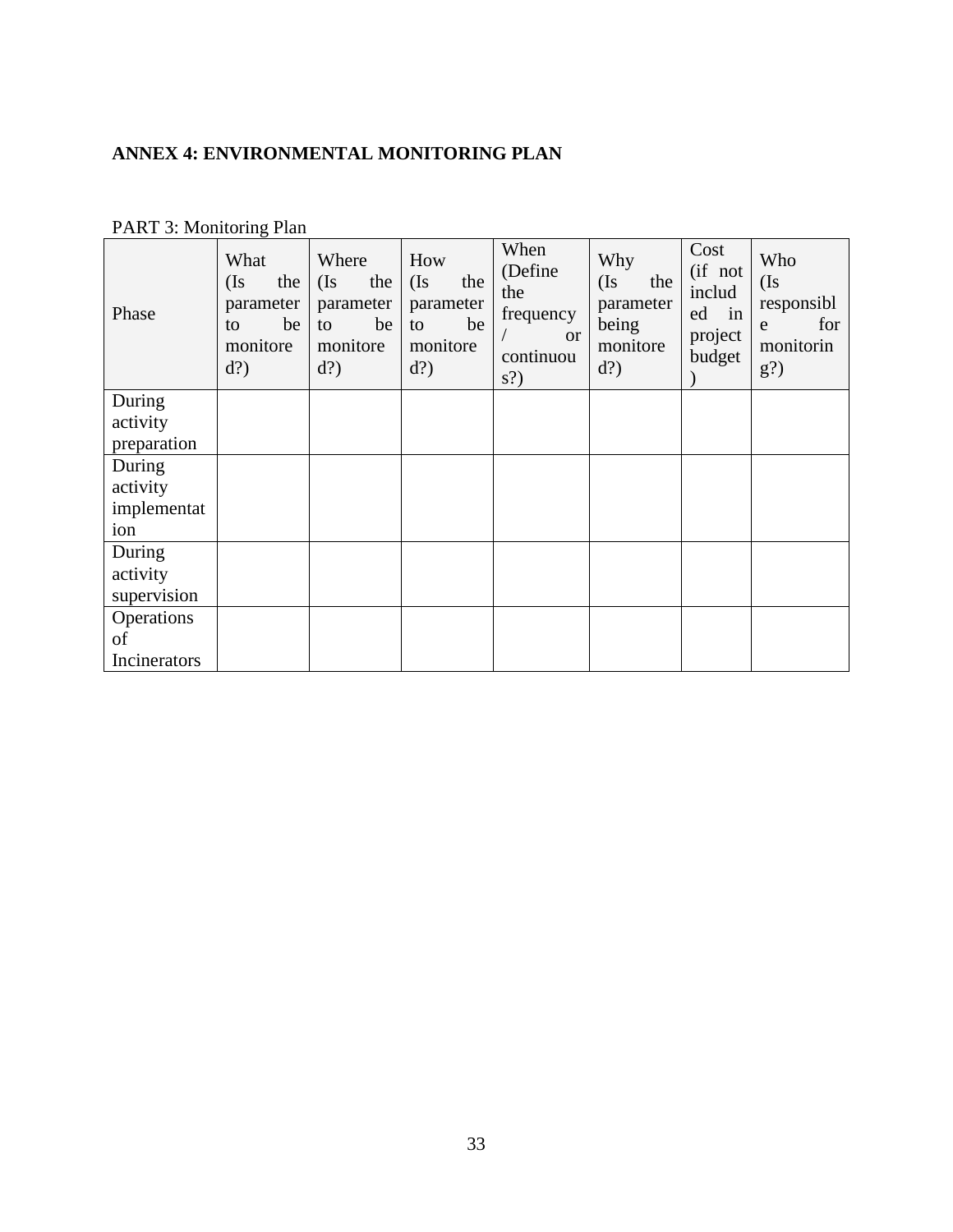### <span id="page-34-0"></span>**ANNEX 5: LIST OF NEGATIVE PROJECT ATTRIBUTES**

Interventions with any of the attributes listed below will be ineligible for support under the proposed emergency support

I. Sub-projects concerning significant conversion or degradation of critical natural habitats, including, but not limited to, any activity within: Wildlife reserves Ecologically-sensitive marine and terrestrial ecosystems Parks or sanctuaries Protected areas, natural habitat areas Forests and forest reserves Wetlands National parks or game reserves Any other environmentally sensitive areas Any areas near disposal sites or requiring significant expansion into an existing disposal site. Use of pesticides that fall in WHO classes IA, IB, or II.

II. Sub-projects requiring land acquisition or resulting in involuntary resettlement and/or permanent or temporary loss of access to assets or loss of assets for the project affected populations.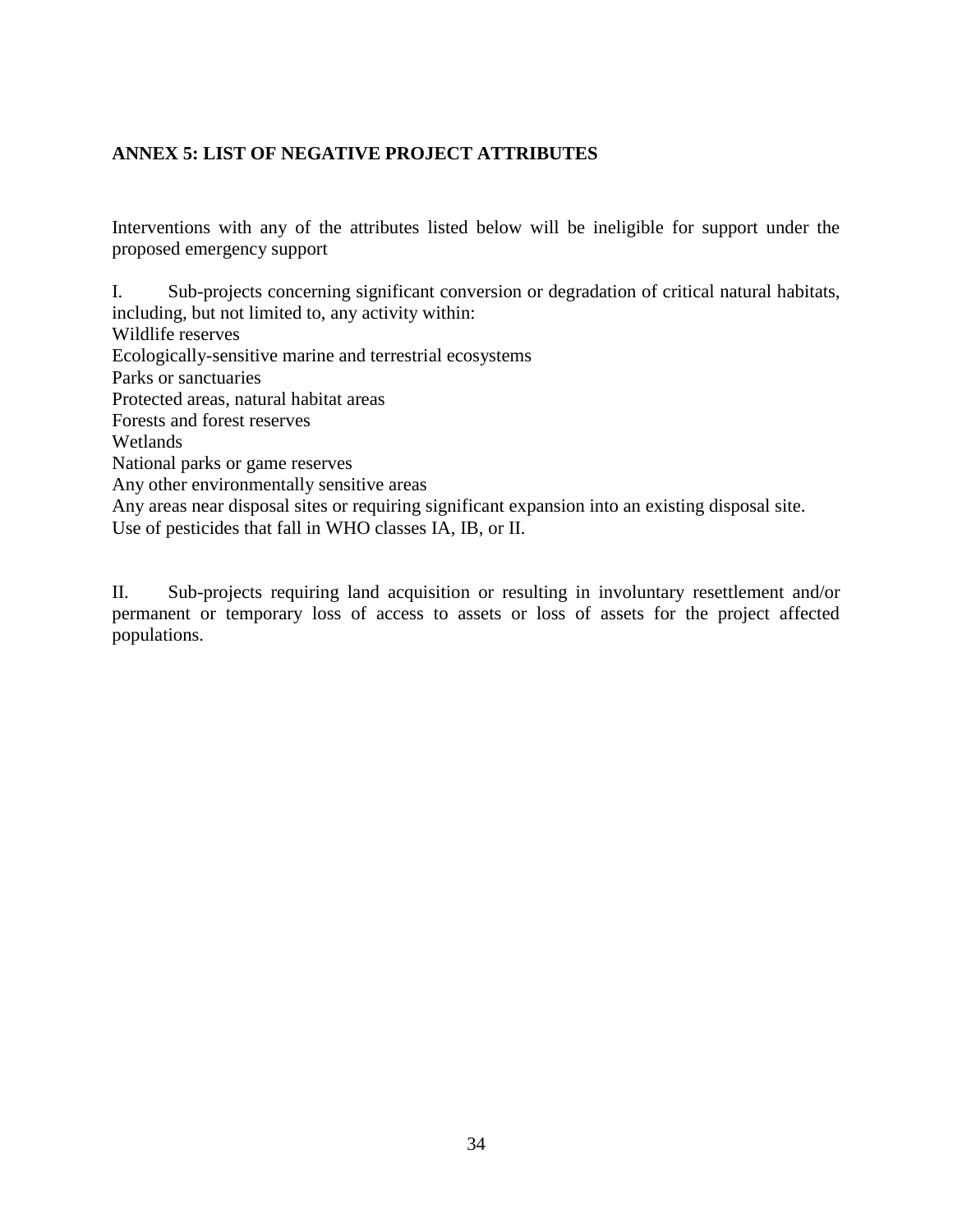### <span id="page-35-0"></span>**ANNEX 6: ENVIRONMENTAL GUIDELINES FOR CIVIL WORKS CONTRACTS**

The contractors are required to use environmentally acceptable technical standards and procedures during the implementation of construction of works. All construction contracts will contain the following requirements:

Take precautions against negative influence on environment, any environmental damage or loss through prevention or suppression measures (where it is possible) instead of liquidation or mitigation of negative consequences.

Observe all national and local laws and rules on environmental protection. Identify officers responsible for the implementation of activities on environmental protection conforming to instructions and directions received from the construction and design or environmental protection agencies.

Store and dispose of construction waste consistent with national regulations and the sub-project (site-specific) EMP

Minimize dust emission to avoid or minimize negative consequences influencing air quality.

Provide pedestrian crossing and roads and access to the public places.

Provide markets with light and transient roundabout connections to assure safety and convenience.

Prevent or minimize vibration and noise from vehicles during explosive activities.

Minimize damages and assure vegetation recovery.

Protect surface and underground water from soil pollution. Assure water collection and distribution.

Safeguards Procedures for Inclusion in the Technical Specifications of Contracts (for rehabilitation/repairs activities)

### **I. General**

1. The Contractor and his employees shall adhere to the mitigation measures set down and take all other measures required by the Engineer to prevent harm, and to minimize the impact of his operations on the environment.

2. Remedial actions which cannot be effectively carried out during construction should be carried out on completion of each subproject and before issuance of the "Taking over certificate":

- i. these subproject locations should be landscaped and any necessary remedial works should be undertaken without delay, including grassing and reforestation;
- ii. water courses should be cleared of debris and drains and culverts checked for clear flow paths; and
- iii. borrow pits should be dressed as fish ponds, or drained and made safe, as agreed with the land owner.
- 3. The Contractor shall limit construction works to between 6 am and 7 pm if it is to be carried out in or near residential areas.
- 4. The Contractor shall avoid the use of heavy or noisy equipment in specified areas at night, or in sensitive areas such as near a hospital.
- 5. To prevent dust pollution during dry periods, the Contractor shall carry out regular watering of earth and gravel haul roads and shall cover material haulage trucks with tarpaulins to prevent spillage.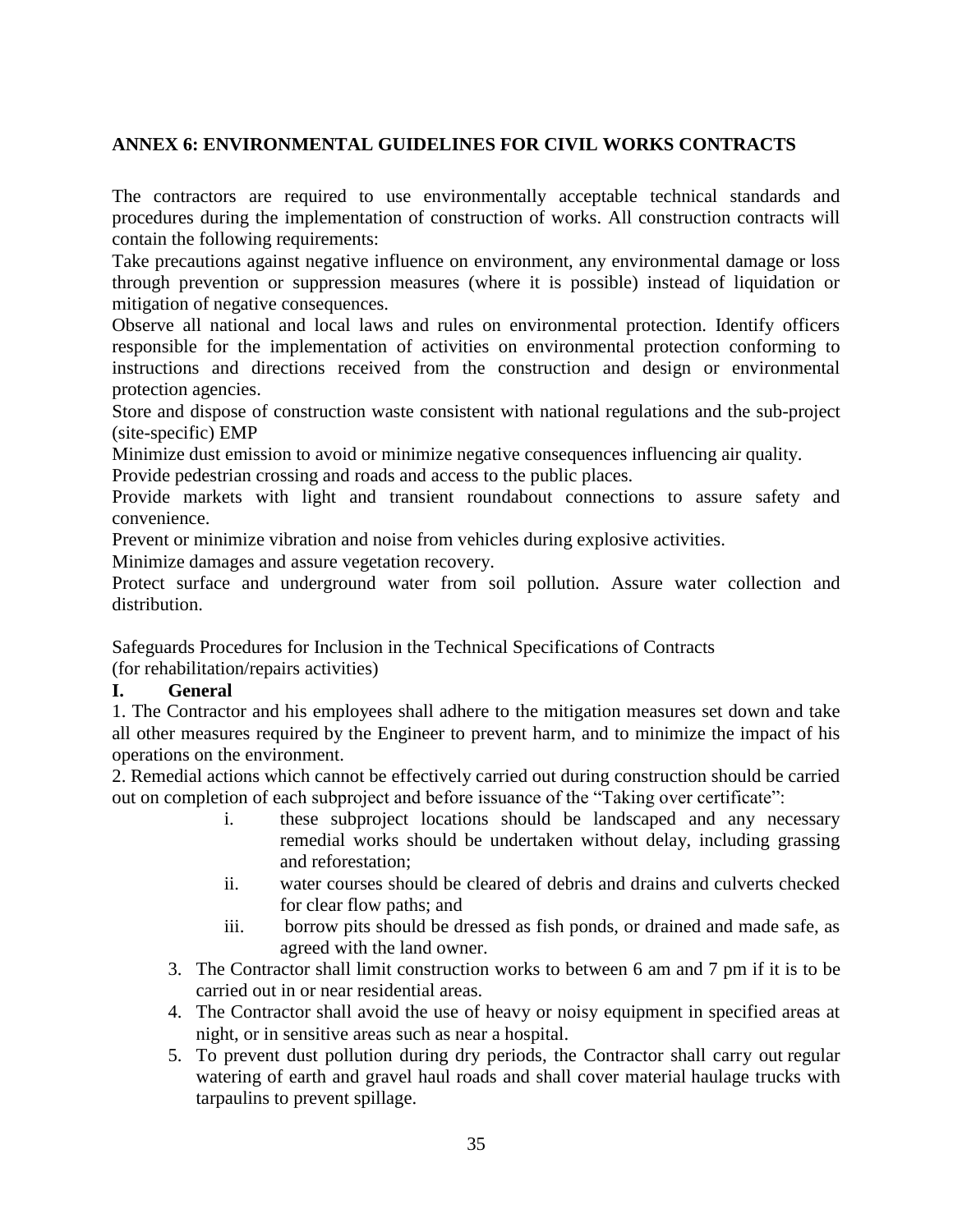- 6. To avoid disease caused by inadequate provision of water and sanitation services, environmentally appropriate site selection led by application of the environmental and social screening form provided in this ESSAF, design and construction guidance, and a procedure for ensuring that this guidance is followed before construction is approved. Ensure engineering designs include adequate sanitary latrines and access to safe water.
- 7. To prevent unsustainable use of timber and wood-firing of bricks, the contractor should replace timber beams with concrete where structurally possible. In addition, the contractor should ensure fired bricks are not wood-fired. Where technically and economically feasible, substitute fired bricks with alternatives, such as sun-dried mud bricks, compressed earth bricks, or rammed earth construction.
- 8. The Contractor shall conduct appropriate disposal of waste materials and the protection of the workforce in the event of asbestos removal or that of other toxic materials.

### **Prohibitions**

9. The following activities are prohibited on or near the project site:

Cutting of trees for any reason outside the approved construction area;

Hunting, fishing, wildlife capture, or plant collection;

Use of unapproved toxic materials, including lead-based paints, asbestos, etc.

Disturbance to anything with architectural or historical value;

Building of fires;

Use of firearms (except authorized security guards);

### **II. Transport**

- 10. The Contractor shall use selected routes to the project site, as agreed with the Engineer, and appropriately sized vehicles suitable to the class of road, and shall restrict loads to prevent damage to roads and bridges used for transportation purposes. The Contractor shall be held responsible for any damage caused to the roads and bridges due to the transportation of excessive loads, and shall be required to repair such damage to the approval of the Engineer.
- 11. The Contractor shall not use any vehicles, either on or off road with grossly excessive, exhaust or noise emissions. In any built up areas, noise mufflers shall be installed and maintained in good condition on all motorized equipment under the control of the Contractor.
- 12. Adequate traffic control measures shall be maintained by the Contractor throughout the duration of the Contract and such measures shall be subject to prior approval of the Engineer.

### **III. Workforce**

- 13. The Contractor should whenever possible locally recruit the majority of the workforce and shall provide appropriate training as necessary.
- 14. The Contractor shall install and maintain a temporary septic tank system for any residential labor camp and without causing pollution of nearby watercourses.
- 15. The Contractor shall establish a method and system for storing and disposing of all solid wastes generated by the labor camp and/or base camp.
- 16. The Contractor shall not allow the use of fuel wood for cooking or heating in any labor camp or base camp and provide alternate facilities using other fuels.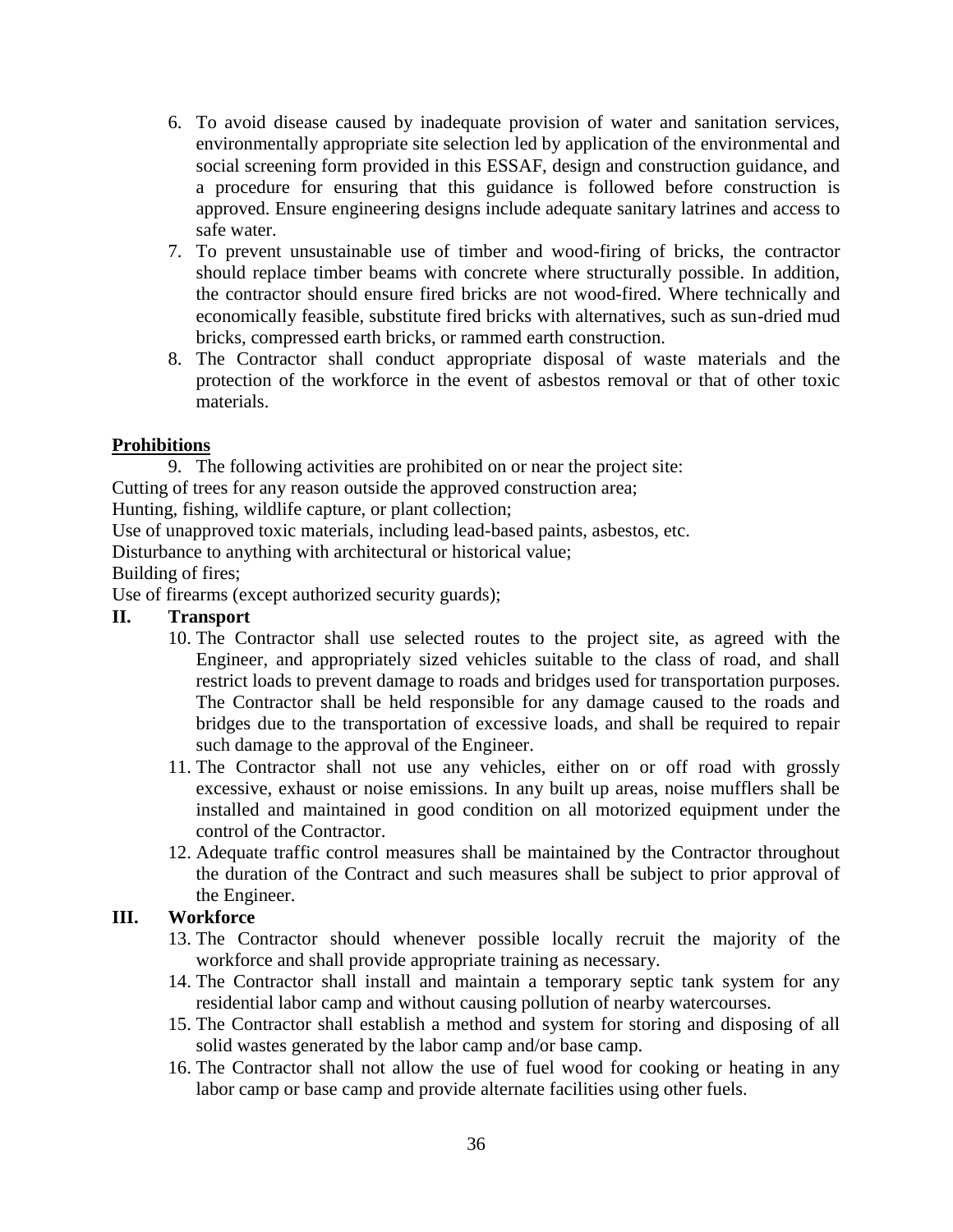- 17. The Contractor shall ensure that site offices, depots, asphalt plants and workshops are located in appropriate areas as approved by the Engineer and not within 500 meters of existing residential settlements and not within 1,000 meters for asphalt plants.
- 18. The Contractor shall ensure that site offices, depots and particularly storage areas for diesel fuel and bitumen and asphalt plants are not located within 500 meters of watercourses, and are operated so that no pollutants enter watercourses, either overland or through groundwater seepage, especially during periods of rain. This will require lubricants to be recycled and a ditch to be constructed around the area with an approved settling pond/oil trap at the outlet.
- 19. The Contractor shall not use fuel wood as a means of heating during the processing or preparation of any materials forming part of the Works.
- 20. The Contractor shall conduct safety training for construction workers prior to beginning work. Material Safety Data Sheets should be posted for each chemical present on the worksite.
- 21. The Contractor shall provide personal protective equipment (PPE) and clothing (goggles, gloves, respirators, dust masks, hard hats, steel-toed and –shanked boots, etc.) for construction and pesticide handling work. Use of PPE should be enforced.

### **IV. Quarries and Borrow Pits**

- 22. Operation of a new borrow area, on land, in a river, or in an existing area, shall be subject to prior approval of the Engineer, and the operation shall cease if so instructed by the Engineer. Borrow pits shall be prohibited where they might interfere with the natural or designed drainage patterns. River locations shall be prohibited if they might undermine or damage the river banks, or carry too much fine material downstream.
- 23. The Contractor shall ensure that all borrow pits used are left in a trim and tidy condition with stable side slopes, and are drained ensuring that no stagnant water bodies are created which could breed mosquitoes.
- 24. Rock or gravel taken from a river shall be far enough removed to limit the depth of material removed to one-tenth of the width of the river at any one location, and not to disrupt the river flow, or damage or undermine the river banks.

25. The location of crushing plants shall be subject to the approval of the Engineer, and not be close to environmentally sensitive areas or to existing residential settlements, and shall be operated with approved fitted dust control devices.

### **V. Earthworks**

26. Earthworks shall be properly controlled, especially during the rainy season.

27. The Contractor shall maintain stable cut and fill slopes at all times and cause the least possible disturbance to areas outside the prescribed limits of the work.

28. The Contractor shall complete cut and fill operations to final cross-sections at any one location as soon as possible and preferably in one continuous operation to avoid partially completed earthworks, especially during the rainy season.

29. In order to protect any cut or fill slopes from erosion, in accordance with the drawings, cut off drains and toe-drains shall be provided at the top and bottom of slopes and be planted with grass or other plant cover. Cut off drains should be provided above high cuts to minimize water runoff and slope erosion.

30. Any excavated cut or unsuitable material shall be disposed of in designated tipping areas as agreed to by the Engineer.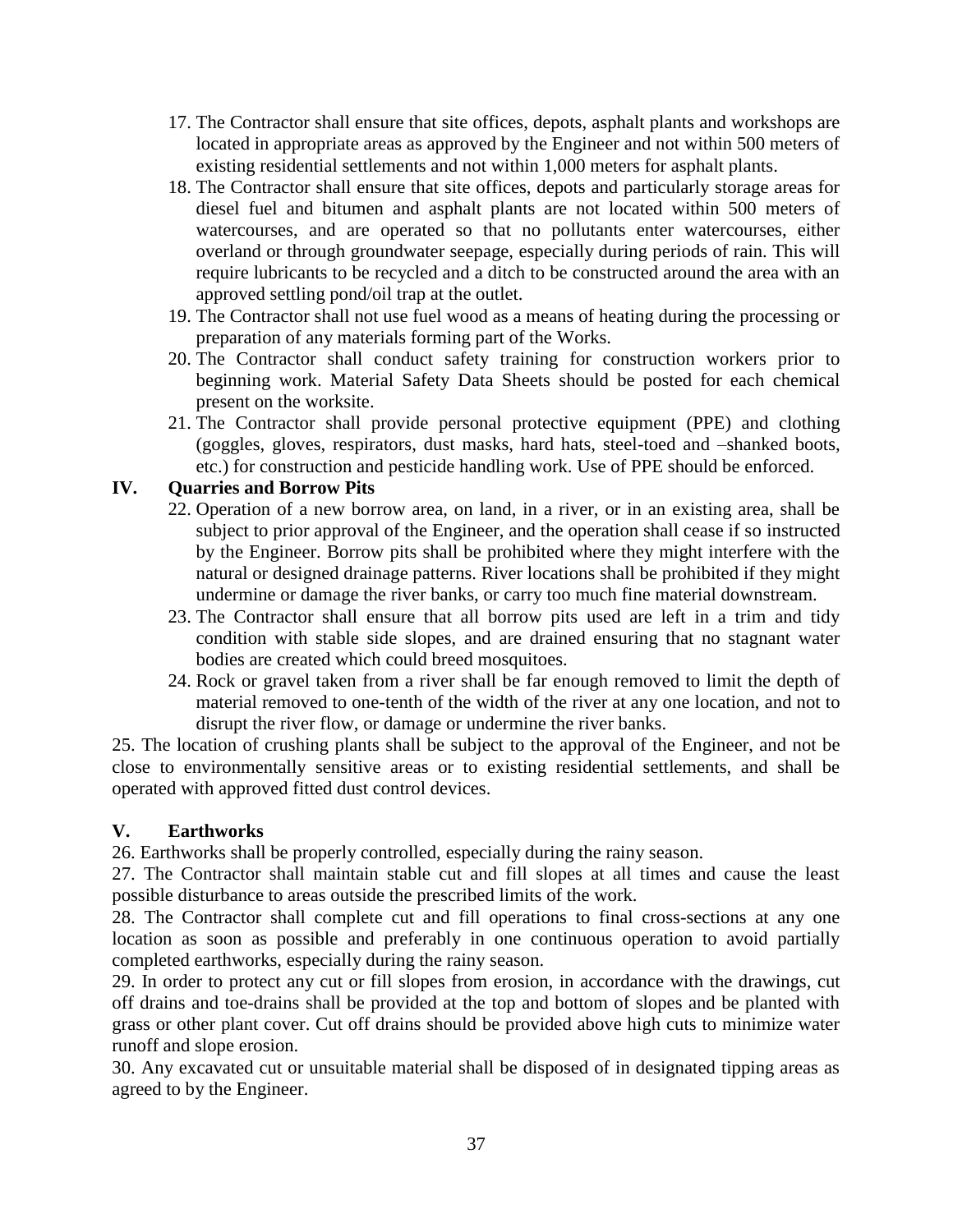31. Tips should not be located where they can cause future slides, interfere with agricultural land or any other properties, or cause soil from the dump to be washed into any watercourse. Drains may need to be dug within and around the tips, as directed by the Engineer.

### **VI. Historical and Archeological Sites**

32. If the Contractor discovers archeological sites, historical sites, remains and objects, including graveyards and/or individual graves during excavation or construction, the Contractor shall: i. Stop the construction activities in the area of the chance find.

ii. Delineate the discovered site or area.iii.Secure the site to prevent any damage or loss of removable objects. In cases of removable antiquities or sensitive remains, a night guard shall be present until the responsible local authorities take over.

- iv. Notify the supervisory Engineer who in turn will notify the responsible local authorities and the Ministry of Culture, Youth and Sports immediately (less than 24 hours).
- v. Contact the responsible local authorities and the Ministry of Information, Culture and Communication who would be in charge of protecting and preserving the site before deciding on the proper procedures to be carried out. This would require a preliminary evaluation of the findings to be performed by the archeologists of the relevant Ministry of Information, Culture and Communication (within 72 hours). The significance and importance of the findings should be assessed according to the various criteria relevant to cultural heritage, including the aesthetic, historic, scientific or research, social and economic values.
- vi. Ensure that decisions on how to handle the finding be taken by the responsible authorities and the Ministry of Information, Culture and Communication. This could include changes in the layout (such as when the finding is an irremovable remain of cultural or archeological importance) conservation, preservation, restoration and salvage.
- vii. Implementation for the authority decision concerning the management of the finding shall be communicated in writing by the Ministry of Information, Culture and Communication; and
- viii. Construction work will resume only after authorization is given by the responsible local authorities and the Ministry of Information, Culture and Communication concerning the safeguard of the heritage.

### **VII. Disposal of Construction and Vehicle Waste**

33. Debris generated due to the dismantling of the existing structures shall be suitably reused, to the extent feasible, in the proposed construction (e.g. as fill materials for embankments). The disposal of remaining debris shall be carried out only at sites identified and approved by the project engineer. The contractor should ensure that these sites: (i) are not located within designated forest areas; (ii) do not impact natural drainage courses; and (iii) do not impact endangered/rare flora. Under no circumstances shall the contractor dispose of any material in environmentally sensitive areas.

34. In the event any debris or silt from the sites is deposited on adjacent land, the Contractor shall immediately remove such, debris or silt and restore the affected area to its original state to the satisfaction of the Supervisor/Engineer.